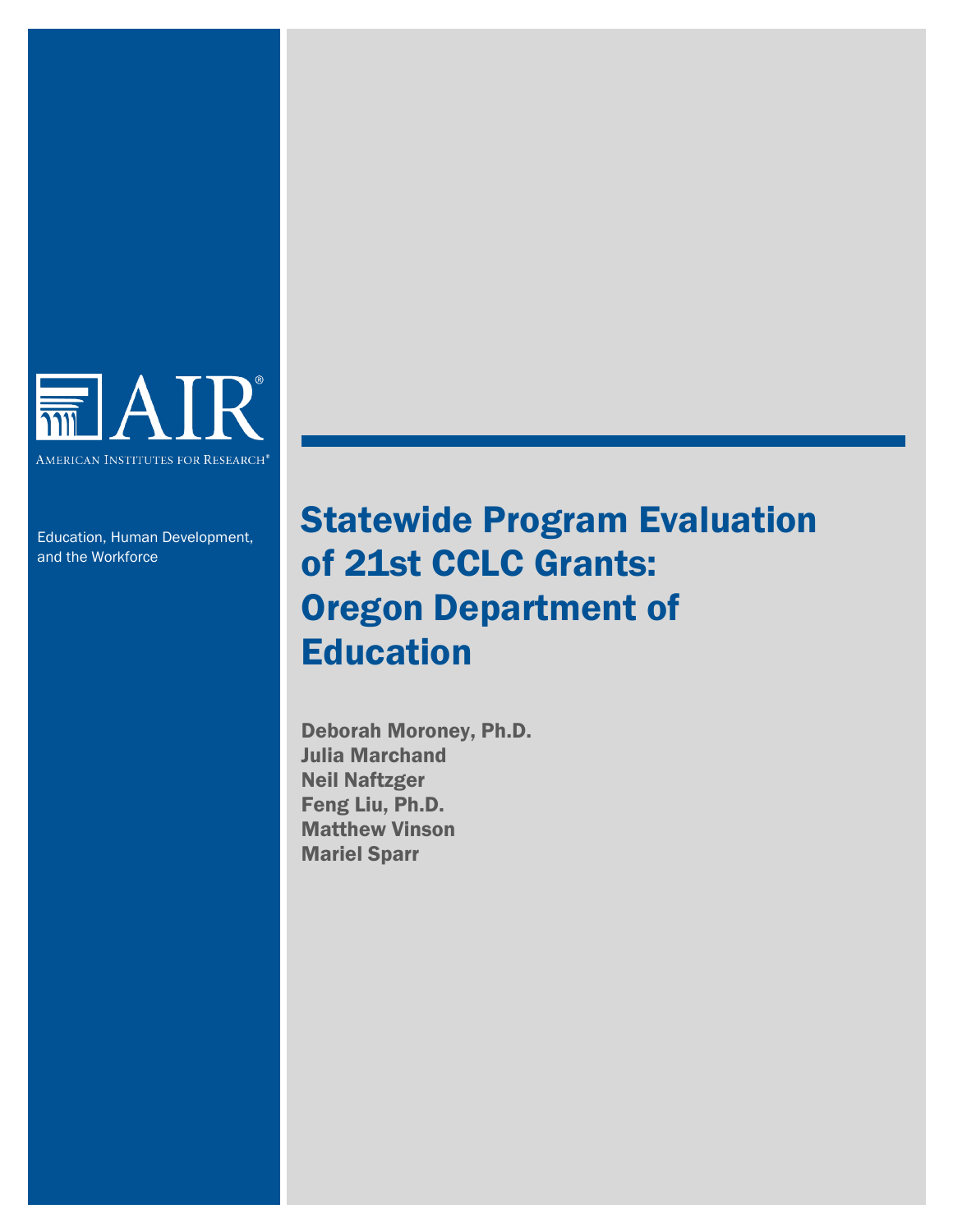# **Statewide Program Evaluation of 21st CCLC Grants:**

# **Oregon Department of Education**

**October 2012**

**Deborah Moroney, Ph.D. Julia Marchand Neil Naftzger Feng Liu, Ph.D. Matthew Vinson Mariel Sparr**



20 North Wacker Drive, Suite 1231 Chicago, IL 60606-2901 800-356-2735 312-288-7600 www.air.org

Copyright © 2012 American Institutes for Research. All rights reserved.

3004\_10/12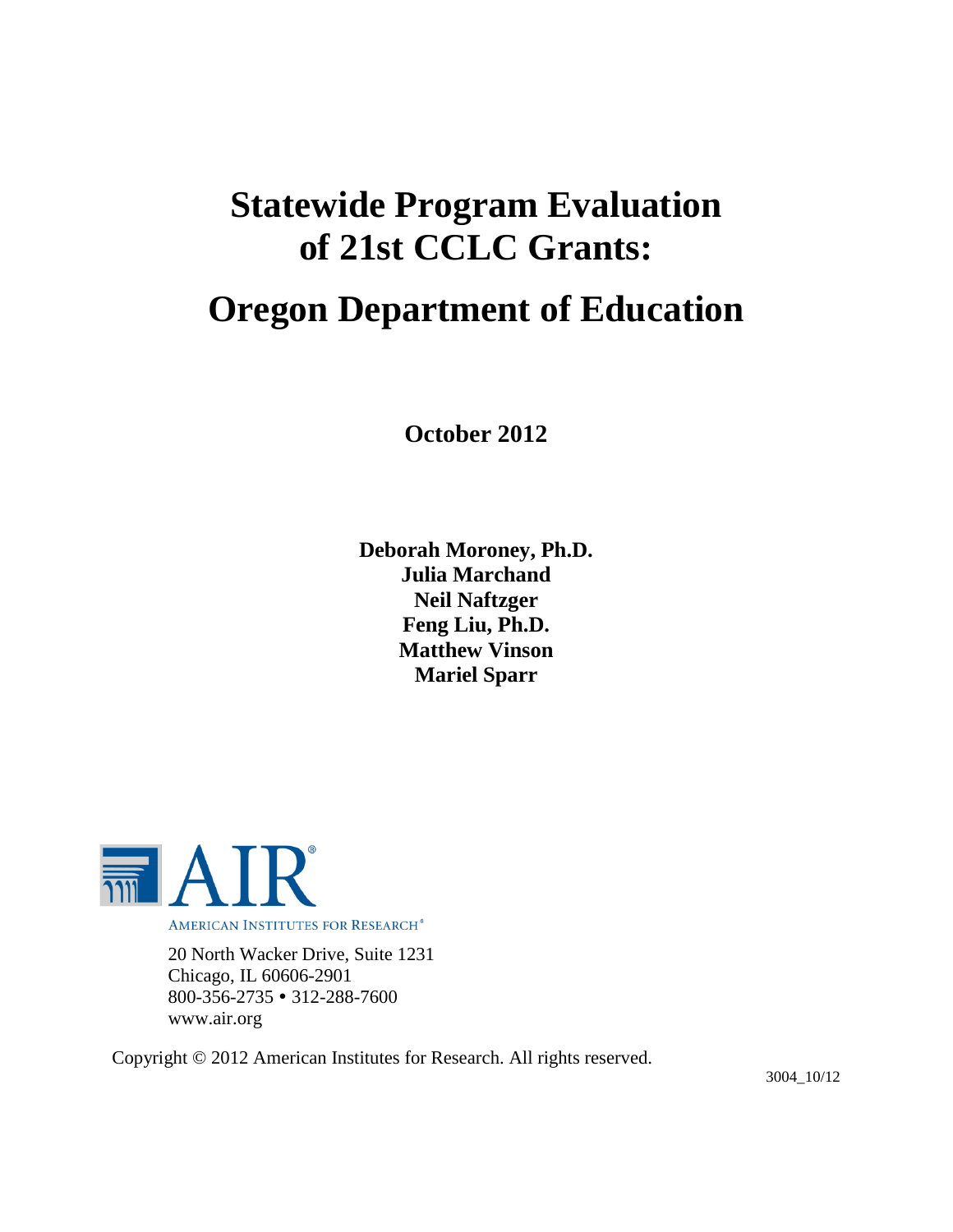# **Contents**

| Page |
|------|
|      |
|      |
|      |
|      |
|      |
|      |
|      |
|      |
|      |
|      |
|      |
|      |
|      |
|      |
|      |
|      |
|      |
|      |
|      |
|      |
|      |
|      |
|      |
|      |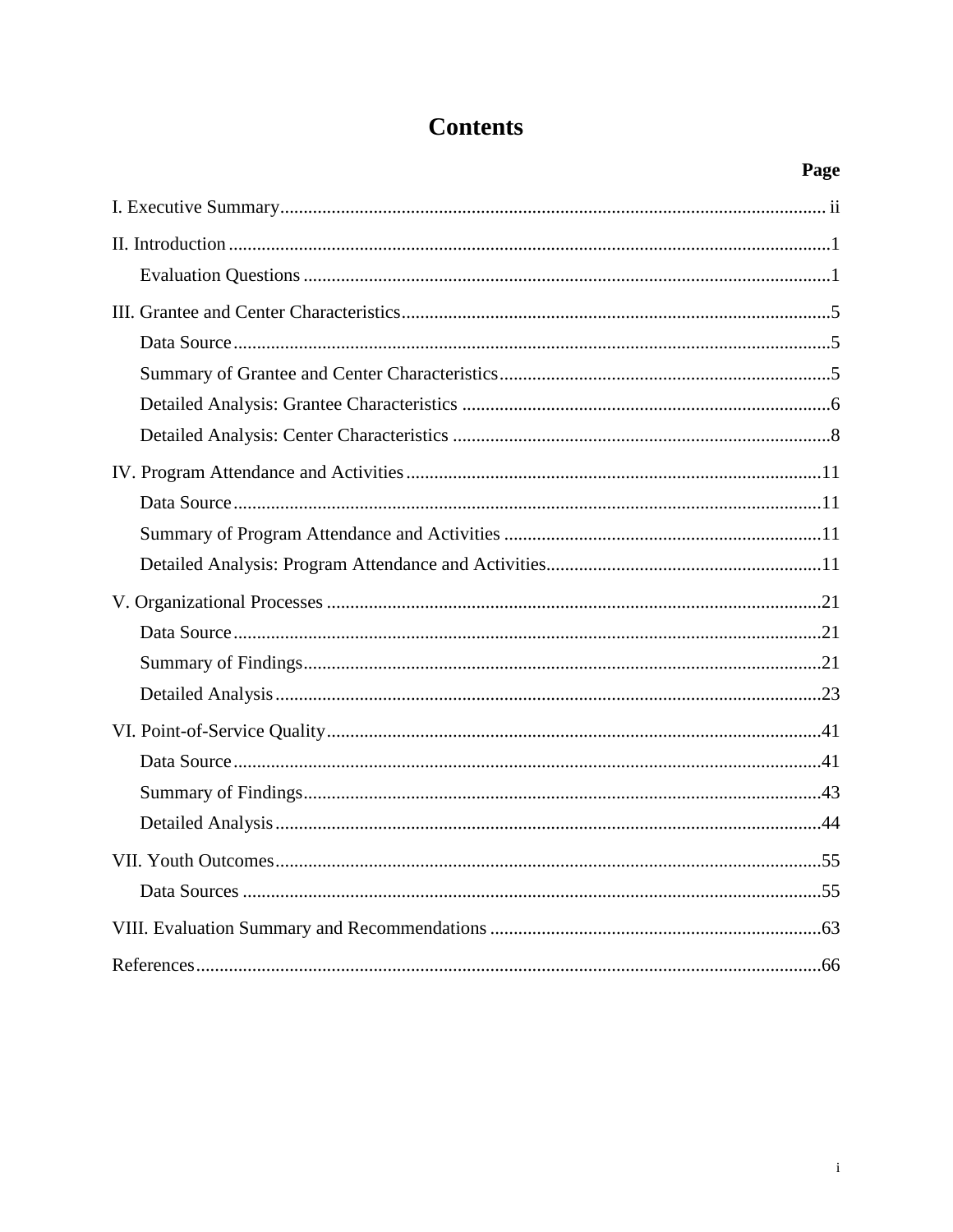## **I. Executive Summary**

<span id="page-3-0"></span>A primary goal of afterschool programs, including 21st Century Community Learning Centers (21st CCLC) programs throughout Oregon, is the promotion of academic and youth development through enrichment and expanded learning opportunities. Multiple interrelated factors influence the prevalence of participant outcomes in afterschool and expanded learning settings: program characteristics and context, youth characteristics and participation, and program quality at the point of service and at the organizational level (Durlak, Mahoney, Bohnert, & Parente, 2010). In consideration of these variables, the questions that guided this evaluation were primarily focused on how well the 21st CCLC aligned with research-based indicators of high-quality programming and the extent that 21st CCLC program participants demonstrated outcomes of interest as compared with nonparticipants. For the evaluation of Oregon's 21st CCLC programs, the project team collected data at multiple levels (i.e., grantee, center, and student) from multiple data sources (i.e., Web-based data reporting systems, site coordinator surveys, observations of a sample of programs, teacher surveys, and state assessment scores) to describe participants' outcomes and also the interrelated factors in Oregon's 21st CCLC programs that ultimately influence youth outcomes. The methods of analysis of youth outcomes included an analysis of program impacts on participants' academic and school behavior using a rigorous quasi-experimental design that compared the test scores and disciplinary data of regular 21st CCLC attendees with matched nonparticipants.

Overall, the evaluation findings suggest that (a) Oregon 21st CCLC programs' characteristics and context are consistent with 21st CCLC programs nationwide and with federal funding requirements and (b) the characteristics of student participants have remained consistent in Oregon, with a decrease in the participation of English learners and students with an individualized education plan. The analysis of the site coordinator survey results indicated that 21st CCLC programs in Oregon are aligned with the newly developed Leading Indicators for program quality and that there is potentially room for improvement around processes that support family engagement and opportunities for staff evaluation and reflective practices. The observations of 12 diverse programs in Oregon, using two instruments, produced a snapshot of high point-of-service quality at the foundational level (e.g., safe and supportive climate and positive interactions), with opportunities to improve higher order practices for child/youth engagement. There may be a theoretical link between the opportunity to improve staff reflective practice (as reported in the site coordinator survey) and opportunities to improve intentional opportunities for child/youth engagement (as shown by the observations). Finally, the analysis of youth outcomes found that there was a small but significant positive effect of regular program participation in mathematics and in the reduction of disciplinary incidents. This is consistent with other statewide evaluations of 21st CCLC programs and suggests that, in consideration of the other interrelated variables presented in this report, 21st CCLC programs can influence student learning in mathematics through intentional expanded learning opportunities (American Institutes for Research, 2012). It may be worthwhile to explore the Oregon Department of Education specific strategies to expand student learning in science, technology, engineering, and mathematics to better understand the influence of intentional practices and participant outcomes in mathematics. The evaluation team further recommends that the Oregon 21st CCLC program continues to reflect on and improve organizational processes outlined in the newly developed Leading Indicators to maintain point-of-service quality toward the ultimate goal of supporting student growth and achievement.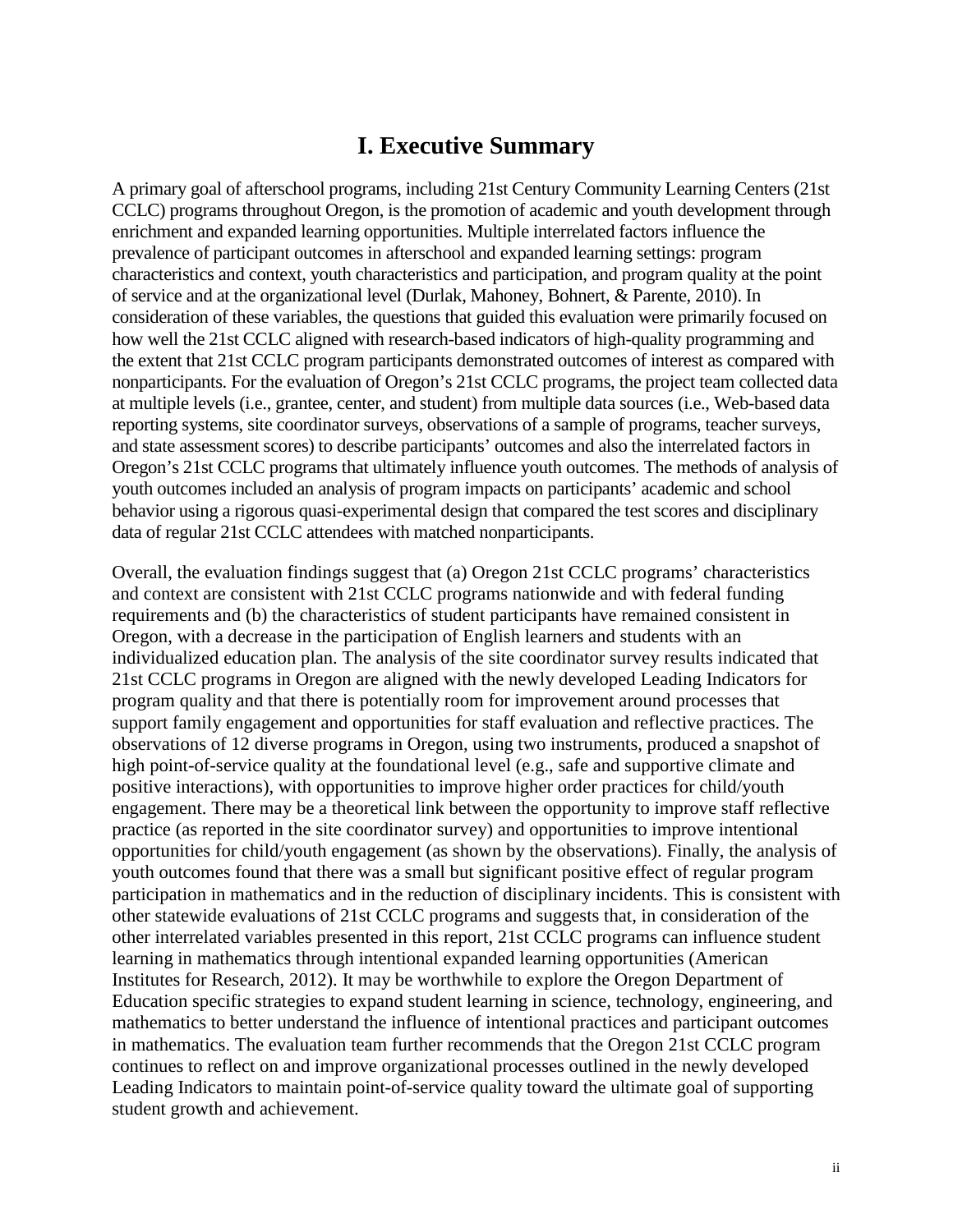## **II. Introduction**

<span id="page-4-0"></span>Oregon 21st Century Community Learning Centers (21st CCLC) provide learning and youth development opportunities to students in high-poverty communities. These opportunities are designed to enhance students' academic well-being, sense of school belonging, and long-term academic success. The ability of Oregon's 21st CCLCs to significantly impact positive youth outcomes varies as a function of program implementation. A goal of the present evaluation is moving beyond a purely outcome based evaluation towards a more comprehensive evaluation that incorporates measures of program implementation. This goal reflects the most current research on effective evaluation methods. For example, Durlak & DuPre's (2008) review of over 500 research studies demonstrated strong empirical support for the importance of implementation on obtaining program outcomes, concluding that collecting implementation data is essential for high quality evaluations. The evaluation questions that framed this effort are detailed in the following section.

## <span id="page-4-1"></span>**Evaluation Questions**

A key objective of the evaluation was to understand: (a) how well centers were implementing programming relative to research-based practices and approaches and (b) the impact of 21st CCLC participation on student academic outcomes. Specifically, the evaluation set out to answer the following questions:

- 1. To what extent is there evidence that students participating in services and activities funded by 21st CCLC demonstrated better performance on the outcomes of interest as *compared* with similar students *not participating* in the program?
- 2. To what extent is there evidence that students participating in services and activities funded by 21st CCLC *more frequently* demonstrated better performance on the outcomes of interest?
- 3. To what extent are 21st CCLC programs in Oregon *aligned* with the indicators of high quality programming?

These evaluation questions are representative of the goals and objectives ODE has specified for 21st CCLC programs as well as nationally pressing questions in the field of afterschool and expanded learning.

As noted by Granger (2008), much of the research shows that afterschool programs have mixed impacts on students' academic and behavioral outcomes. For example, three noteworthy metaanalyses of afterschool programs found that for a majority of the included studies, students participating in afterschool programs did not demonstrate better outcomes than a comparison group of students not participating in afterschool programs (Durlak & Weissberg, 2007; Lauer et al., 2006; Zief, Lauver & Maynard, 2006). However, other studies (Durlak & Weissberg, 2007; Lauer et al., 2006) found average positive effects in both academic and nonacademic outcomes for students participating in afterschool programming, with higher quality programs driving the average positive effects observed across programs. That is, average positive outcomes across programs were likely due to the effectiveness of a small number of individual programs.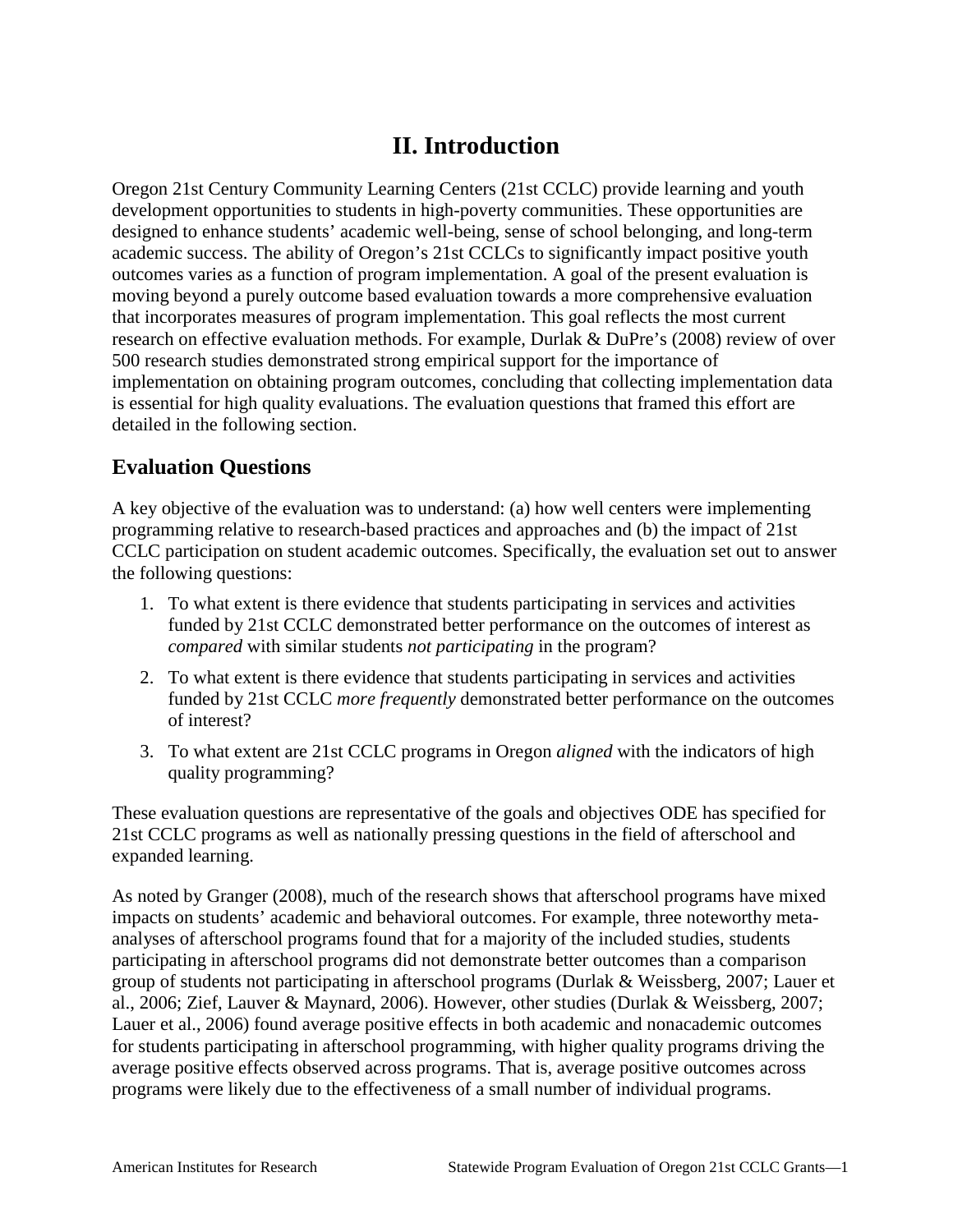Although meaningful progress has been made in uncovering what constitutes quality afterschool programming (e.g., Granger, Durlak, Yohalem, & Reisner, 2007; Little, 2007; Vandell et al., 2005; Wilson-Ahlstrom & Yohalem, 2007; Yohalem, Wilson-Ahlstrom, Fischer, & Shinn, 2009), recent efforts have predominantly focused on using this knowledge to support the development of quality improvement systems designed to help afterschool programs better understand: (1) what constitutes quality programming, (2) how well they measure up to these criteria, and (3) steps to take to modify programming and enhance the quality of their program approaches and practices. As noted by Granger et al. (2007), developing effective quality improvement systems and related interventions remains the most pressing issue before the afterschool community and is key in assuring positive program outcomes (Durlak & Weissberg, 2007).

The settings-based literature in afterschool and expanded learning suggests that youth development program quality is hierarchical. The work of Smith, Peck, Denault, Blazevski, & Akiva (2010) in program quality affirms that a safe and supportive environment is foundational to providing opportunities for young people to have positive interactions with peers and adults; where these relationships flourish, youth may have access to the resources to engage in meaningful activities for leadership and reflection (see Figure 1). Smith et al. (2010) assert that program staff are a critical determinant of program quality at the point of service. Further, organizational processes are foundational to the implementation of high point-of-service quality.

As is true in other youth-serving systems, youth development program quality in out-of-school time settings functions in relation to other interrelated factors: (1) the individual characteristics of the child, (2) the community context, and (3) participation dosage. Program quality and these interrelated factors ultimately affect youth outcomes (Durlak, Mahoney, Bohnert, & Parente, 2010). It is not until we understand how these factors interact that we can truly describe the impact of afterschool and expanded learning programs. Finally, the emerging literature in afterschool program quality is clear on defining the above-mentioned dimensions of best practice *and* in articulating that there are contextually driven indicators of quality that are not possible to unilaterally describe without relation to one another (Noam, 2008; Durlak at al., 2010). We aim to address these (and potentially other) interrelated and contextually relevant factors through our description of this evaluation. Figure 1 depicts the interrelated factors that influence youth outcomes in afterschool settings.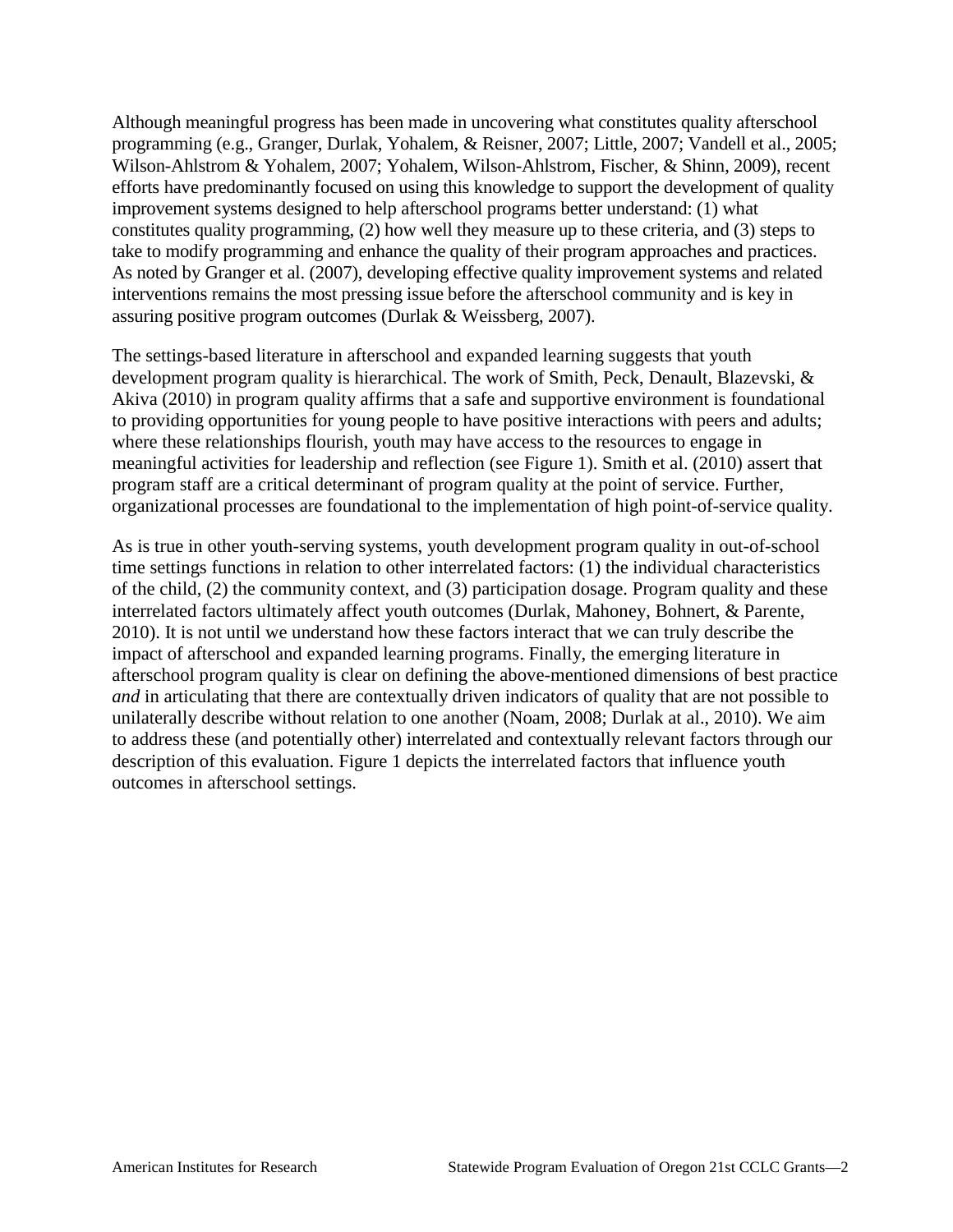

**Figure 1. Theory of Change in Afterschool and Expanded Learning Settings**

Together, AIR, ODE, and ODE stakeholders (i.e., the Leading Indicator advisory group) identified research-based markers of organizational processes. In the theory of change presented in Figure 1, organizational processes depicted as the Leading Indicators underpin point-ofservice quality and are therefore a critical component of this evaluation. The stated goals of the Leading Indicator system are to do the following:

- Provide information about how well an individual center and the state as a whole are doing in *implementing* programming that is likely to achieve the goals and objectives specified for the program.
- Inform efforts to establish *targets* that centers should be striving toward in the implementation of their program.
- Help inform state staff on what steps need to be taken from a *training*, *technical assistance*, and *policy development* front to support grantees in the achievement of program improvement goals.

The Leading Indicators were developed as part of the statewide evaluation meant to further extend the domain of information available to 21st CCLC-funded centers regarding how well they measure up to quality criteria and, more importantly, what areas of operation or programming they may want to target to enhance program quality. In this regard, ODE has begun to construct the infrastructure needed to help 21st CCLC-funded programs make effective use of data about program quality to drive program improvement efforts in meaningful and systematic ways.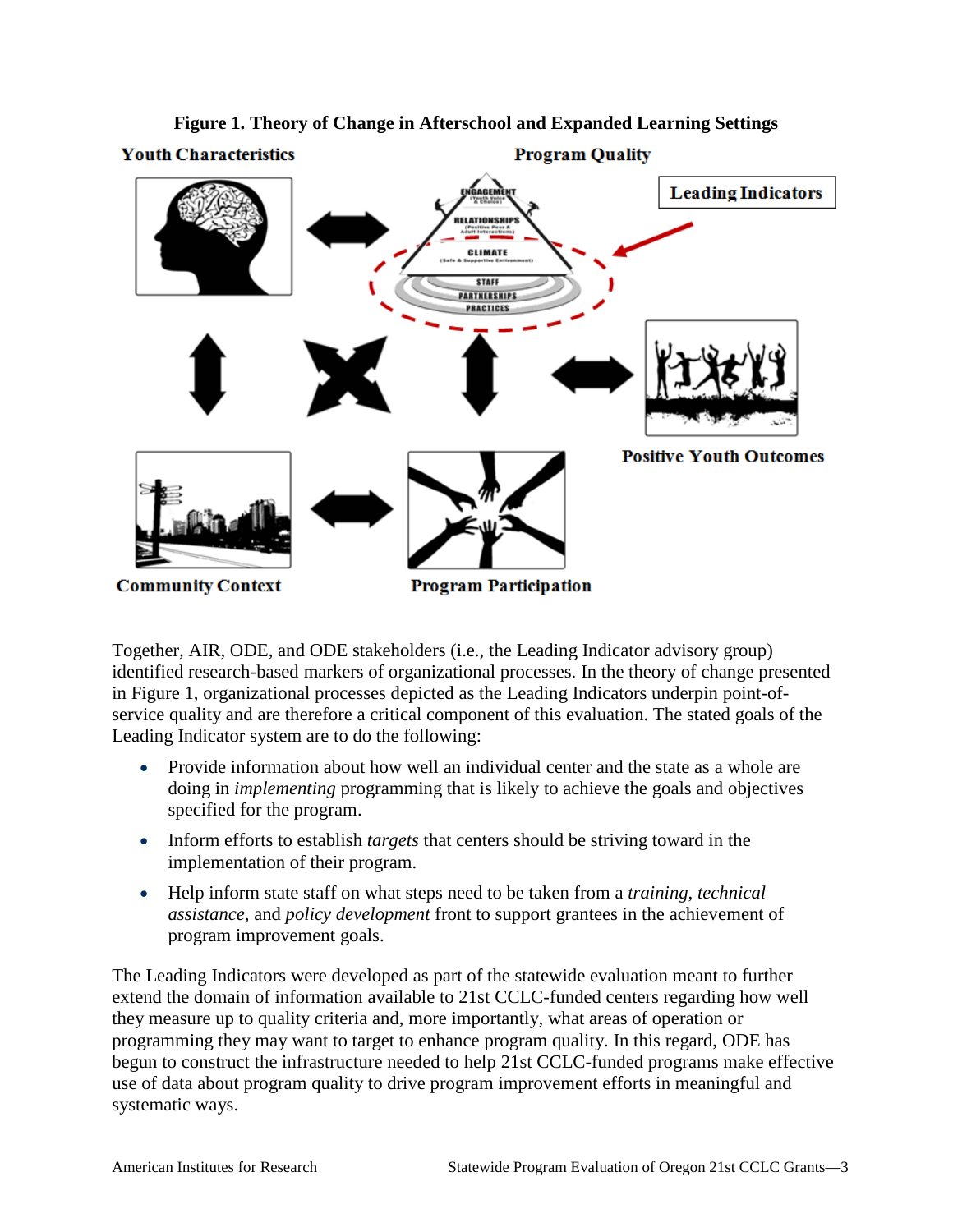This report is organized to largely follow the theory of change shown in Figure 1. Chapter III details the context of the program (grantee and center characteristics). Chapter IV describes participation (program attendance and activities). Chapter V provides a description of how grantees are aligned with the leading indicators (organizational processes) that are foundational to point-of-service quality, detailed in Chapter VI. These interrelated factors of context, participation, and program quality (both organizational processes and point-of-service quality) work to ultimately influence the prevalence of positive youth outcomes in afterschool and expanded learning settings, over time (Durlak et al., 2010). Details on the analysis of program participation on youth outcomes are presented in Chapter VII. The methodology, measures, summary and detailed findings of each section are contained in those chapters, and a final overall summary of findings and recommendations is located in Chapter VII.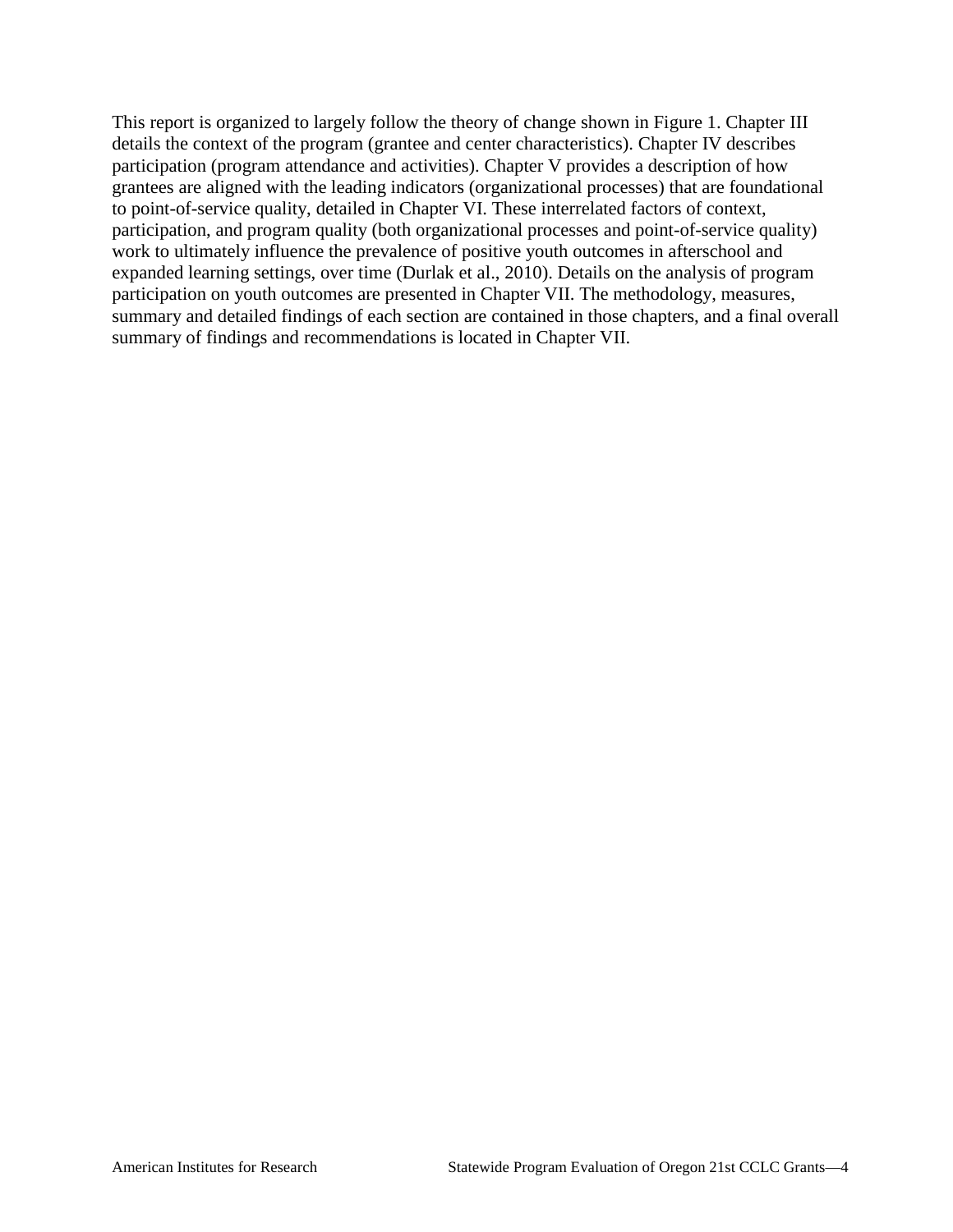## **III. Grantee and Center Characteristics**

<span id="page-8-0"></span>The description of context and the setting of afterschool and expanded learning programs is one of the interrelated set of factors that determine program quality and ultimately influence participant outcomes. This chapter depicts a broad description of the characteristics of 21st CCLC programs in Oregon in relation to program schedule, setting, and staffing patterns.

## <span id="page-8-1"></span>**Data Source**

The 21st CCLC Profile and Performance Information Collection System (PPICS) is a Web-based data collection system developed and maintained by American Institutes for Research (AIR) on behalf of the U.S. Department of Education. Data on the full domain of 21st CCLC programs funded nationally, including those in Oregon, are collected through this system. Data collected through the Annual Performance Report (APR) module of PPICS on center characteristics in relation to the 2010–11 programming period were extracted from PPICS and utilized in a number of analyses contained in this report, including information on operations, staffing, activities provision, and student attendance in the program. A total of 128 centers associated with 44 21st CCLC grants active during the 2010–11 programming period were represented in the data set extracted from PPICS (Note: A single 21st CCLC grant typically has more than one center associated with it.) The term *grantee* in this report refers to an entity that applies for grants and serves as the fiscal agent for a given 21st CCLC grant. The term *center* refers to the physical location where grant-funded services and activities are provided to participating students and adults.

## <span id="page-8-2"></span>**Summary of Grantee and Center Characteristics**

During the 2010–11 Annual Reporting Period, 44 active 21st CCLC grantees across the state of Oregon operated a total of 128 centers. These grantees were largely school based (82 percent), with a vast majority of centers located in public schools (98 percent). PPICS data also showed the following grantee and center characteristics:

- All Oregon centers offered school-year programming during the 2011 reporting period, and about half also operated in the summer.
- Oregon centers most commonly served elementary school students exclusively, with 48 percent of all centers classified as *Elementary Only* in Annual Reporting Period 2011. The percentage of centers serving elementary students exclusively, however, has been declining while the percentage of centers serving exclusively middle school students has increased.
- <span id="page-8-3"></span>• Compared with national statistics, Oregon has a relatively high percentage of centers employing a mix of school-day teachers, other school staff, and college students.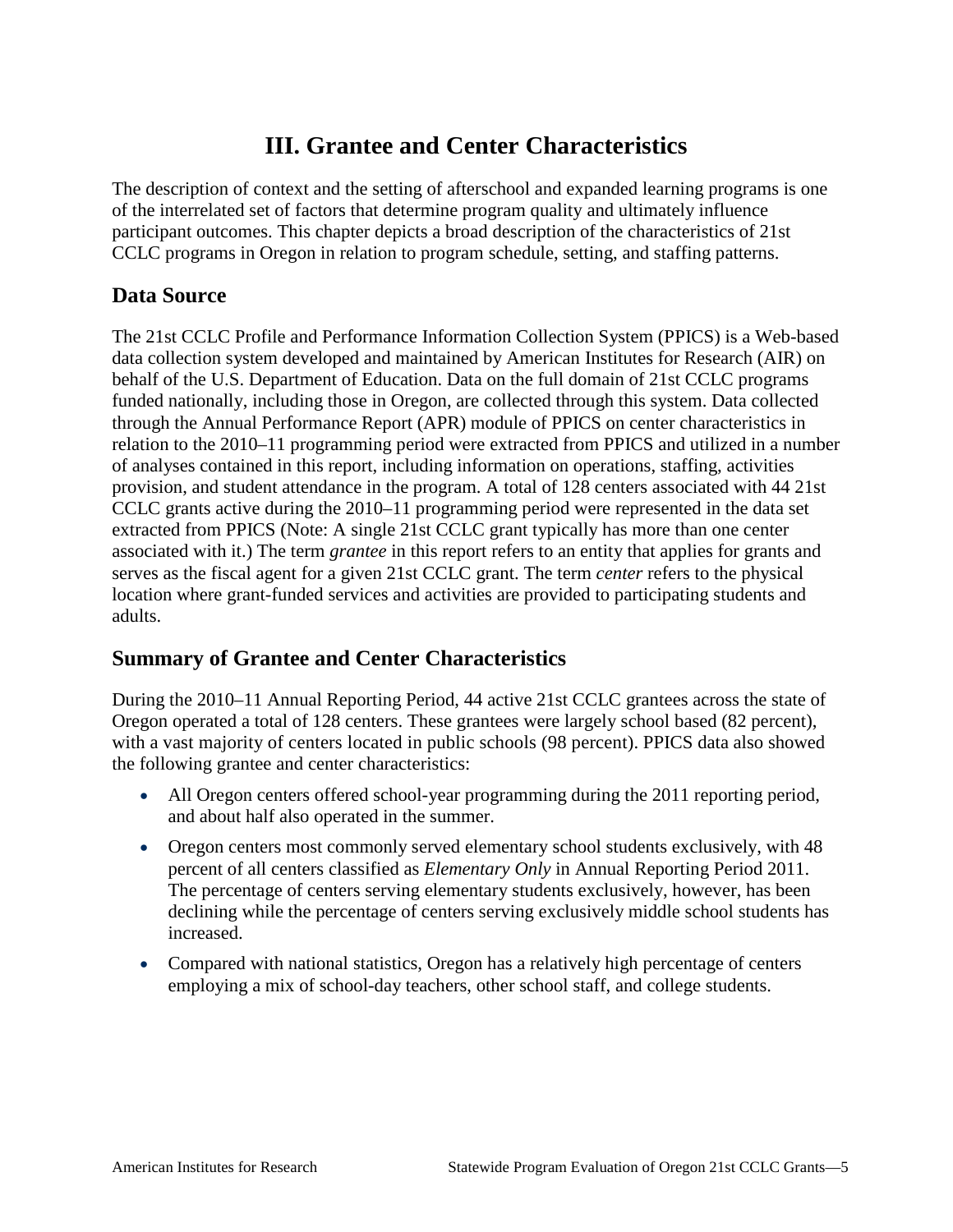## **Detailed Analysis: Grantee Characteristics**

### **Grantee Maturity**

Grantee maturity is described here because it is hypothesized that more mature grantees have the experience necessary for providing high-quality programming, adapting to budget reductions, and sustaining program operations. To facilitate comparisons with national data housed in PPICS, Oregon grantees were classified into three possible maturity categories:

- *New*—grantees in their first year of 21st CCLC funding
- *Mature*—grantees not in their first year, but also not in their last year of funding
- *Sustaining*—grantees in their last year of 21st CCLC funding

|                       | <b>Oregon Grants</b> |          | <b>All Grants Nationwide</b> |          |
|-----------------------|----------------------|----------|------------------------------|----------|
| <b>Grant Maturity</b> | N Grants             | % Grants | N Grants                     | % Grants |
| <b>New</b>            | $\theta$             | $0.0\%$  | 578                          | 14.5%    |
| Mature                | 31                   | 70.5%    | 2732                         | 68.4%    |
| Sustaining            | 13                   | 29.5%    | 685                          | 17.1%    |
| <b>Total Grantees</b> | 44                   | 100.0%   | 3,995                        | 100.0%   |

#### **Table 1. Grants by Maturity**

*Note.* Organization maturity could not be determined for four grantees at the national level.

As shown in Table 1, among Oregon grantees active during the 2011 programming period, the vast majority were found to fall in the *Mature* category (71 percent), and the remaining grants were *Sustaining (30 percent).* There were no new grantees operating in 2010–11. Awards in Oregon are for five years, and award lengths across the nation vary from three to five years.

## **Grantee Organization Type**

All grantee organizations can be placed into one of two main groups: school-based and nonschool-based. With the passage of the No Child Left Behind Act, funding eligibility was expanded beyond schools to include public and private educational and youth organizations. These organizations are referred to as non-school-based organizations (NSBO). School-based organizations (SBO) include school districts, charter schools, and private schools. NSBOs include—among other entities—community-based organizations, faith-based organizations, health-based organizations, and park districts.

Of the 21st CCLC grantees funded by Oregon, the majority are historically SBOs (82 percent in 2011). NSBOs constitute roughly one fifth of grantees in any given year. In 2011, NSBOs were the fiscal agents for 8 of the 44 active grants or 18 percent of all 21st CCLC grants. Figure 2 shows the comparison across six Annual Reporting Period years.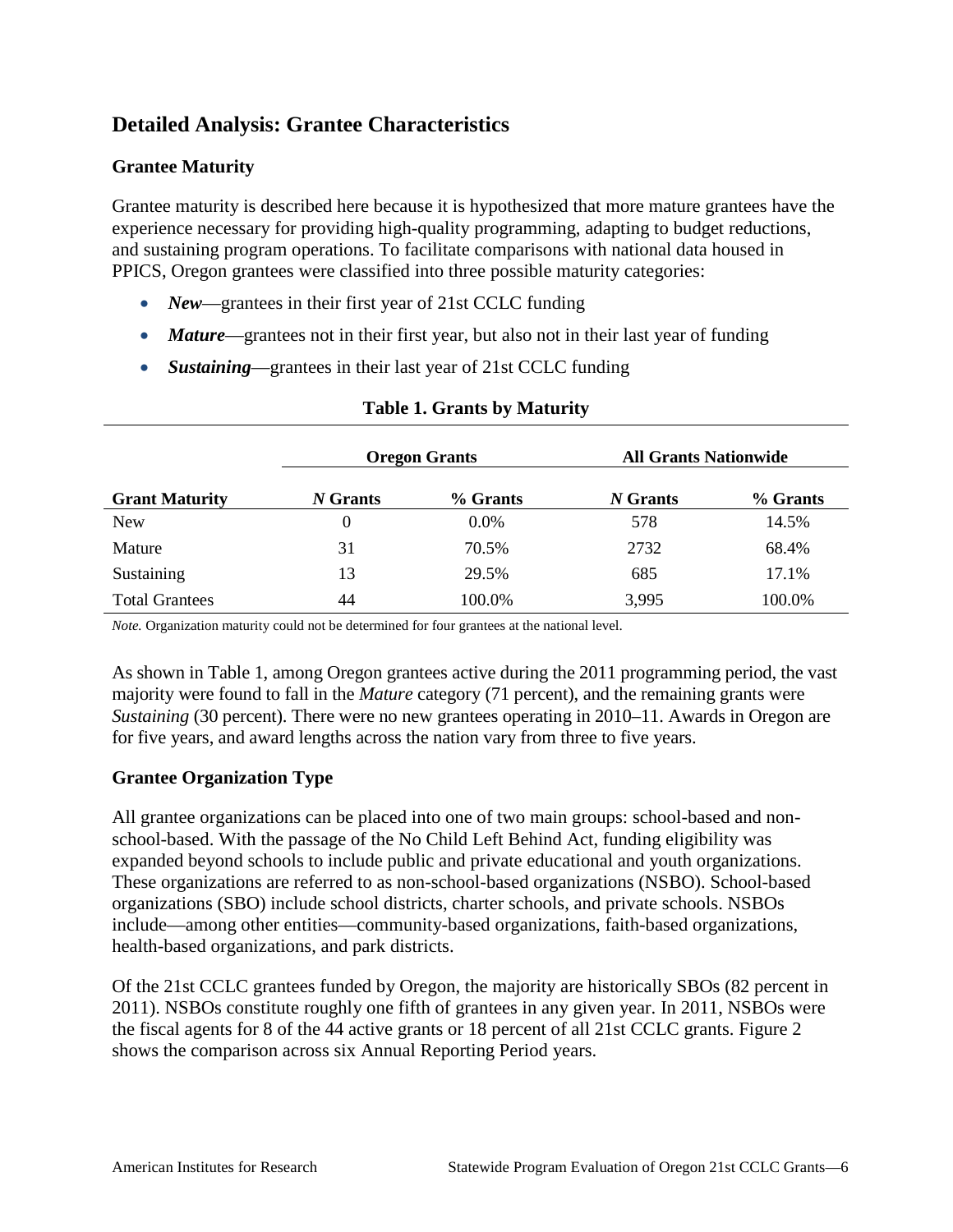

**Figure 2. Number of School-Based Versus Non-School-Based Grantees**

Of the non-school-based grantees, community-based organizations are the largest group, with five grantees (11 percent of all 21st CCLC grants) in 2011, followed by regional/intermediate educational agencies, with two grantees (5 percent).

#### **Grant Amounts**

Oregon's first-year grant award amounts and the duration of the grants were assessed alongside national averages, as shown in Table 2. No major differences in terms of the average length of a grant were noted between the two groups, although the average first-year award for Oregon grantees was somewhat higher than the national average. In addition, the difference between Oregon and the nation (including Oregon) on median first-year award amounts was greater: \$380,772 and \$200,000, respectively.

|                                  | <b>Oregon Grants</b> | <b>All Grants Nationwide</b> |
|----------------------------------|----------------------|------------------------------|
| <b>Award Amount and Duration</b> | <b>Mean</b>          | <b>Mean</b>                  |
| Year 1 award amount              | \$347,843            | \$325,550                    |
| Award length                     | 5                    | 4.4                          |
| Total grantees                   | 44                   | 4,054                        |
| Mean number of centers per grant | 2.9                  | $2.5**$                      |

#### **Table 2. Grants by First-Year Award Amount\***

\*Of grantees reporting data for Annual Reporting Period 2011

\*\*Exclusive of Oregon grants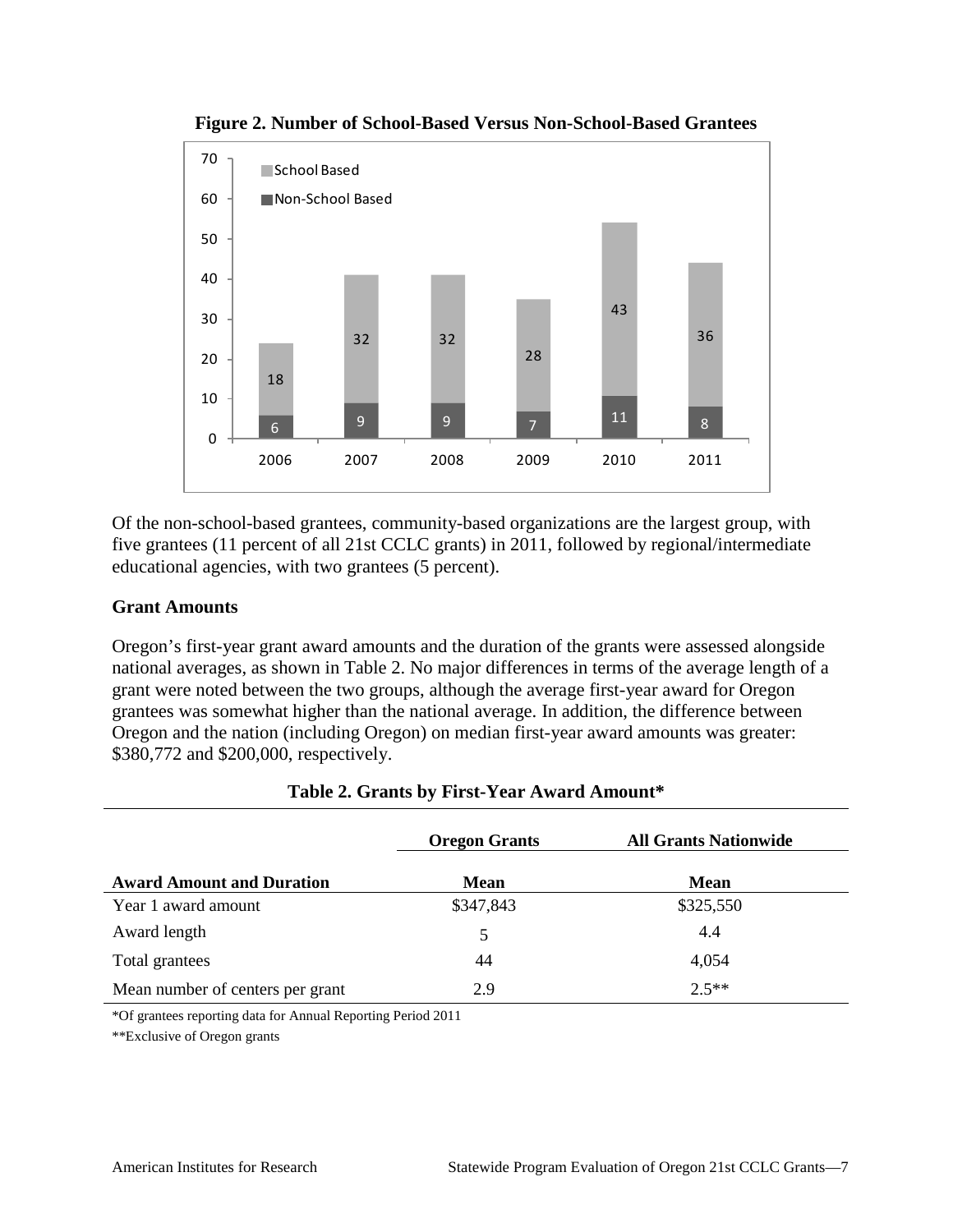## <span id="page-11-0"></span>**Detailed Analysis: Center Characteristics**

## **Center Organization Type**

As with grantees, centers can be classified as either school based or non-school based. During the 2011 reporting period, the vast majority of Oregon's centers (126 or 98 percent) were located in schools, which is above the national average of 89 percent.





## **School-Year and Summer Operations**

All centers in Oregon offered school-year programming during the 2011 reporting period. This is similar to the national average of 95 percent. Oregon centers tended most often to offer programming after the school day (as opposed to before the school day, during the school day, or on weekends), offering on average 12.0 hours of programming after school each week. On average, Oregon offered slightly more programming during the school year than did centers across the nation, with roughly 13.9 hours of programming per week (including before and after school programming) compared with 13.2 hours per week. Oregon centers offered programming an average of 4.4 days per week over 30.9 weeks, which is similar to national averages.

In terms of summer operations, a total of 63 of Oregon's centers (49 percent) offered summer programming. This figure ranges from 40 percent to 52 percent across the years 2006–2011. Nevertheless, in 2011, Oregon centers were less likely than centers nationwide to offer summer programming (national average is 57 percent). Among Oregon centers that provided summer programs, they tended to offer less programming compared with other centers nationwide. That is, Oregon centers with summer programs offered, on average, 2.9 weeks of programming (compared with 5.4 nationally) and approximately 12.8 hours of programming per week (compared with 24 hours of programming per week nationally).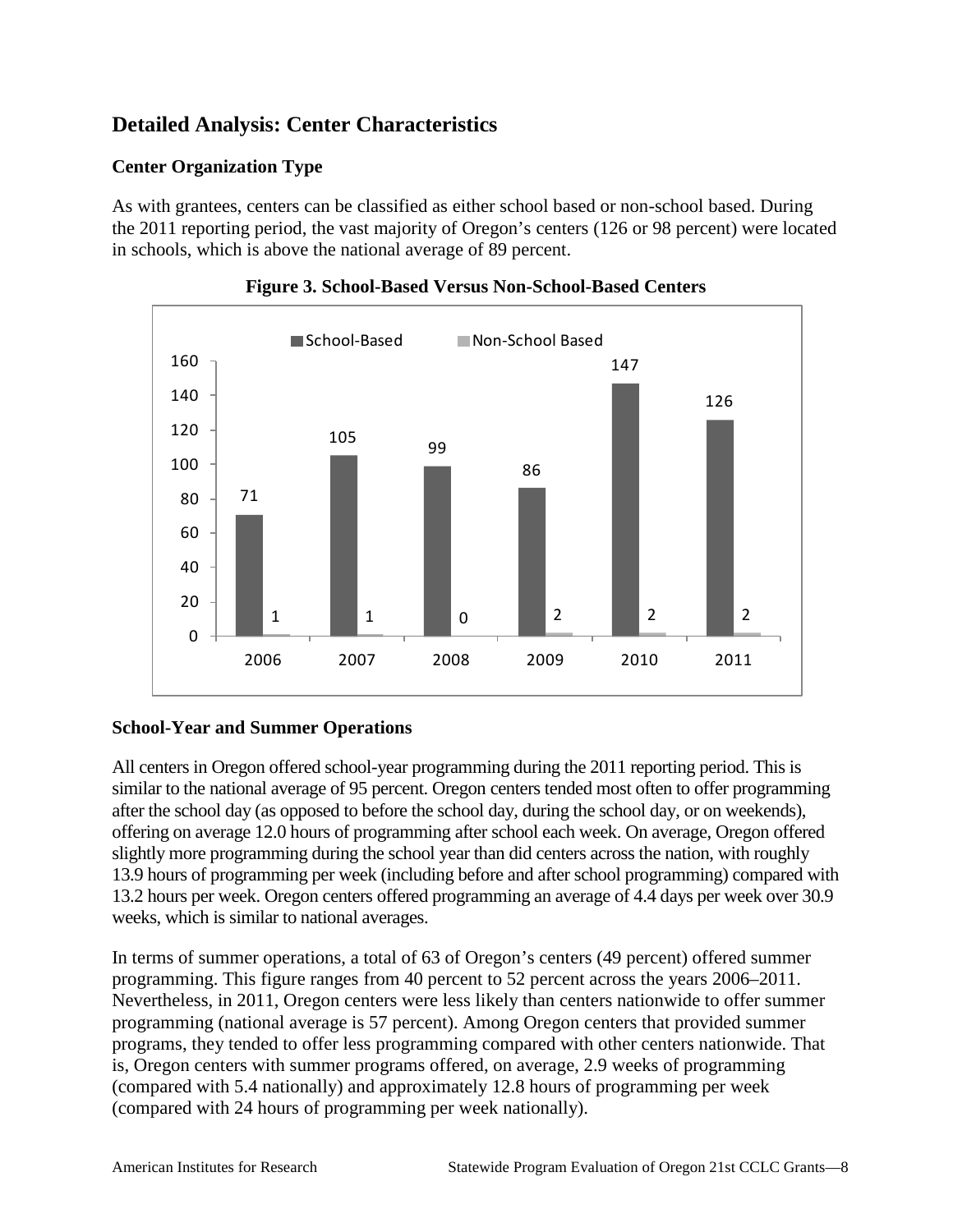#### **Grade Levels Served**

A topic garnering increasing attention at the national level relates to the role that grade level plays both in terms of how 21st CCLC programs should structure their operations and program activities, and the outcomes for which they should be held accountable for through performance indicator systems. Using student-level data about the grade level of students attending a program, 21st CCLC programs were classified according to five categories:

- *Elementary Only*—centers serving students up to Grade 6
- *Elementary/Middle School*—centers serving students up to Grade 8
- *Middle School Only*—centers serving students in Grades 5–8
- *High School Only*—centers serving students in Grades 9–12
- *Other*—centers that did not fit one of the other five categories

The *High School Only* category is especially important to examine because afterschool programs for older children often look considerably different from elementary or middle school programs (Naftzger et al., 2007). High school students are experiencing developmental transitions different from those of younger students and often have other afternoon obligations such as jobs or extracurricular activities. In terms of grade levels served, Oregon centers more commonly serve elementary school students only, with 48 percent of all centers classified as *Elementary Only* in Annual Reporting Period 2011. The percentage of centers serving elementary students exclusively, however, is declining while the percentage of centers serving exclusively middle school students has increased (see Figure 4). This is consistent with the federal priority towards funding 21st CCLC programs for older children and youth.



**Figure 4. Percentage of Centers per Grade-Level Cluster per Year**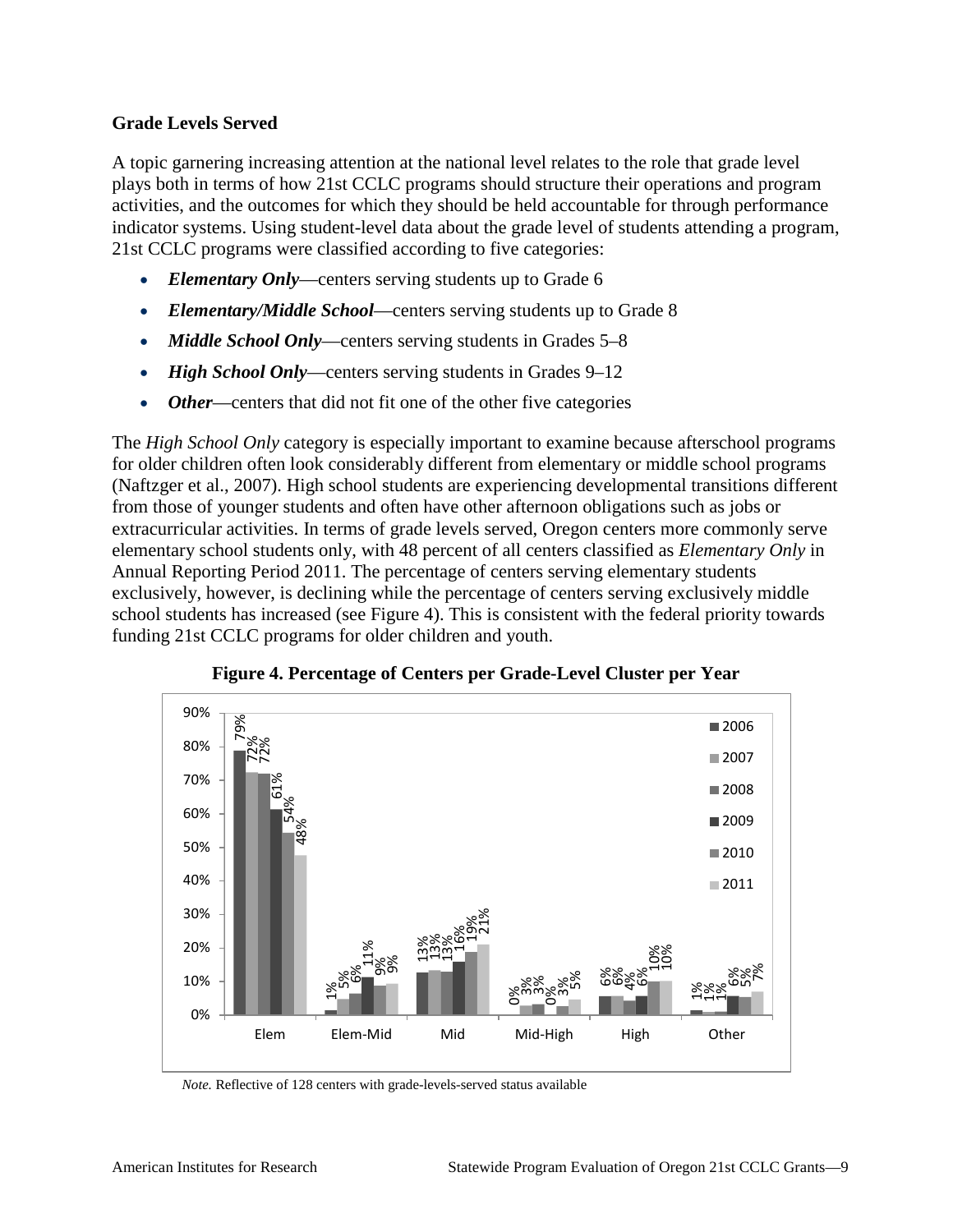## **Staffing**

Like their national counterparts, Oregon 21st CCLC programs employ a variety of program staff with a wide spectrum of professional and educational backgrounds (e.g., academic teachers, nonacademic teachers, college and high school students, counselors, paraprofessionals from the school day). A total of 3,207 staff members were reported for 2010–11 school year operations (32 percent volunteer) and 983 for the summer of 2010 (24 percent volunteer). Of the school year staff, 21 percent were paid school-day teachers. Another 13 percent were paid staff with a college degree. Volunteer high school students were the largest volunteer group, accounting for 10 percent of school year staff.

Summer staffing was very similar to school year staffing in terms of staff types: 23 percent were paid school-day teachers, and 15 percent were paid staff with a college degree. Volunteer high school students accounted for 8 percent of all summer staff.

In order to further classify centers into categories that meaningfully represent the extent to which different types of staff are employed to deliver programming to youth (e.g., school-day teachers, youth development workers, college students), K-Means cluster analysis was employed using centerlevel percentages for each category of staff. These percentages represent the extent to which centers nationwide emphasized certain types of staff in the programming offered to participating youth. Cluster analysis typically is employed to combine cases into groups using a series of variables as criteria to determine the degree of similarity between individual cases. It is particularly well suited when there is a desire to classify a large number of cases into a smaller domain of discrete groupings.

Based on this analysis, Oregon has a relatively high percentage of centers employing a mix of school-day (SD) teachers, other (Oth) school staff, and college students, followed by centers largely employing school-day teachers. In both cases, this generally follows national trends (see Figure 5).



**Figure 5. Staffing Clusters, Oregon and the Nation (Annual Reporting Period 2011)**

*Note.* Based on 126 centers in Oregon and 9,562 centers nationally with complete staffing information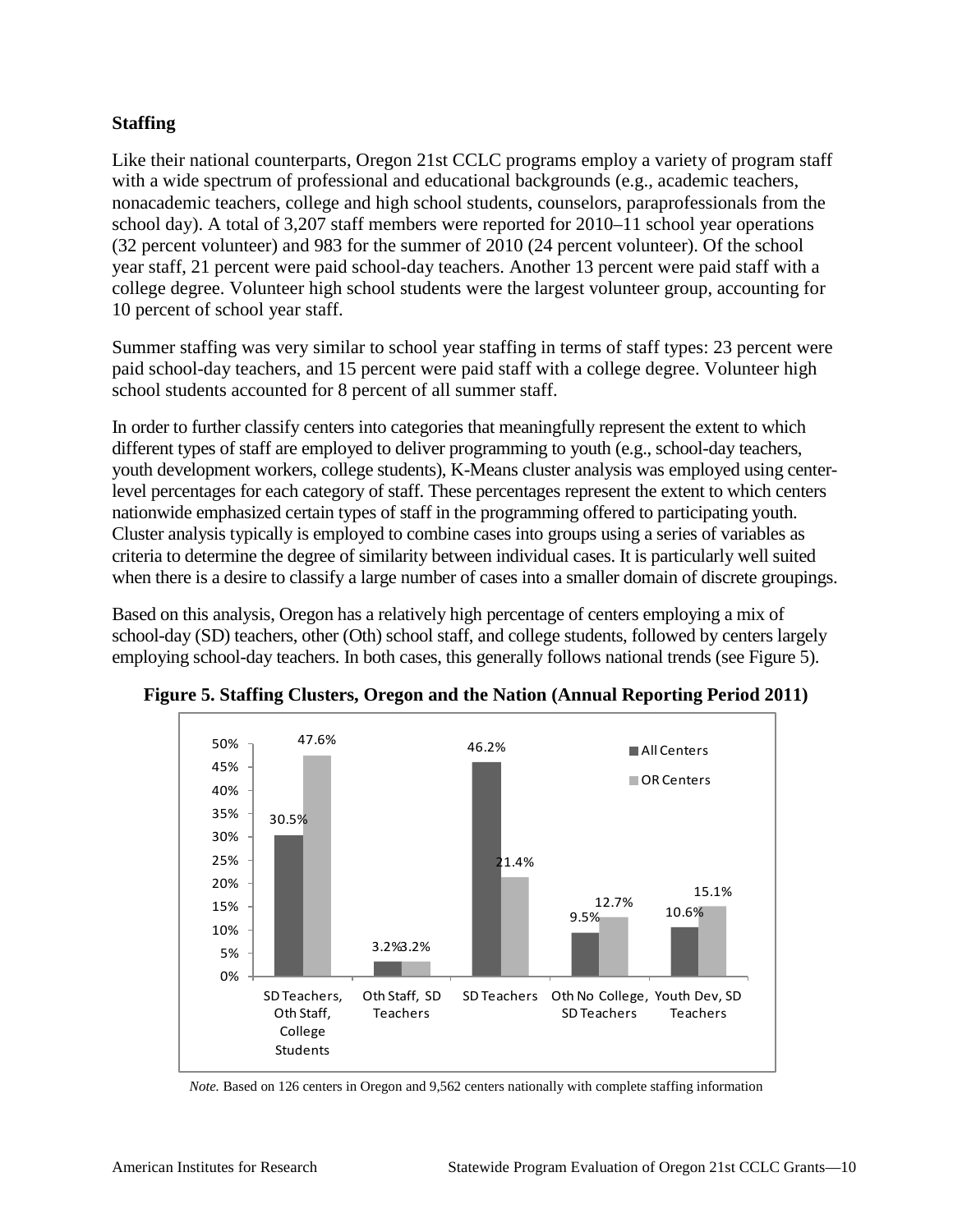## **IV. Program Attendance and Activities**

<span id="page-14-0"></span>Student participation in afterschool and expanded learning programs is a critical variable in predicting youth experience in programs and is one of the interrelated set of factors that indicate program quality and ultimately influence participant outcomes. This chapter details 21st CCLC program attendance and activities.

## <span id="page-14-1"></span>**Data Source**

Data on program attendance and activities for the 2010–11 programming period were extracted from the APR module of PPICS. A total of 128 centers associated with 44 21st CCLC grants active during the 2010–11 programming period were represented in the data set extracted from PPICS.

## <span id="page-14-2"></span>**Summary of Program Attendance and Activities**

- A total of 26,719 students were reported as attending 21st CCLCs for at least one day during the 2011 reporting period, with 41 percent classified as regular attendees.
- On average, each center in Oregon served approximately 209 total students, among whom were 85 regular attendees.
- Oregon centers were most likely to offer weekly activities categorized as enrichment, homework help, or recreation activities—at least during the school year. In terms of subjects targeted, centers were most likely to report weekly activities focusing on reading, mathematics, and arts/music. And, nearly all centers reported offering weekly activities that targeted students who were not performing at grade level.

## <span id="page-14-3"></span>**Detailed Analysis: Program Attendance and Activities**

## **Center Attendance**

As part of the APR data collection process in PPICS, information is collected on the total number of students that a given center served during the reporting period; how many of those students met the definition of regular attendee by participating in 30 or more days of programming; and demographic information about participating students, including grade level and ethnicity.

In Oregon, a total of 26,719 students were reported as attending 21st CCLC for at least one day during the 2011 reporting period. Of these, 10,916 were regular attendees, or 41 percent (compared with 48 percent nationally). Annual attendance levels are presented in Figure 6. Attendance was highest in 2010, dropping slightly in 2011.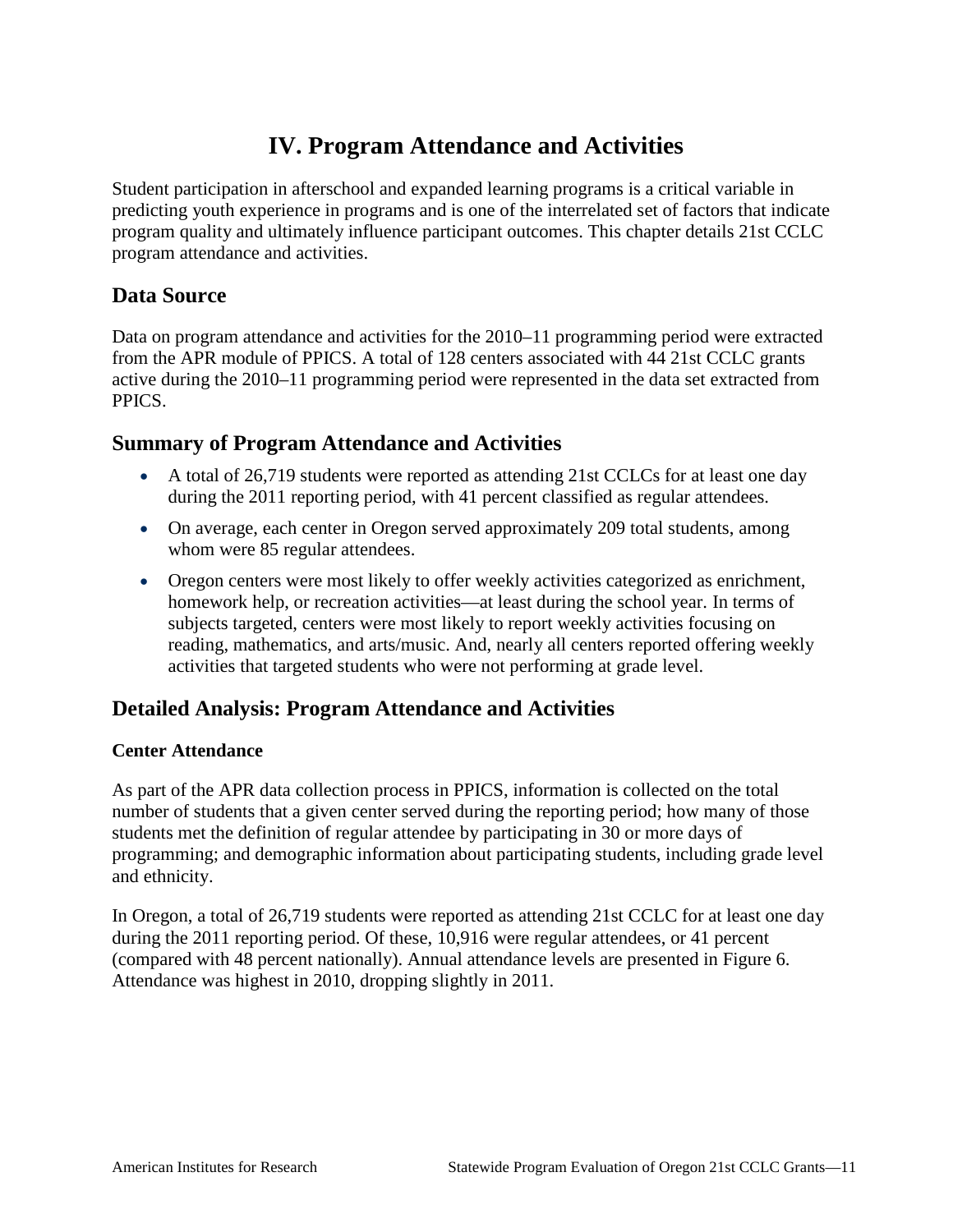

**Figure 6. Attendees and Regular Attendees in Oregon, by Annual Reporting Period**

Among regular attendees, more than half attended fewer than 60 days (*n* = 3,166) as opposed to more than 60 days ( $n = 2.911$ ). As Figure 7 shows, there was a steady decline in the number of students attending with each increasing10-day attendance band (although there was a slight increase at 90–99 days).



**Figure 7. Number of Regular Attendees, by Number of Days Attended**

*Note.* This figure makes use of individual student data to calculate attendance ranges. Because individual student data reporting was optional for Annual Reporting Period 2011, the data shown do not reflect data from all grantees but instead draw on 59 centers associated with 21 grantees that reported individual student data. Also note that only complete regular attendee records were used for this figure.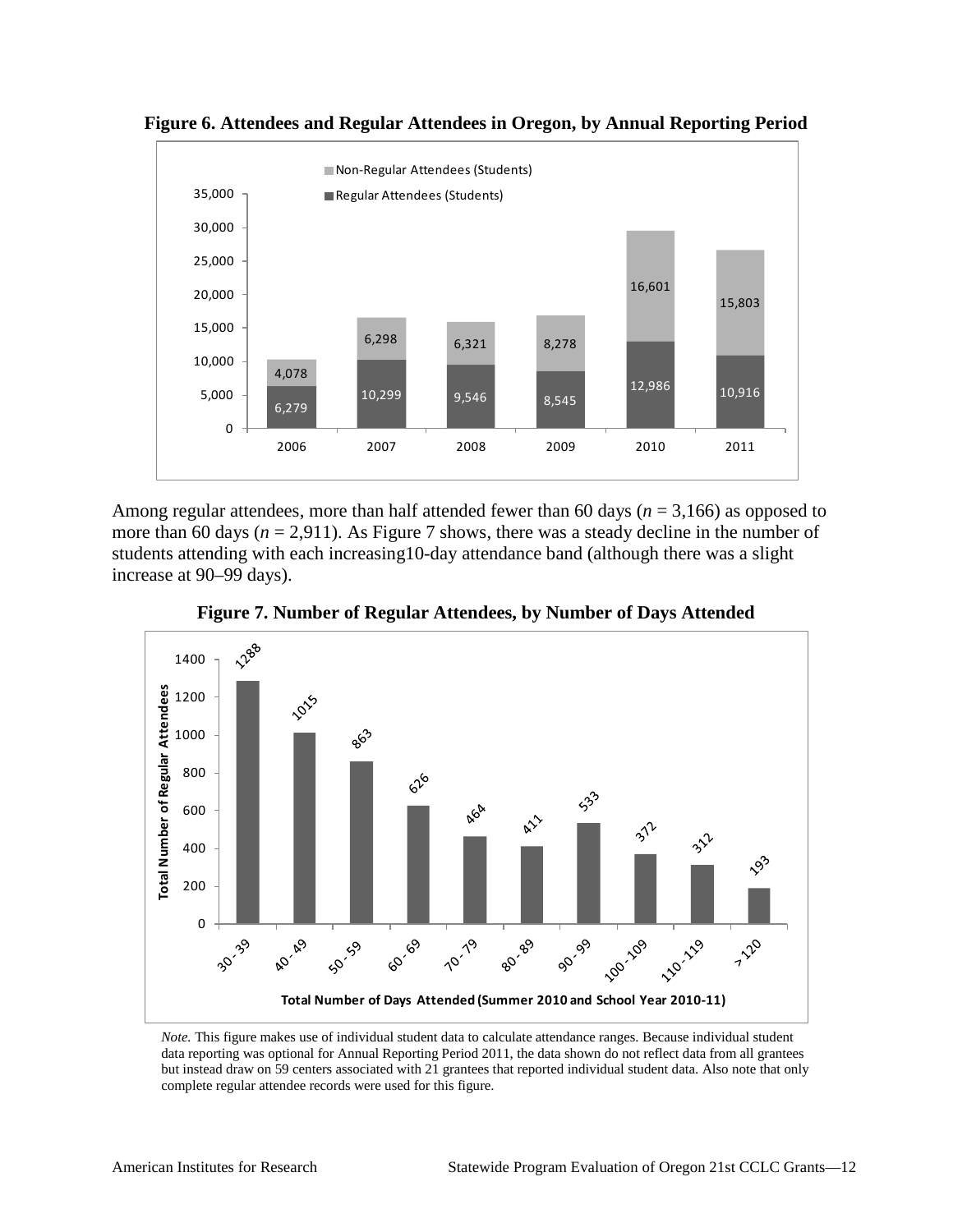Overall, the mean school-year attendance rate for regular attendees was 65 days, with a median of 57. For summer, the mean attendance rate for regular attendees was 16 days, with a median also of 16 days.

On average, each center in Oregon served approximately 209 total students, with an average of 85 regular attendees. Median student attendance values show a similar trend. See Figure 8 for annual trends. Note that the average total number of students increased annually, while the average number of regular attendees dropped slightly from 2009 to 2011.



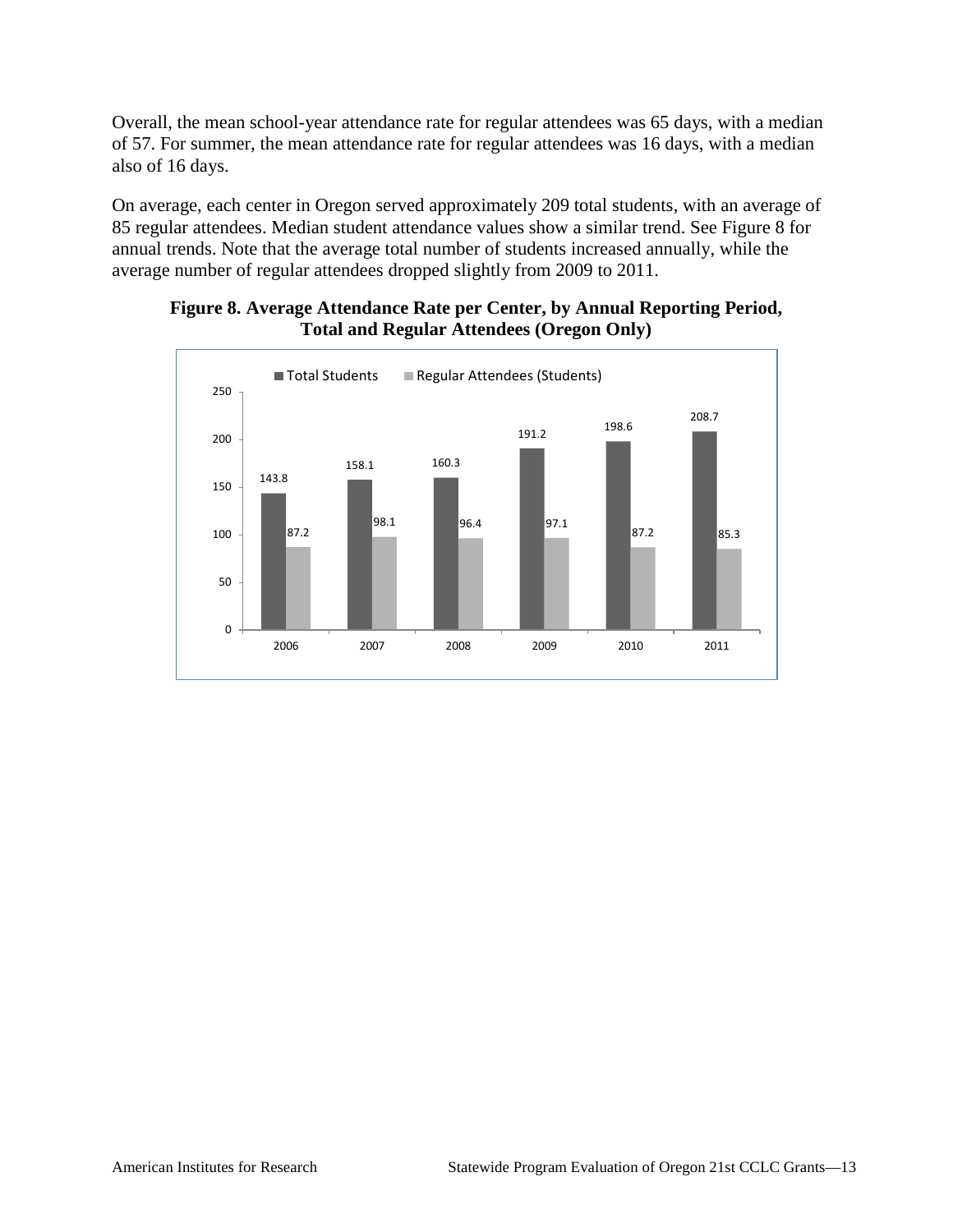In terms of ethnicity, Oregon centers serve mostly white and Hispanic students, with 50 percent of all regular attendees identified as white and 35 percent of regular attendees identified as Hispanic. Figure 9 shows the total number of students and regular attendees according to student ethnicity.



**Figure 9. Number of Total Students and Regular Attendees, by Ethnicity**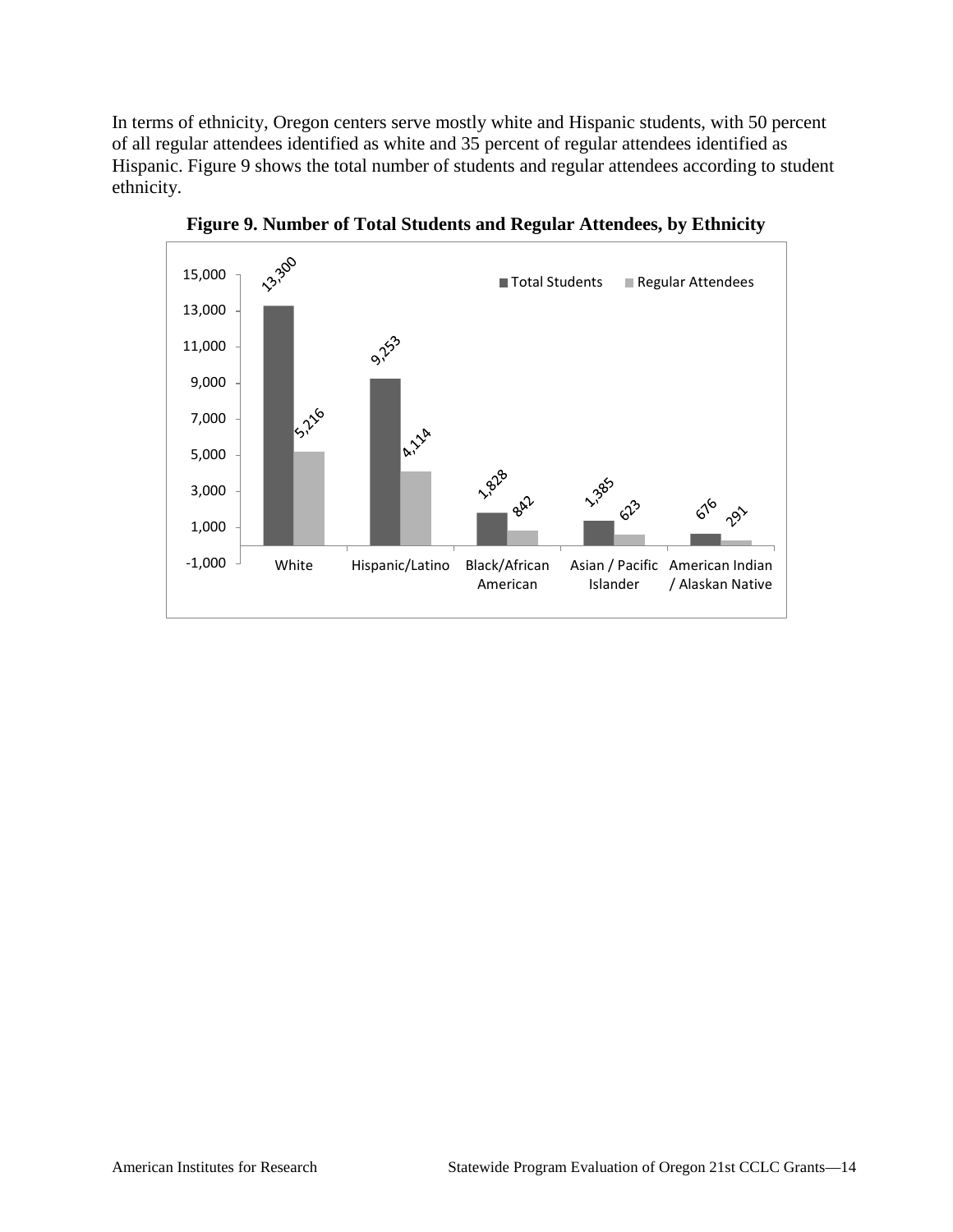In terms of special status (i.e., limited English proficiency [LEP], free or reduced-price lunch [FRPL], or special needs), the proportion of attendees varied somewhat over the six reporting periods. For both total and regular attendees, there was a decrease in the proportion of attendees identified as LEP from 2006 to 2011, and there was a decrease in the proportion of attendees identified as FRPL-eligible from 2006 to 2009, followed by an increase from 2009 to 2011 (see Figures 10–13).



**Figure 10. Percentage of Attendees, by LEP, FRPL, and Special-Needs Status**

**Figure 11. Number of Total and Regular Attendees, by Limited-English-Proficiency Status**

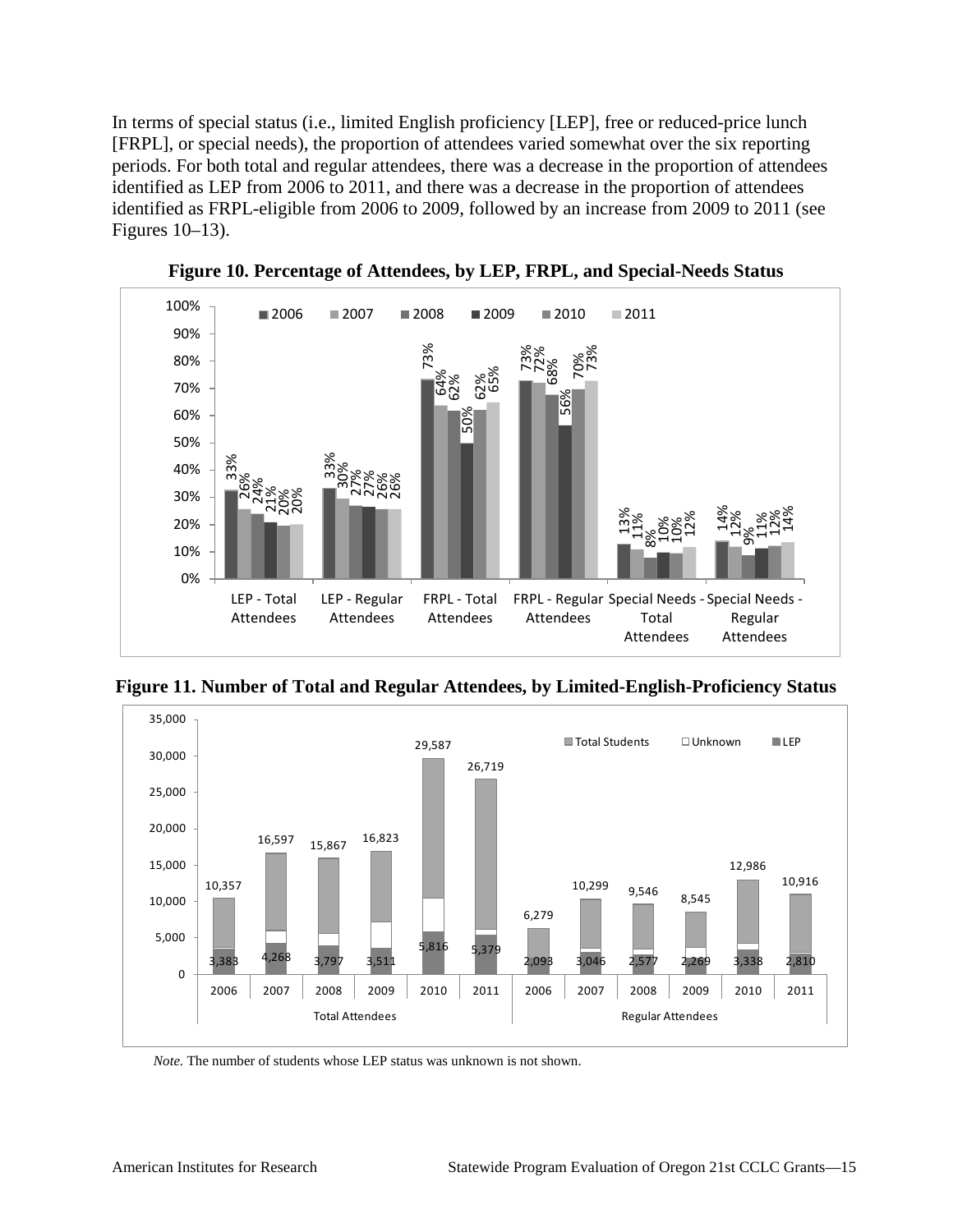



*Note.* The number of students whose FRPL status was unknown is not shown.





*Note.* The number of students whose special needs status was unknown is not shown.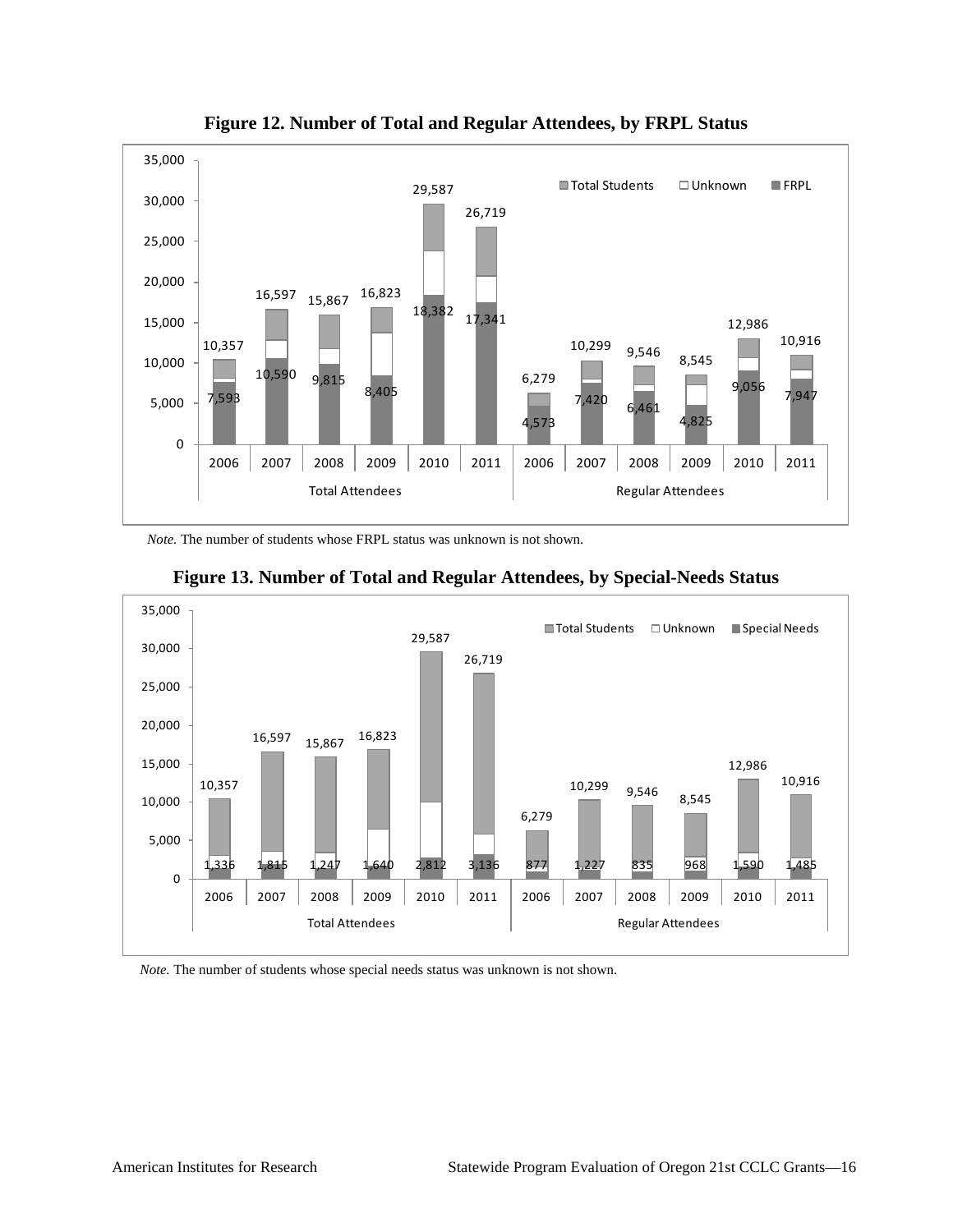### **Center Activities**

Both the staff working at a given 21st CCLC and the activities offered to participants are critical in participants' program experiences and potential benefits gained from participation in 21st CCLC programming. The national goal of the 21st CCLC program encompasses a host of different types of activities, including the following, which are tracked in PPICS:

- Academic enrichment learning program
- Recreational activity
- Homework help
- Supplemental Education Services (SES) tutoring
- Activity to promote youth leadership
- Expanded library service hours
- Drug/violence prevention, counseling, or character education
- Career/job training
- Promotion of family literacy
- Mentoring
- Community service/service learning
- Promotion of parent involvement
- Other (e.g., activities involving computers and technology, life skills, nutrition, etc.)

As part of Annual Reporting Period 2011, activity data were reported at the center level in three different ways: by activity category, by activity subjects targeted, and by student populations targeted. The numbers of centers offering activities in a given category, subject, or student group on a weekly basis are presented in Figures 14–16.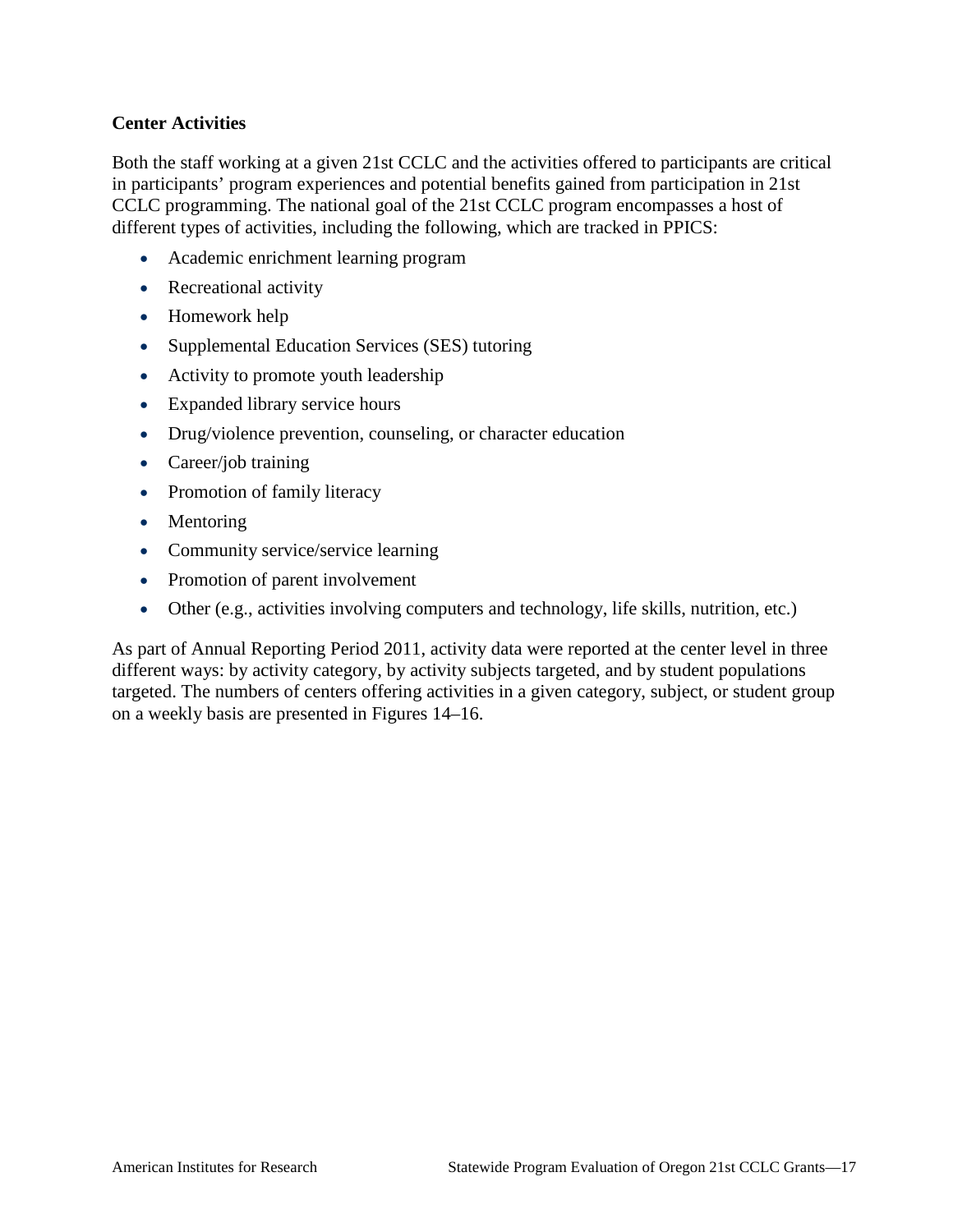

**Figure 14. Number of Centers Offering Given Activity Types on a Weekly Basis, Annual Reporting Period 2011**

*Note.* Based on 128 centers with school year operations and 63 centers with summer operations.

**Figure 15. Number of Centers Offering Weekly Activities Targeting Specific Subjects, Annual Reporting Period 2011**



*Note.* Based on 128 centers with school year operations and 63 centers with summer operations.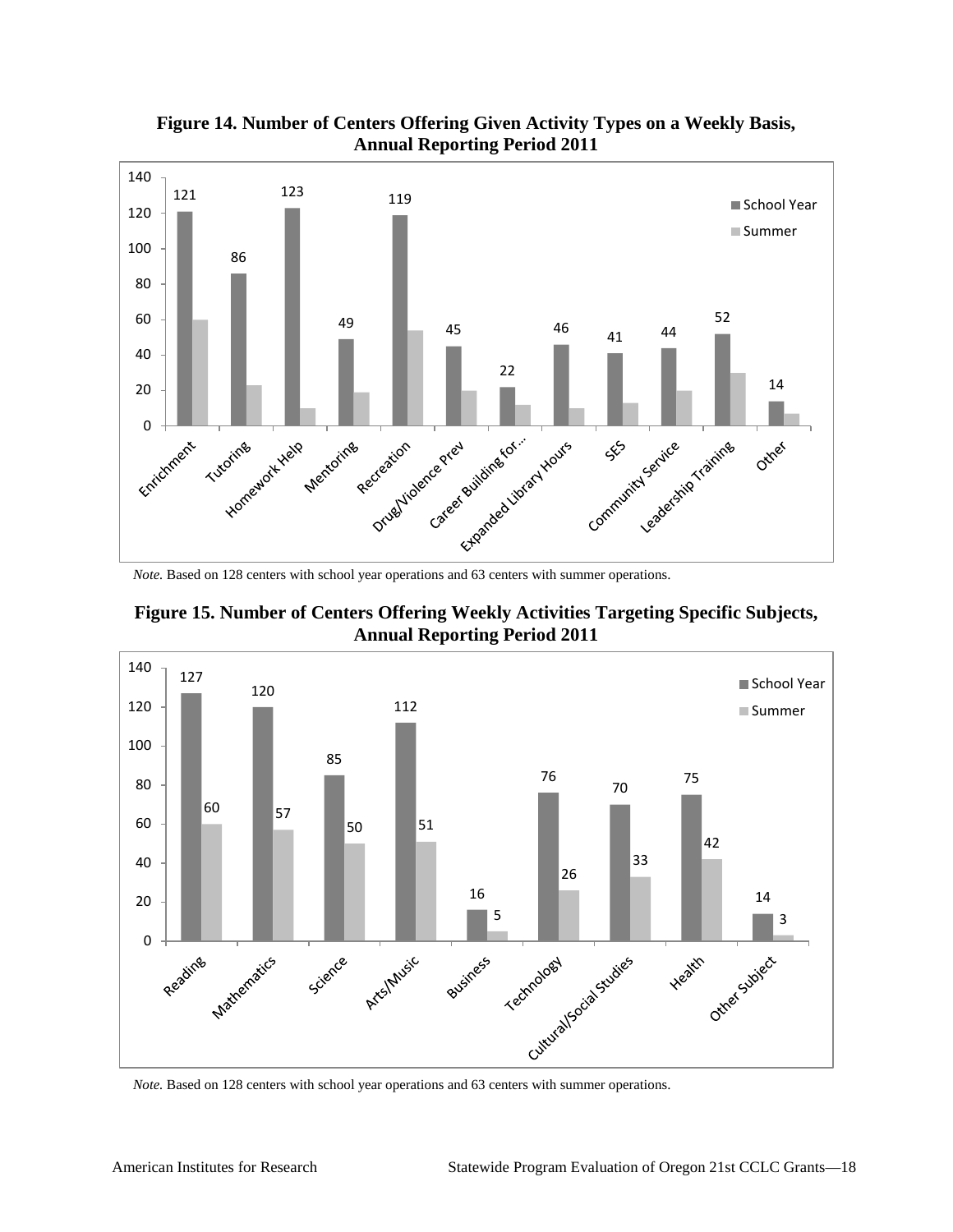

#### **Figure 16. Number of Centers Offering Weekly Activities Targeting Specific Student Groups, Annual Reporting Period 2011**

*Note.* Based on 128 centers with school year operations and 63 centers with summer operations.

As shown in Figures 14–16, Oregon centers were most likely to offer weekly activities categorized as enrichment, homework help, or recreation activities, at least during the school year (homework help was offered only by about one sixth of centers during the summer). In terms of subjects targeted, centers were most likely to report weekly activities focusing on reading, mathematics, and arts/music. Nearly all centers reported offering weekly activities that targeted students who were not performing at grade level. More details concerning the average number of hours devoted to particular activity categories, subjects, or student groups are provided in Table 3.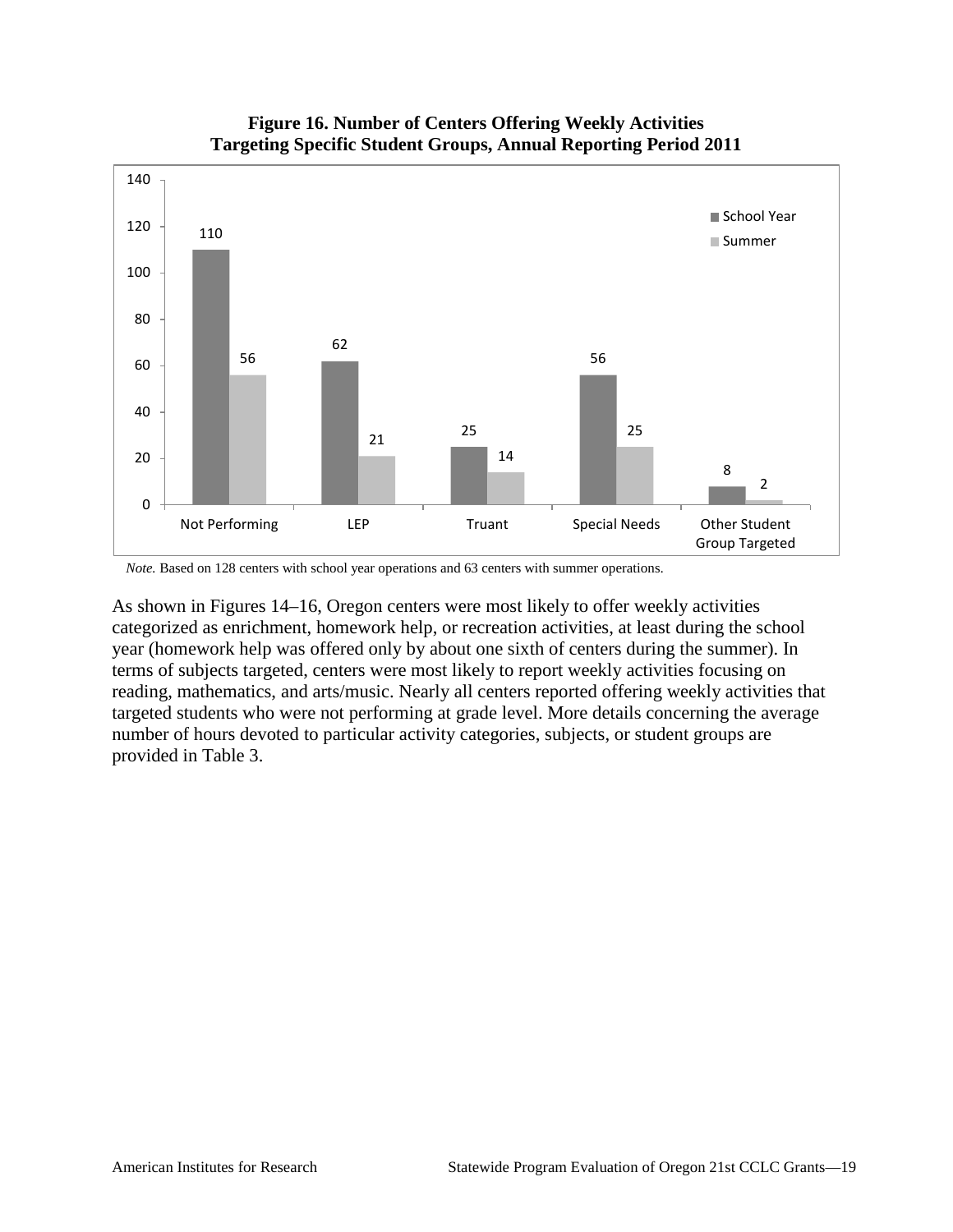|                                | <b>School Year</b>            |                | <b>Summer</b>         |                     |                |                        |
|--------------------------------|-------------------------------|----------------|-----------------------|---------------------|----------------|------------------------|
|                                | $\mathbf N$<br><b>Centers</b> | <b>Percent</b> | <b>Mean</b><br>Hours* | N<br><b>Centers</b> | <b>Percent</b> | <b>Mean</b><br>Hours** |
| <b>Activity Categories</b>     |                               |                |                       |                     |                |                        |
| Enrichment                     | 121                           | 94.5%          | 6.5                   | 60                  | 95.2%          | 12.8                   |
| Tutoring                       | 86                            | 67.2%          | 3.6                   | 23                  | 36.5%          | 3.5                    |
| Homework Help                  | 123                           | 96.1%          | 5.2                   | 10                  | 15.9%          | 1.3                    |
| Mentoring                      | 49                            | 38.3%          | 2.1                   | 19                  | 30.2%          | 2.3                    |
| Recreation                     | 119                           | 93.0%          | 5.4                   | 54                  | 85.7%          | 8.6                    |
| Drug/Violence Prevention       | 45                            | 35.2%          | 1.0                   | 20                  | 31.7%          | 1.3                    |
| Career Building for Youth      | 22                            | 17.2%          | 0.8                   | 12                  | 19.0%          | 1.7                    |
| <b>Expanded Library Hours</b>  | 46                            | 35.9%          | 1.9                   | 10                  | 15.9%          | 1.3                    |
| <b>SES</b>                     | 41                            | 32.0%          | 1.7                   | 13                  | 20.6%          | 1.4                    |
| <b>Community Service</b>       | 44                            | 34.4%          | 1.0                   | 20                  | 31.7%          | 1.1                    |
| Leadership Training            | 52                            | 40.6%          | 1.5                   | 30                  | 47.6%          | 2.9                    |
| Other                          | 14                            | 10.9%          | 0.3                   | $\tau$              | 11.1%          | 0.7                    |
| <b>Subjects Targeted</b>       |                               |                |                       |                     |                |                        |
| Reading                        | 127                           | 99.2%          | 5.1                   | 60                  | 95.2%          | 7.5                    |
| Mathematics                    | 120                           | 93.8%          | 4.5                   | 57                  | 90.5%          | 6.9                    |
| Science                        | 85                            | 66.4%          | 2.6                   | 50                  | 79.4%          | 4.4                    |
| Arts/Music                     | 112                           | 87.5%          | 3.8                   | 51                  | 81.0%          | 5.1                    |
| <b>Business</b>                | 16                            | 12.5%          | 0.4                   | 5                   | 7.9%           | 0.4                    |
| Technology                     | 76                            | 59.4%          | 2.4                   | 26                  | 41.3%          | 2.0                    |
| <b>Cultural/Social Studies</b> | 70                            | 54.7%          | 2.4                   | 33                  | 52.4%          | 3.1                    |
| Health                         | 75                            | 58.6%          | 2.4                   | 42                  | 66.7%          | 4.0                    |
| Other Subject                  | 14                            | 10.9%          | 0.6                   | 3                   | 4.8%           | 0.5                    |
| <b>Student Groups Targeted</b> |                               |                |                       |                     |                |                        |
| Not Performing                 | 110                           | 85.9%          | 6.4                   | 56                  | 88.9%          | 14.6                   |
| <b>LEP</b>                     | 62                            | 48.4%          | 3.3                   | 21                  | 33.3%          | 4.2                    |
| Truant                         | 25                            | 19.5%          | 1.3                   | 14                  | 22.2%          | 2.8                    |
| <b>Special Needs</b>           | 56                            | 43.8%          | 3.0                   | 25                  | 39.7%          | 5.3                    |
| Other Student Group Targeted   | $8\,$                         | 6.3%           | 0.4                   | $\overline{2}$      | 3.2%           | 0.7                    |

### **Table 3. School Year and Summer Activities, by Category, Subjects Targeted, and Student Groups Targeted (Annual Reporting Period 2011)**

\* Mean values of centers with school year programs

\*\* Mean values of centers with summer programs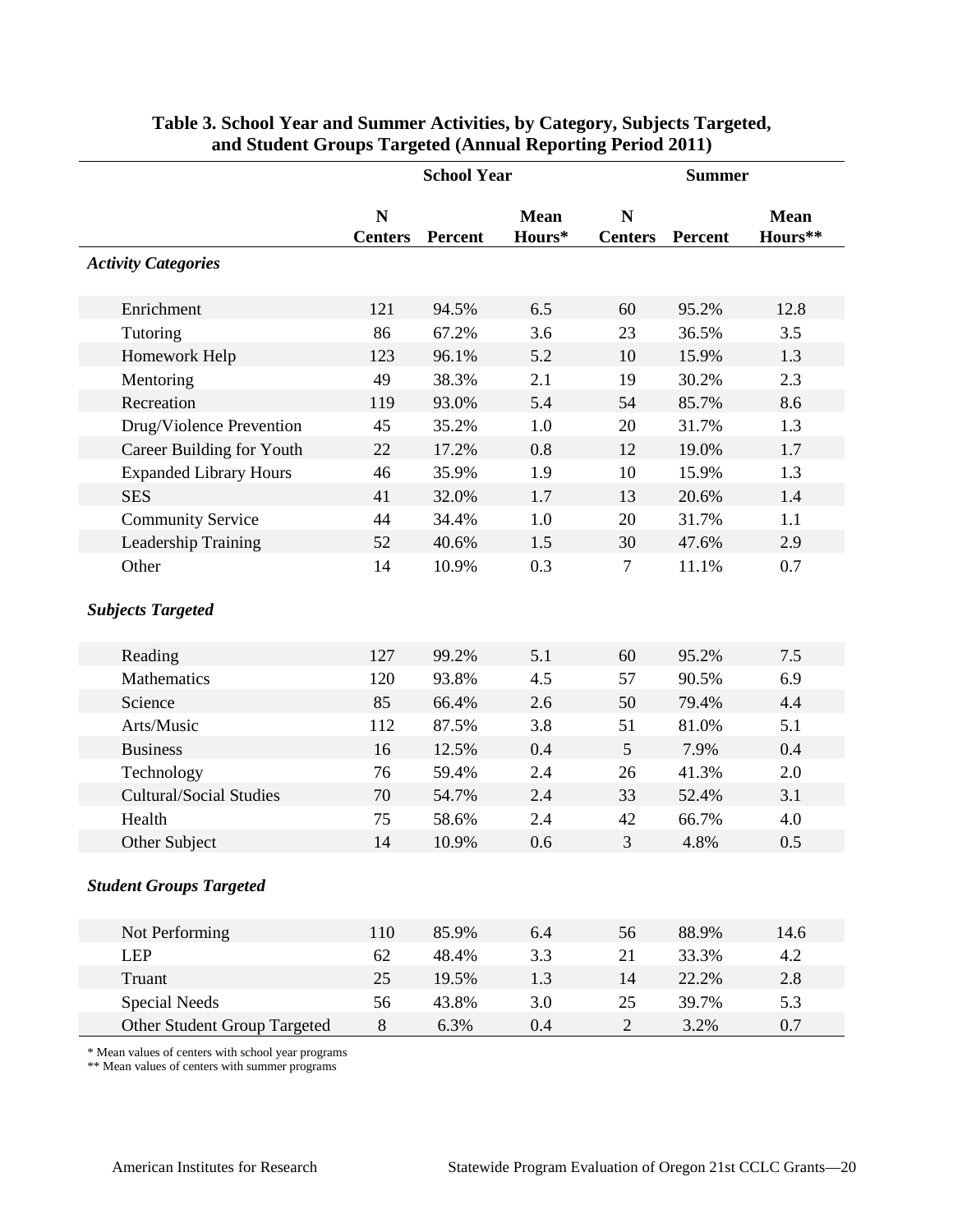# **V. Organizational Processes**

<span id="page-24-0"></span>Sound organizational processes are crucial to supporting point-of-service quality in afterschool and expanded learning programs. Point-of-service quality refers to the opportunities participants have to engage in their own success in a safe and supportive environment characterized by positive, mutually respectful relationships. In this evaluation, organizational processes are depicted as Leading Indicators. This chapter provides a description of 21st CCLC organizational practices represented in the Leading Indicator framework.

## <span id="page-24-1"></span>**Data Source**

An online survey of site coordinators working in 21st CCLC programs was administered from December 2011 to March 2012. The site coordinator was defined as the individual at a given center who is responsible for the day-to-day operations of the program and serves as the initial point of contact for parents and staff when questions or issues arise on-site. In general, site coordinators are viewed as important middle managers in the delivery of 21st CCLC programming.

A total of 92 surveys were administered. This number was based upon ODE's identification of centers that were active during the evaluation period. Completed surveys were received from 80 site coordinators for a response rate of 87 percent. The survey addressed the extent to which centers engaged in practices supported by research as best practices in effective afterschool programming. Survey items were organized around four categories: (1) Collaboration and Partnership, (2) Staff Capacity, (3) Intentionality in Student Program Offerings, and (4) Intentionality in Family Program Offerings.

## <span id="page-24-2"></span>**Summary of Findings**

## **Collaboration and Partnership**

Within 21st CCLC programs, partners can play an important role in expanding the number and variety of offerings that can be made available to participating youth and contributing to sustainability efforts for the program after grant funding has ended. With regards to partnering, findings from the survey of Oregon site coordinators include the following:

- Program administrators and staff, along with their partners or collaborators, took primary responsibility for leading program activities. Many site coordinators also reported formal collaboration with partners to plan for program sustainability and/or expansion and to orient new staff.
- Formal communication and collaboration with internal staff typically occurred a few times per year. More informal communication or collaboration with program staff to share experiences, follow up about individual youth, or brainstorm ideas on how to make programming more engaging for students happened with greater frequency.
- Linkages to the regular school day were realized in a number of ways, including structured assistance with homework assigned at school during the afterschool program and alignment of afterschool programming with the school-day curriculum and standards.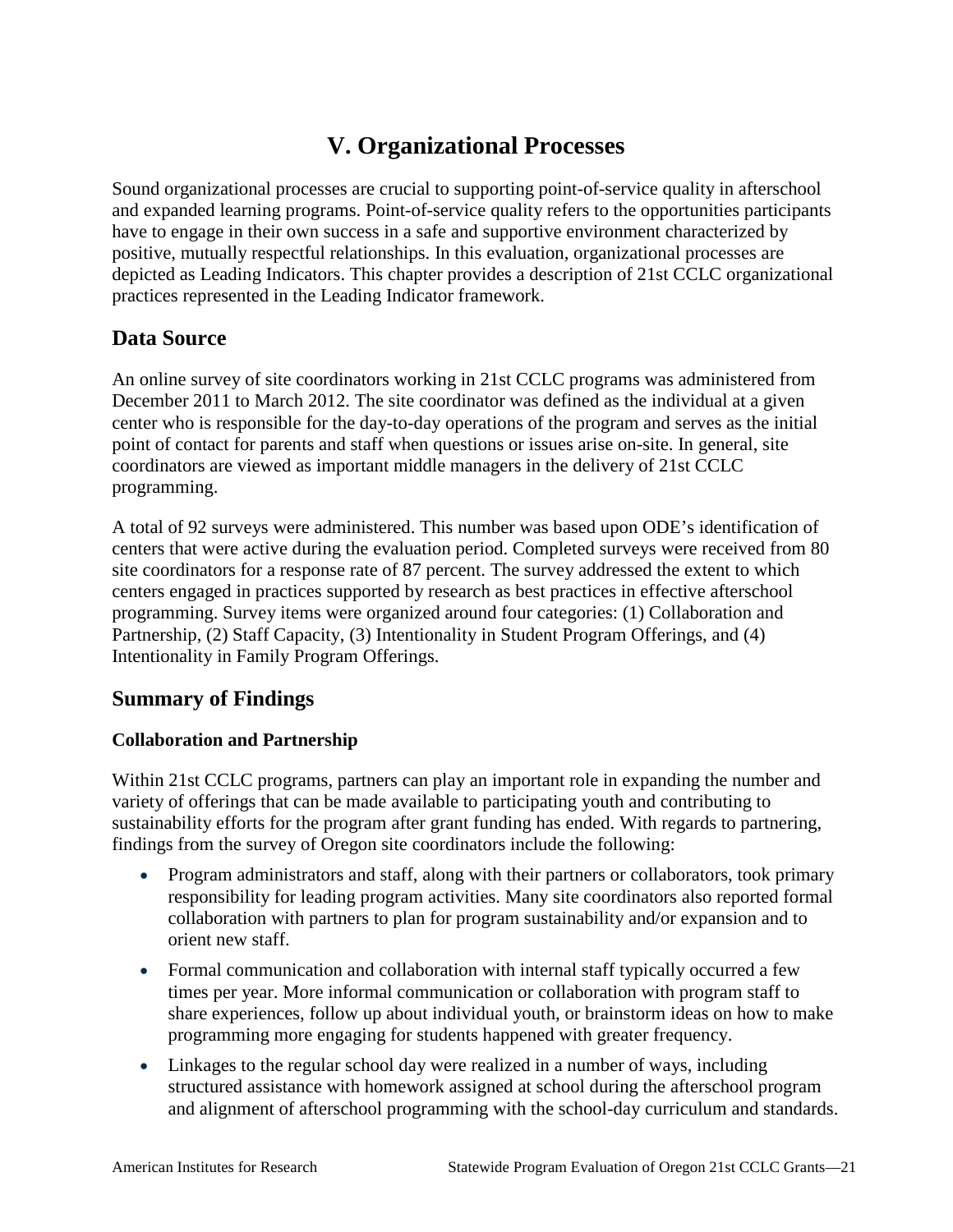### **Staff Capacity**

Staffing, particularly adequacy of training and experience, was not considered a major challenge by surveyed site coordinators. The vast majority indicated that it was not a challenge for their staff to design and deliver activities that are consistent with center goals and objectives. Other findings related to staffing capacity include the following:

- The majority of coordinators reported using self-assessment processes with their staff. With the information gathered, they were able to focus on specific areas for improvement, both at the staff and program levels. Among respondents who had not yet implemented a self-assessment process, a number of coordinators admitted having limited knowledge about the assessment options available. A few site coordinators suggested that due to lack of time, they were unlikely to initiate self-assessment processes unless it was required by the district or state to do so.
- To monitor staff performance, site coordinators typically used informal observations, lesson plan review, parent feedback, and/or formal staff evaluation protocols completed by program administrative staff. Results of staff evaluations often informed the content of professional development, staffing decisions, and individual staff as well as overall program goal setting.

#### **Intentionality in Student Program Offerings**

A key indicator of program quality is the degree to which objectives and offerings are aligned with student needs. Major findings related to such intentionality in program design and activities are as follows:

- Although two thirds of site coordinators indicated that they or someone else in the organization conducted some form of a needs assessment to inform the development of their program, more respondents reported that their center completed a structured planning process (e.g., action planning, logic models) to systematically connect program strategies, activities, and intended outcomes.
- The most common objectives identified by site coordinators as one of their top three relate to supporting or improving the academic achievement of participants. Specific activities designed to achieve these objectives include dedicated time set aside each day for the completion of homework under the supervision of afterschool teachers and staff as well as supplemental tutoring for low-performing students.
- To engage and support positive youth development, site coordinators noted that participants were given multiple opportunities to build ownership of the program, including opportunities to take responsibility for certain tasks (e.g., passing out materials, cleaning up) and to help make plans for future activities. At many centers, youth were also able to decide their own schedule of activities each day and to lead or make decisions about culminating events. Several site coordinators outlined a community ownership approach in which shared responsibility for making the program successful is consistently emphasized to students and staff.
- Informed by various types of student data—including grades, attendance, and disciplinary data—programs frequently focused on reading/literacy, mathematics, arts and music, and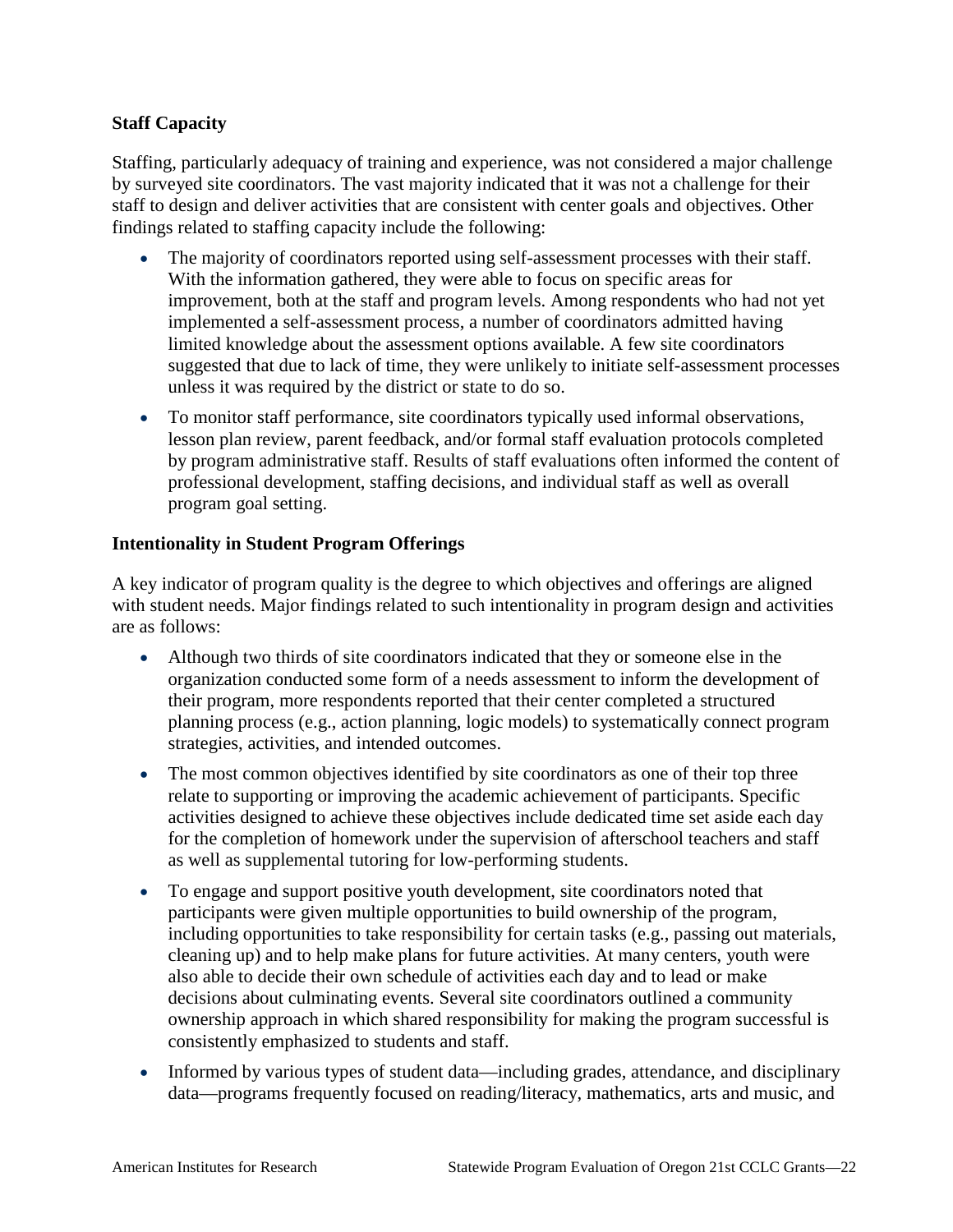technology. Programs were also likely to align with the Oregon Assessment of Knowledge and Skills (OAKS) standards related to reading/literacy and mathematics. Indeed, the vast majority of site coordinators indicated that they were intentional in designing and delivering reading and/or mathematics activities.

• Site coordinators indicated that their programs aligned with more traditional academic priorities (i.e., reading comprehension, persuasive writing) rather than specific technical skills.

### **Intentionality in Family Program Offerings**

Another quality practice relates to engaging the parents and adult family members of participating youth, both to build the skills of adult participants and to facilitate greater involvement in supporting the educational development of participating youth. The majority of site coordinators indicated that they only communicated with parents and adult family members about the program once or twice a semester, typically over the phone. They reported more frequently encouraging parents and family members to participate in center-provided programming with their children or to support their own acquisition of knowledge or skills. This included inviting families to events throughout the year (e.g., family fun nights).

## <span id="page-26-0"></span>**Detailed Analysis**

Many of the scales appearing on the site coordinator survey contain items that are intentionally meant to collectively measure an underlying latent construct (e.g., staff efficacy or student engagement). For scales of this type, Rasch analysis techniques were employed, using information from each of the items to create one overall score for the scale in question. Some of the findings presented in this chapter follow this approach, where the scale in question consists of items that collectively are meant to measure staff or center performance against a particular research-based practice or approach.

Other items appearing on the site coordinator survey are not amenable to the same sort of scale construction just described. An example here would be staff evaluation methods, where the intent is to understand which methods from the options available are being used at each site. Items of this type are described descriptively.

#### **Domain: Collaboration and Partnership**

*Leading Indicator 1.* Partners associated with the center are actively involved in planning, decision making, evaluating, and supporting the operations of the afterschool program.

*Leading Indicator 2.* Staff from partner organizations are meaningfully involved in the provision of activities at the center.

Within 21st CCLC programs, partners can play an important role in expanding the number and variety of offerings that can be made available to participating youth and contributing to sustainability efforts for the program after grant funding has ended. Ideally, partners and grantees have developed a synergistic relationship, are committed to a shared vision of what is to be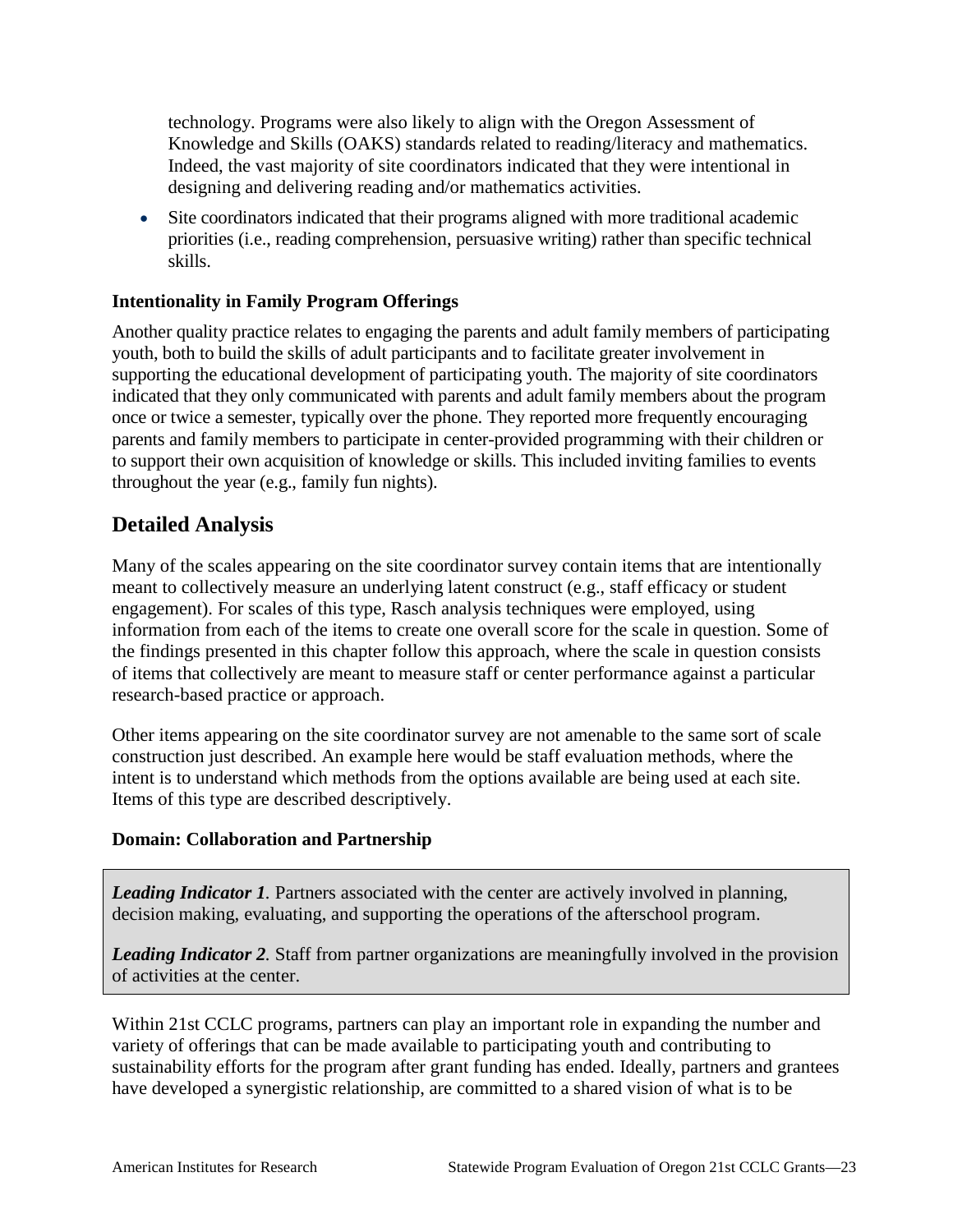accomplished by the program, and collaborate on various facets of program operation and delivery. The site coordinator survey measured the extent to which sites were collaborating with their partners.

To determine whether partner organizations in Oregon take an active role in preparing and delivering afterschool programs, and to get a general picture of who takes responsibility for what, site coordinators were asked to identify one or more responsible parties for determining program content, program scheduling, and leading activities. As Table 4 shows, program administrators and staff, along with district and school administrators, were largely responsible for determining program content and schedule, although external partners or collaborators and students also are involved in determining program content. In terms of leading activities, program staff and their partners or collaborators take primary responsibility. Parents are somewhat involved in determining program content, while community leaders and students are somewhat involved in leading program activities.

| Indicate all those who are responsible<br>for determining program content,<br>program scheduling, and leading<br><i>activities.</i> | Determines the<br><b>Program Content</b> | Determines the<br><b>Program Schedule</b> | <b>Leads Activities</b> |
|-------------------------------------------------------------------------------------------------------------------------------------|------------------------------------------|-------------------------------------------|-------------------------|
| Program administrators                                                                                                              | 90%                                      | 86.3%                                     | 17.5%                   |
| Program staff                                                                                                                       | 82.5%                                    | 72.5%                                     | 96.3%                   |
| District and school admin staff                                                                                                     | 66.3%                                    | 53.8%                                     | 22.5%                   |
| Partners / collaborators                                                                                                            | 53.8%                                    | 42.5%                                     | 66.3%                   |
| Community leaders                                                                                                                   | 11.3%                                    | 2.5%                                      | 37.5%                   |
| <b>Students</b>                                                                                                                     | 57.5%                                    | 16.3%                                     | 25%                     |
| Parents                                                                                                                             | 26.3%                                    | 8.8%                                      | 16.3%                   |

## **Table 4. Responsibility for Program Operations**  $(N = 80)$

Collaboration with partners vary  $-15$  percent of respondents suggested that they do not collaborate with partner organizations on key activities, about a third indicated that collaboration is informal, and over half (52 percent) reported formal engagement with their partners on various aspects of program operations. Formal collaboration was most likely related to planning for programming sustainability and/or expansion (61 percent reported formal collaboration) followed by orienting new staff (59 percent reported formal collaboration). Collaboration on the provision of professional development for staff was least likely to occur with partners (24 percent indicated no collaboration)

*"Through partnerships we can offer more classes, a wider breadth of classes, and a more diverse staff. Partnerships also provide funding that allows us more flexibility in our programming."* 

When site coordinators were asked to name specific content or expertise that partners bring to the program, knowledge of health, fitness, and wellness issues were most frequently identified followed by creative arts and science/technology. Some coordinators also noted that their partners provided needed resources and materials for ongoing activities with youth.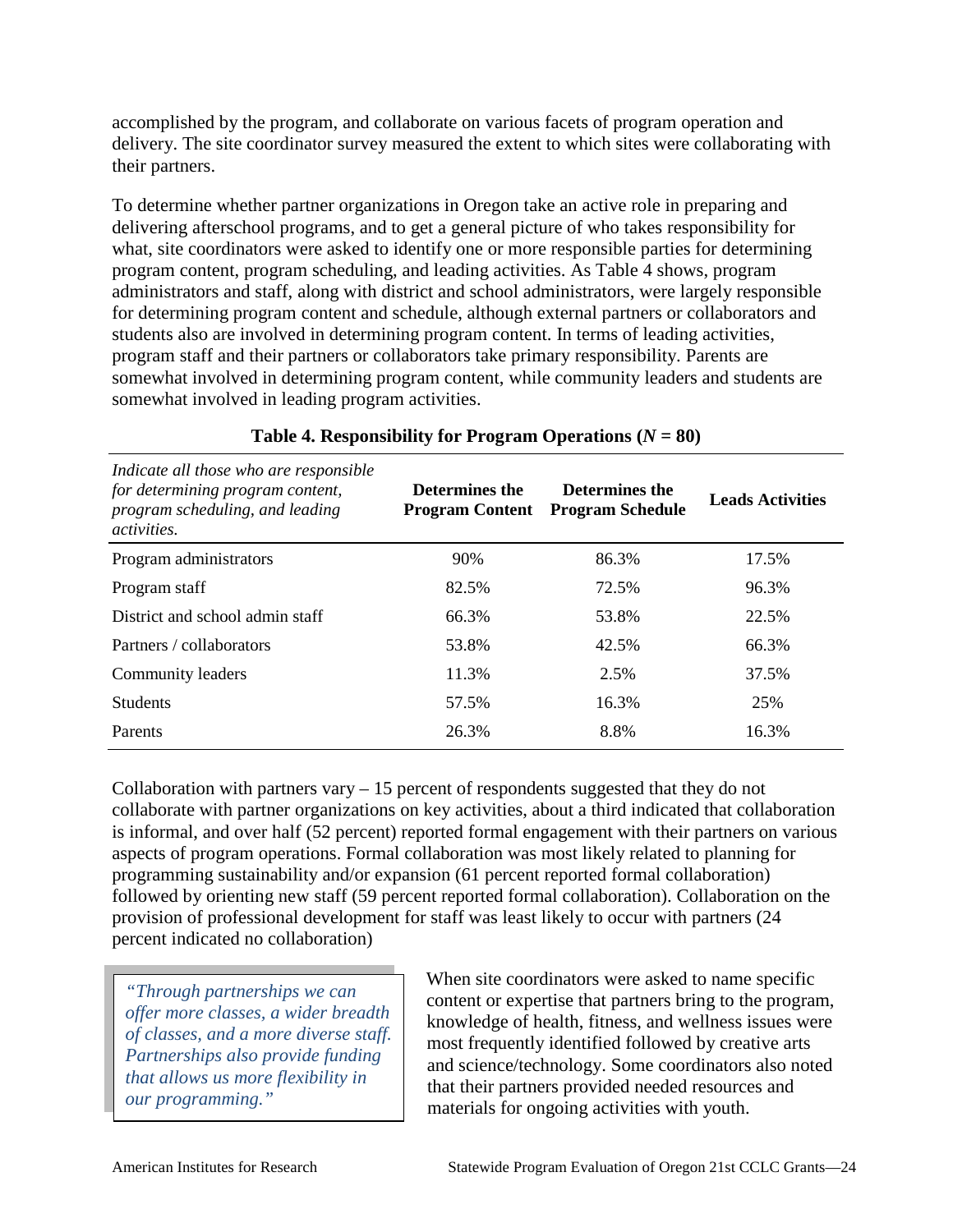*Leading Indicator 3.* Staff at the center will be engaged in intentional efforts to collaborate and communicate frequently about ways to improve program quality.

Drawing from the work by Smith (2007); Glisson (2007); and Birmingham, Pechman, Russell, & Mielke (2005), Leading Indicator 3 relates to climate, organizational norms, and supports that serve to reinforce and encourage staff efforts to continually improve afterschool program quality. The theory is that programs that are characterized by a supportive climate are self-reflective, and empower staff in taking steps to improve program quality are more apt to yield offerings that provide youth with positive and meaningful experiences.

About 6 out of 10 respondents (59 percent) reported communicating and collaborating with internal staff on program quality a couple of times per year. As Rasch analysis revealed that respondents did not distinguish well between the *About Once a Month* and *Nearly Every Week*  categories, these response options were combined. Thus, 23 percent of site coordinators indicated that they communicate and collaborate with their staff about once a month or nearly every week. In addition, 19 percent suggested that they never engage with program staff on ways to improve program quality. In open-ended responses, site coordinators indicated that communication or collaboration with program staff most frequently took place to share experiences, follow up about individual youth, or brainstorm ideas on how to make programming more engaging for students. Communication or collaboration was least likely to occur to discuss research-based instructional practices or to plan on how to systematically meet specific learning goals (e.g., in coordinated ways across multiple activities).

*Leading Indicator 4.* Steps are taken by the center to establish linkages to the school day and use data on student academic achievement to inform programming.

Another key indicator of program quality is collaboration and partnership between afterschool staff and regular school-day staff to intentionally connect the afterschool program to learning strategies, approaches, and curriculum employed during the school day. This Leading Indicator is specifically meant to capture the degree to which 21st CCLC staff members utilize information provided by schools to inform the design and delivery of programming that is aligned to the school day and is responsive to student needs.

The calibration of the scale scores using Rasch methods revealed that respondents had difficulty distinguishing between *Minor Strategy* and *Major Strategy* responses. Thus, for this analysis, these response options were combined. Most coordinators (58 percent) indicated that they used one or more of the listed strategies (either as a minor or major strategy) to link their afterschool program to the regular school day. The most common strategy was to provide structured assistance with homework assigned at school during the afterschool program. Site coordinators also suggested that they align their programming with the school-day curriculum and standards. The least common strategy was to hire regular school-day teachers to deliver afterschool programming, although, in open-ended comments, several site coordinators emphasized the continuity and ongoing conversations made possible by school-day teachers who were also providers of afterschool programming.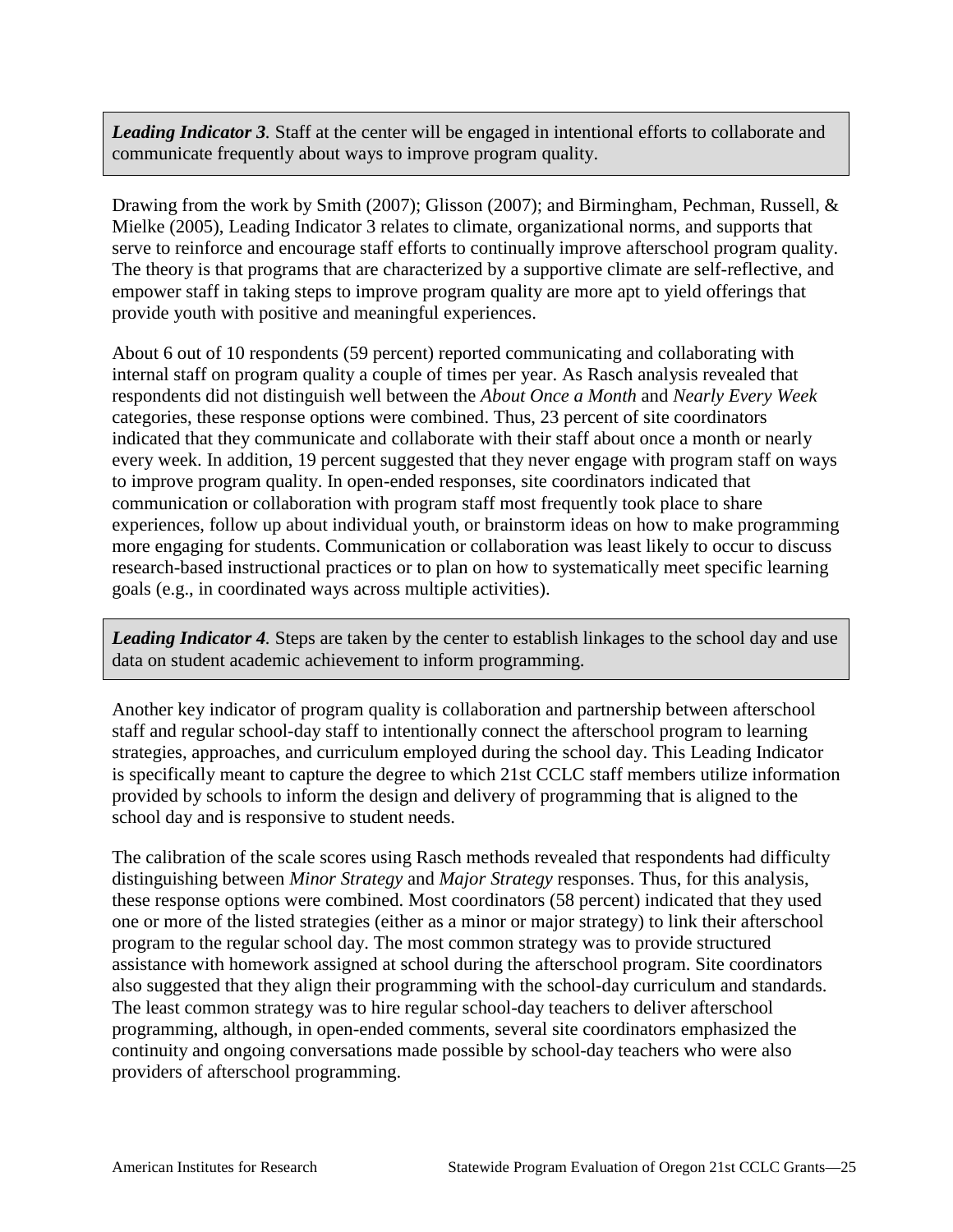When respondents were asked to describe specific steps they have taken to engage school administrators, school-day teaching staff, and afterschool program staff in ongoing conversations about the operation of the afterschool program, most respondents cited a multitude of strategies used. This included scheduled face-to-face meetings with school leadership, teachers, and counselors; informal e-mail communication about scheduling, behavior issues, and homework updates; informal conversations throughout the school day, including with teachers during lunch; and sharing various types of tracking reports and notes on individual students.

*"I communicate with the majority of my students' teachers on a daily basis about how the kids are doing in class and areas they need help with so that I can better help them with homework and behavior issues they may have. I talk with the principal frequently about any troubles I may have or any questions to make sure that the things I am using to help with behaviors and homework are things that he approves of. I talk with my afterschool staff every day to let them know things that have been going on so that they are aware and can handle it the way they need to. I also check in with them about how the students are doing in their academic classes."*

#### **Domain: Staff Capacity**

*Leading Indicator 5*. Staff at the center are provided with training and/or professional development.

This Leading Indicator is meant to capture the degree to which staff members are trained to deliver high-quality programming and are supported by management in their efforts to do so.

Over half of respondents (55 percent) considered staffing challenges to be minor; other challenges were regarded as major or not a challenge in equal measures. Specifically related to staff training and experience, 54 percent of site coordinators suggested that this was not a challenge, and 42 percent regarded this as a minor challenge. The most frequently identified major challenges related to lack of time: for staff to plan together (24 percent) and for staff meetings (19 percent). A few site coordinators suggested that not enough staff was also a major challenge (15 percent). The majority of respondents indicated that the dedication of their staff and designing and delivering activities that are consistent with goals and objectives were not challenges at all (83 percent and 72 percent, respectively).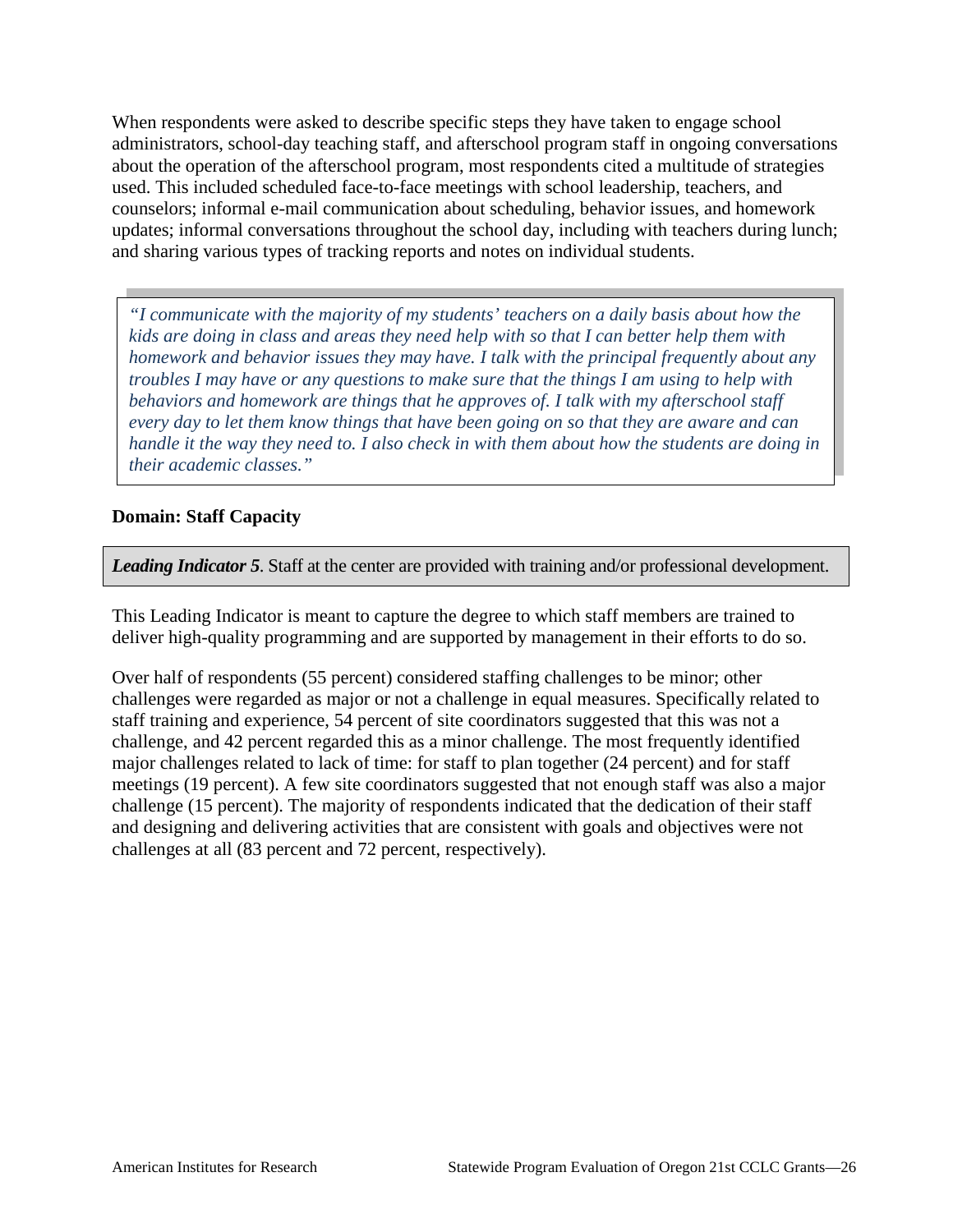*Leading Indicator 6.* Staff at the center complete one or more self-assessments during the programming period.

This indicator is based on the theory that evaluating one's own performance is a key component of reflective facilitation and contributes to program quality.

A majority of coordinators (68 percent) indicated that one or more self-assessment processes have been used by their staff. Another 29 percent planned to implement some form of self-assessment in the future. Nearly one fourth (23 percent), however, reported no plans related to selfassessment.

*"[The self-assessment] gave my staff and me an opportunity to see areas of strength and weakness. We were able to address concerns without trepidation to establish more effective methods of supporting students and families."* 

Site coordinators were asked how information gathered from the self-assessment process supported program improvement efforts. The majority reported that they were able to focus on specific areas for improvement, which enabled planning sequenced steps, developing a timeline for progress, and collaborating with school staff on the use of appropriate tools that are supportive of quality improvement.

Among respondents who have not yet implemented a self-assessment process, a number of coordinators admitted having limited knowledge about the assessments options available. Some indicated that self-assessments have been done informally. A few site coordinators suggested that due to lack of time, they were unlikely to initiate self-assessment processes unless it was required by the district or state to do so.

*Leading Indicator 7.* Staff at the center are periodically evaluated/assessed during the program period.

Regular and constructive staff evaluations are a key component of high quality afterschool programs. To understand the role of staff evaluation among Oregon centers, the survey asked site coordinators to identify the methods used for monitoring staff performance. As shown in Figure 22, the large majority of respondents indicated they used informal observations (88 percent). About half reported using lesson plan review (54 percent), parent feedback (53 percent), and/or formal staff evaluations (45 percent). Other evaluation methods mentioned include teacher and school administrator feedback and tracking student achievement data.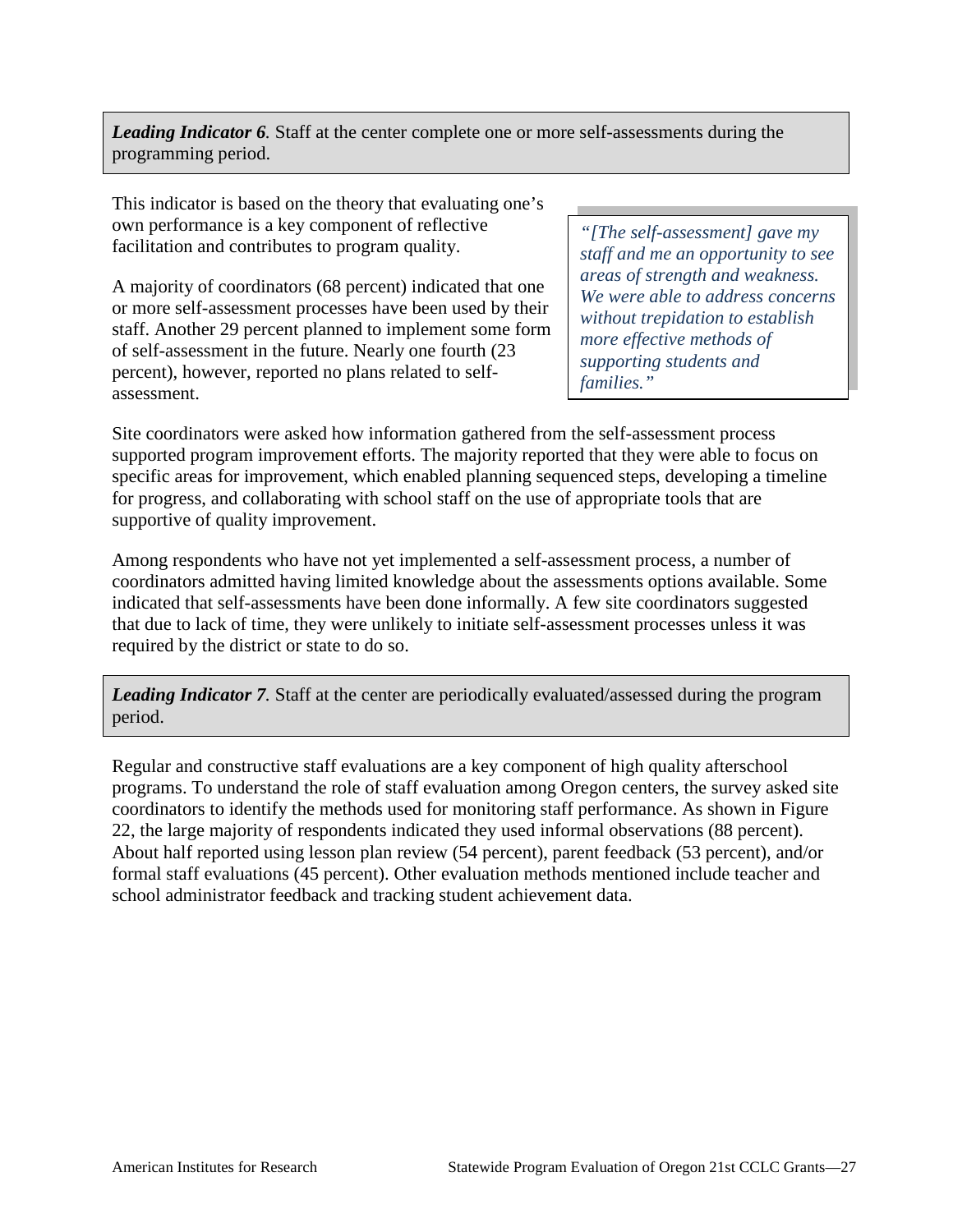

**Figure 22. Staff Evaluation Methods**  $(N = 77)$ 

*"As part of the evaluation process, staff are required to create a goal for themselves that will improve their skills or interactions with students. These goals are discussed periodically and reviewed at each evaluation. Professional development is offered to staff in areas where it is needed or requested."*

When asked to provide details about staff evaluation, site coordinators indicated that informal evaluation in the form of walk-throughs or targeted feedback with staff are done on a daily or weekly basis. Formal evaluations, which are conducted by school administrators in the case of classroom teachers, were typically completed annually, semi-annually, or per semester depending on the evaluation process employed and the experience of the staff member being evaluated. Results of staff evaluations often informed the content of professional development, staffing decisions, and individual

staff as well as overall program goal setting. Several coordinators also mentioned that aggregated assessment results were used among the afterschool team to stimulate brainstorming or problem solving focused on specific issues that may have surfaced from the evaluations.

#### **Domain: Intentionality in Student Program Offerings**

*Leading Indicator 8.* There is evidence of alignment between (a) program objectives relative to supporting youth development, (b) student needs, and (c) program philosophy/model *and* frequency/extent to which key opportunities and supports are provided to youth.

**Needs Assessment.** A key indicator of program quality is the degree to which objectives and offerings are aligned with student needs, which could be accomplished through a number of ways, including a needs assessment process. Site coordinators were asked: *Did you (or someone*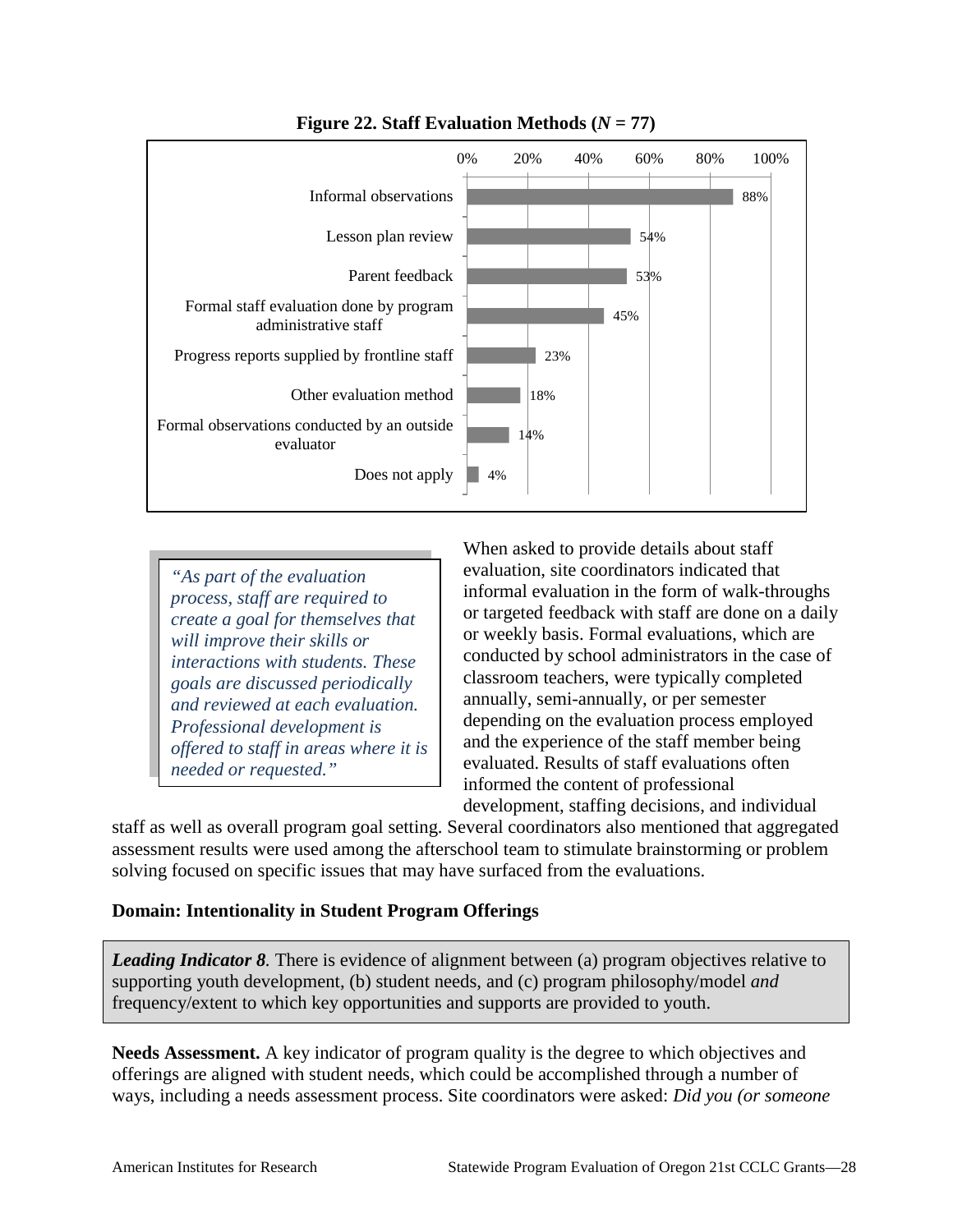*in your organization) conduct a formal needs assessment or related process to inform the development of your 21st CCLC program?* About two thirds of site coordinators (65 percent) indicated that they or someone else in the organization conducted a needs assessment. As Figure 23 shows, by far the most commonly used type was a standard needs assessment (46 percent), followed by the School Improvement Plan for Advancing Academic Achievement (21 percent). In the Other category, several respondents reported using state assessment scores to inform program planning.





**Program Planning Process.** Compared with needs assessment, more site coordinators (86 percent) indicated that they or someone else in the organization completed a structured planning process to systematically connect program strategies, activities, and intended outcomes. Of those who indicated doing so, there were a variety of processes used. The majority (75 percent) cited action planning of some form (i.e., action plans or participatory action planning), and logic models were completed by nearly one fourth of sites (23 percent). Other planning strategies identified included academic planning and afterschool research.

When asked to comment on how well current objectives align with those outlined in the original 21st CCLC grant application, most respondents indicated that they still pay attention to the original intent of the grant. They also noted, however, that modifications due to budgetary reasons, school closures, shifts in external partnerships (as some entities have closed or downsized), and/or change in district policies or priorities were unavoidable. As one coordinator

shared, "The original parameters of the grant may no longer be a priority for the ever-changing community and our school's environment specifically."

**Program Priorities.** In order to assess the degree of alignment between the activities provided and the objectives identified by centers, site coordinators were also asked to rank the top three objectives of the program they manage from a predefined list. As Table 5 shows, the most common objectives identified by site coordinators as being in their top three relate to supporting or improving the academic achievement of

*"Without the afterschool program, our students would not have the resources needed to complete the required class work. This not only includes tutoring, but computers, scientific calculators, etc. Many of our afterschool students truly need extra time and 1:1 help to achieve grade-level proficiency, which is required for them to graduate."*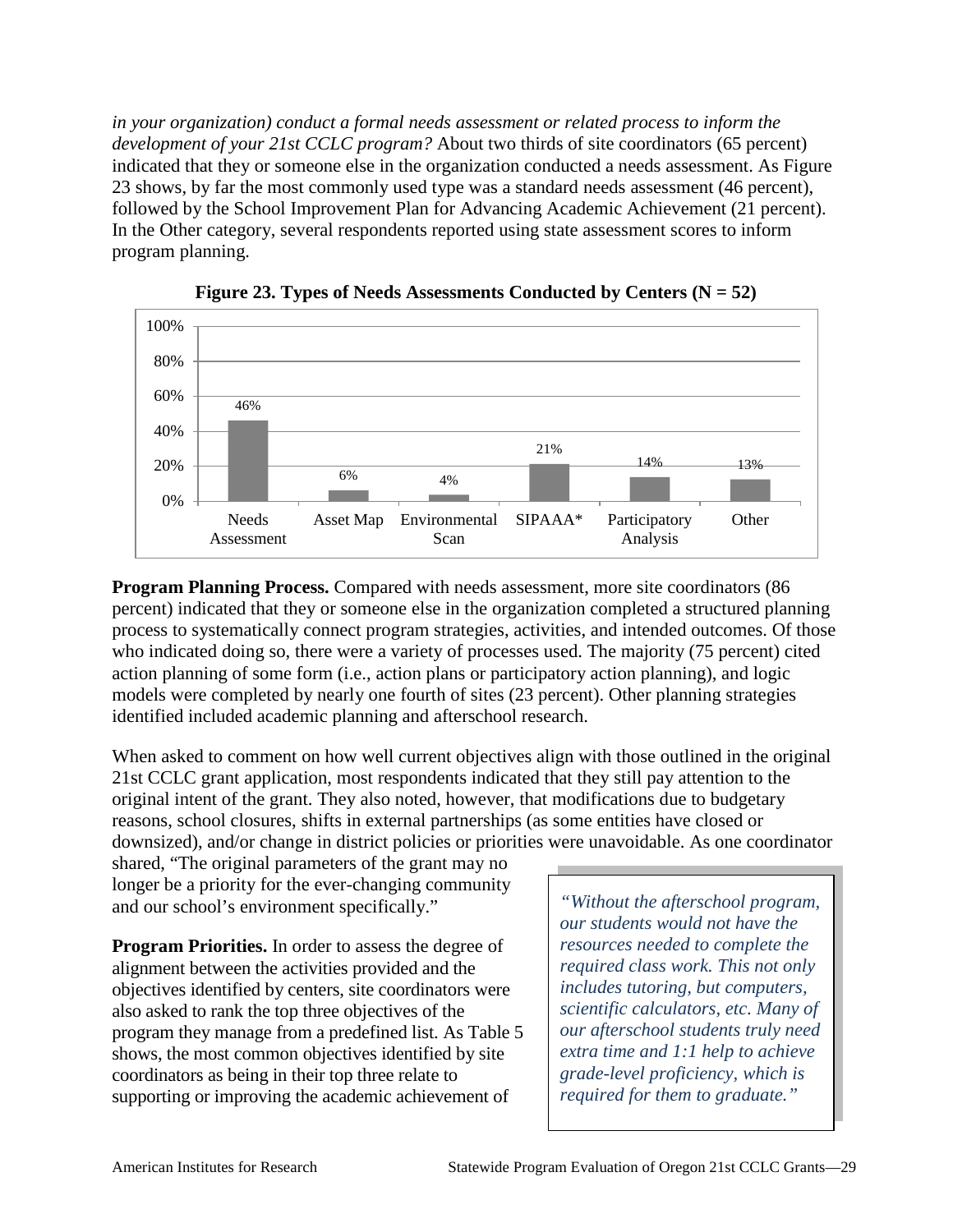participants. Specifically, the most frequently cited objectives were to: (1) enable low-performing students to achieve grade-level proficiency, (2) provide students with access to academic enrichment opportunities, (3) raise the academic performance levels of any students who have an interest in participating; and (4) provide supervised space for students to complete homework.

Site coordinators were then queried about how the activities provided support to their main objectives. To support the academic growth of students, many respondents described dedicated time set aside each day—sometimes called "power hour" or "focus hour"—for the completion of homework under the supervision of afterschool teachers and staff. Others also noted using "prescriptive courseware in math and reading" or "research-based interventions" as well as "supplemental tutoring for all afterschool students performing below grade level." Several commented that employing school-day teachers as instructors or trainers allowed the program to focus on core academic skills and content and provided continuity with participants' in-school experience that otherwise may be difficult.

| Please indicate which of these program objectives<br>constitute the top three priorities for your program. | <b>Top 3 Priority</b> | <b>Highest Priority</b> |
|------------------------------------------------------------------------------------------------------------|-----------------------|-------------------------|
| Enable low-performing students to achieve grade-<br>level proficiency.                                     | 56.3%                 | 43.8%                   |
| Provide students with access to academic enrichment<br>opportunities.                                      | 53.8%                 | 12.5%                   |
| Raise the academic performance levels of any students<br>who have an interest in participating.            | 45%                   | 18.8%                   |
| Provide supervised space for students to complete<br>homework.                                             | 36.3%                 | 12.5%                   |
| Provide opportunities for students to participate in<br>activities not offered during the school day.      | 28.8%                 | 2.5%                    |
| Enhance the social or civic development of students.                                                       | 10%                   | 2.5%                    |
| Prepare students for college and work.                                                                     | 2.5%                  | 0%                      |
| Provide students with the opportunity to participate in<br>sports and recreation activities.               | 20%                   | 2.5%                    |
| Enhance the artistic development of students (e.g.,<br>visual and performing arts, etc.).                  | 6.3%                  | 0%                      |

## **Table 5. Top Program Priorities**  $(N = 80)$

To further gauge alignment between program objectives and activities to participants' needs, coordinators were asked if their center has implemented any kind of assessment or measure to provide information about the social-emotional competencies of participating youth*.* Nearly three fourths (73 percent) indicated that no assessments of this type have been implemented. Among centers that responded in the affirmative, types of assessments noted included surveys administered to teachers, parents, and students that address such topics as behavior, relationships, and counseling history (e.g., the Strengths and Difficulties Assessment) as well as observations of students on a routine basis. Some coordinators also indicated that they take a group case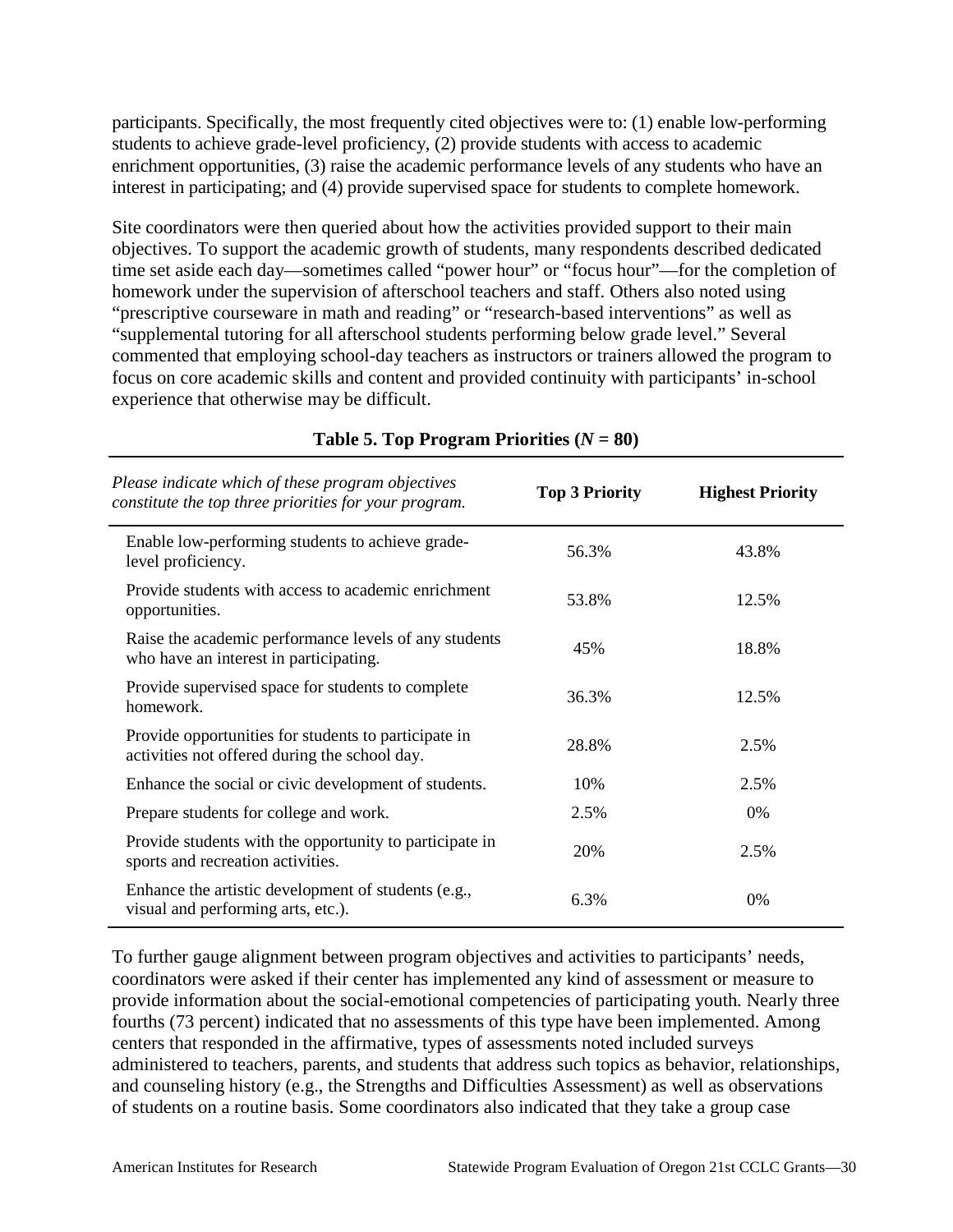management approach where "staff members communicate every week on kids that are struggling or having a hard time adjusting."

**Youth Ownership.** In addition to the adoption of strategies designed to address the academic needs of participating students, the research on effective afterschool practice also suggests that program effectiveness is related to the extent to which programs provide engaging learning opportunities for participating students and deliver activities in a manner which is consistent with core youth development principles. This includes opportunities to build youth ownership in the programs.

When asked to indicate their level of agreement with statements about how students build ownership of the program, the majority of respondents fell in the *Agree* to *Strongly Agree* end of the scale, suggesting that participants were given multiple opportunities to build ownership of the program. Youth were most likely to have had opportunities to take responsibility for certain tasks (e.g., passing out materials, cleaning up) and help make plans for future activities. They were least likely to be given opportunities to make choices about what and how content is covered in the afterschool program.

When site coordinators were asked to describe strategies or approaches that program staff are encouraged to employ to build youth ownership, many cited formal and informal opportunities for youth to provide input on afterschool programming; decide their schedule of activities each day; and lead or make decisions about culminating events, including showcase or parents' nights. Several respondents also outlined a community ownership approach in which shared responsibility for making the

*"Our students see the program as a community that they have helped to build. They are reminded by staff that the program is what they make of it. They are encouraged to give feedback, to share with others, to invite parents, family, friends to the program. They write news articles about the program, give demonstrations during family nights, share performances with the entire school population, are ambassadors of the program to community leaders, and even peer mentor younger program participants."*

program successful is consistently emphasized to students and staff.

Coordinators also were asked the frequency with which students were given a choice in their activities. Nearly half (48 percent) indicated that students were given a choice in activities either daily or weekly (see Figure 26). In the *Other* category (37 percent), respondents reported that students were typically given choices at the start of each program cycle (e.g., every six to nine weeks). When coordinators were asked how frequently students were involved in planning activities (see Figure 27), only 30 percent indicated this happened often (once every week or two) or very often (more than once a week); another 31 percent suggested that it happened rarely (once or twice a term) or never.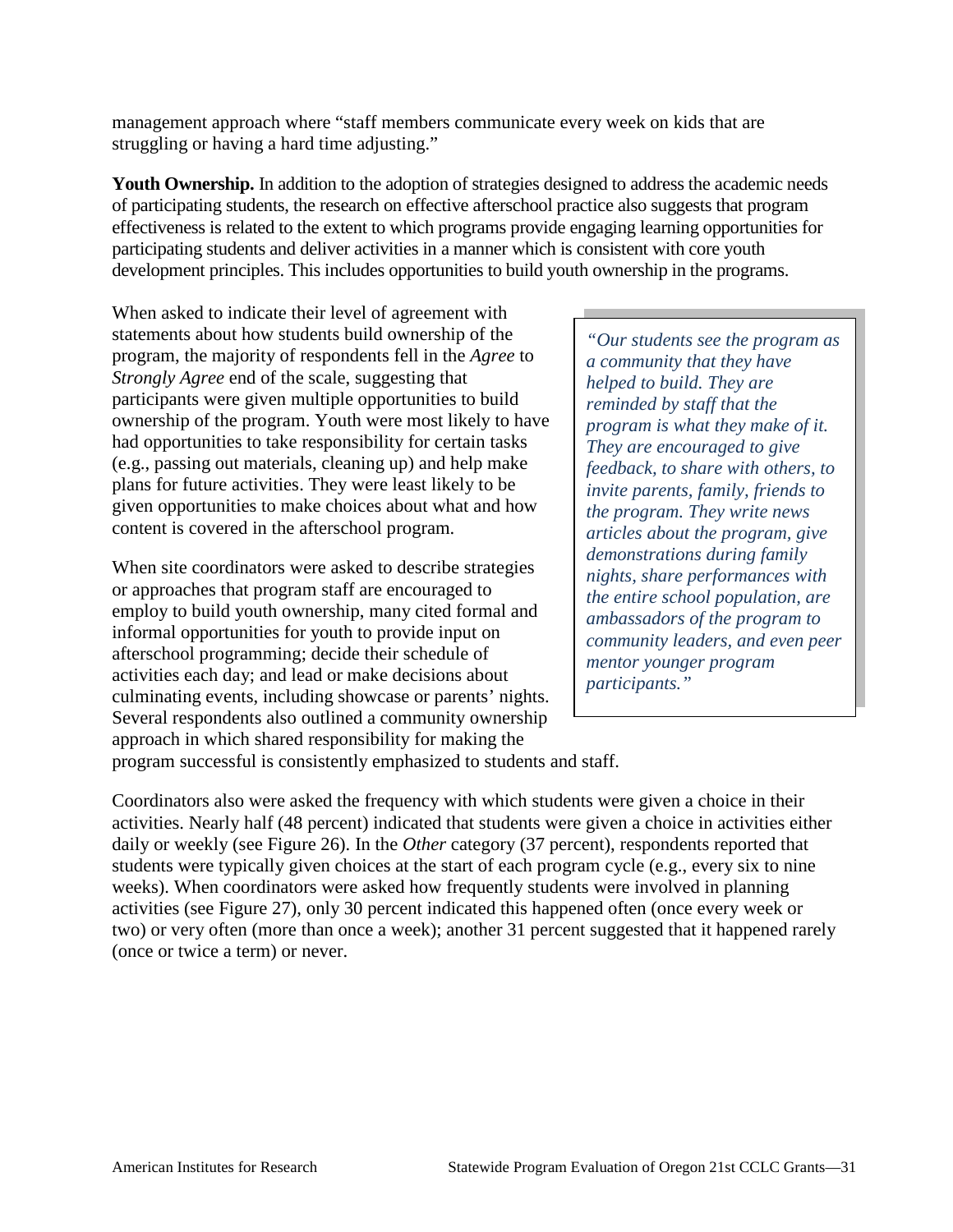

**Program Climate.** Program climate refers to the physical space as well as the structures and supports that make it possible for youth to feel safe, comfortable, and a welcome part of the community. A supportive program environment is vital for participants to garner maximum program benefits.

Site coordinators were overwhelmingly confident (100% agreed or strongly agreed) that their program's climate is safe and supportive of positive youth development. The one caveat is that one fourth of respondents disagreed or strongly disagreed that there is no evidence of bias among youth.

*"The program has a diverse participant population. We strive to hire culturally and linguistically diverse program staff and recruit diverse volunteers. Program materials are offered in multiple languages. We meet with culturally specific community and parent organizations. We have held culturally specific events. We consult with community leaders and service providers about how to provide culturally relevant programming."*

When asked about strategies or approaches employed To ensure a respectful climate, the majority of site coordinators reported that respect for diversity is evident in the multi-cultural staff as well as the range of activities, games, and events offered by the program that reflect different cultures. Some also stressed that rules promoting positive behavior and interactions typically align with those of the school and are made clear to all staff and participants at the start of each school year. In addition, several coordinators noted that all afterschool staff members receive training on cultural competency as well as mediation skills; some also mentioned "courageous conversations" with staff throughout the school year.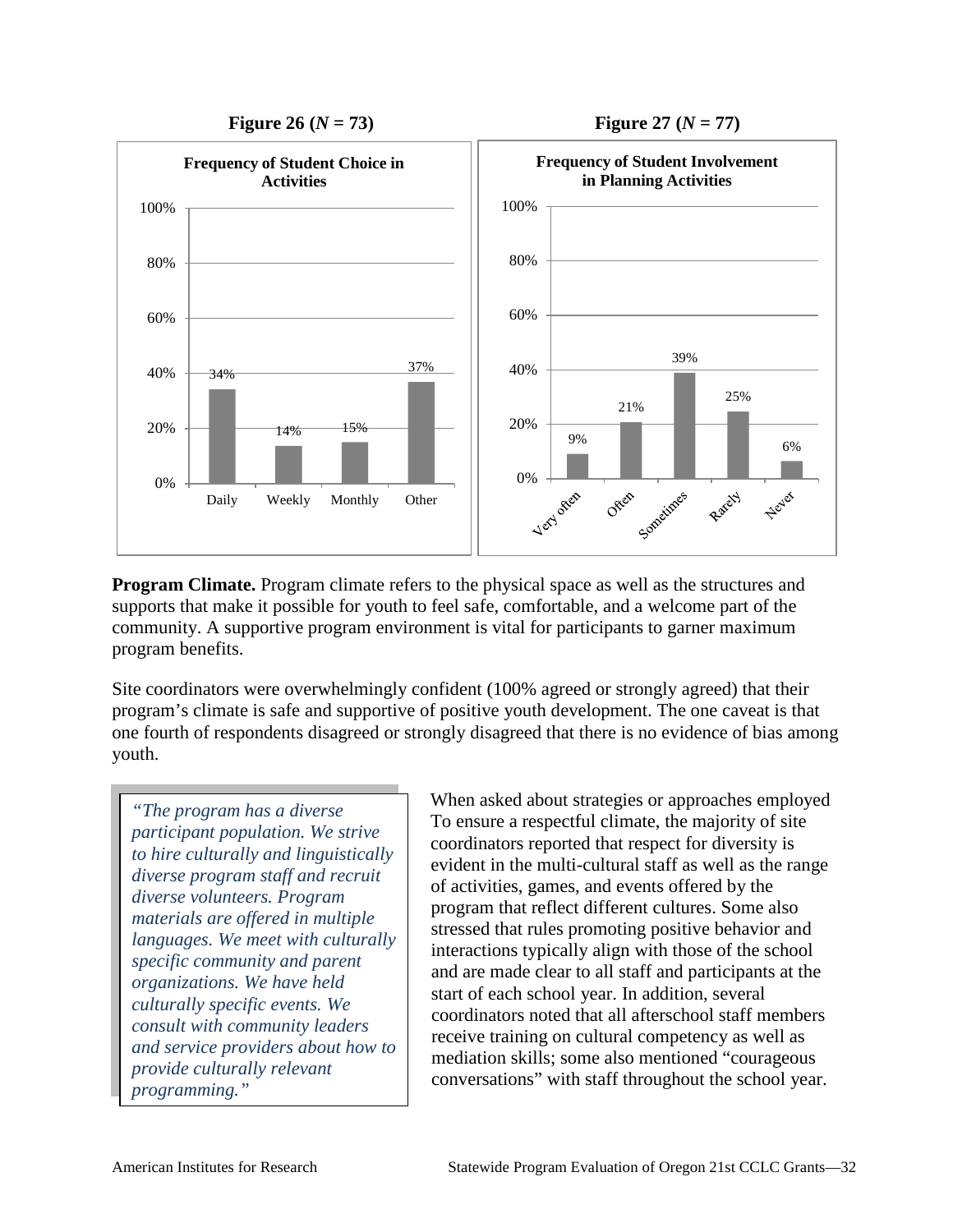To encourage and reinforce positive interactions among participants, centers utilized different types of incentive systems that reward good behavior or goals achieved (e.g., CHAMPs, Positive Behavioral Interventions Strategies [PBIS]). Positive reinforcement through hugs and verbal or written compliments were also noted. Several coordinators mentioned specific classes or enrichment clubs that teach participants safe and positive behaviors.

*Leading Indicator 9*. There is evidence of alignment between (a) program objectives relative to the academic development of students, (b) student needs, and (c) program philosophy/model *and* activities being provided at the center.

**Student Inclusion.** To explore Leading Indicator 9, site coordinators were asked about their program's reasons for including students in activities. They were then asked to estimate the number of students targeted for each reason. As shown in Figure 29, the reasons that staff identified for including students in programs were normally distributed. Students were most likely to be included in activities if they scored below proficient on local or state assessment or if there was a referral from a school-day staff member indicating the need for additional assistance in reading or math.



**Figure 29. Reasons for Targeting Students for Inclusion in Activities**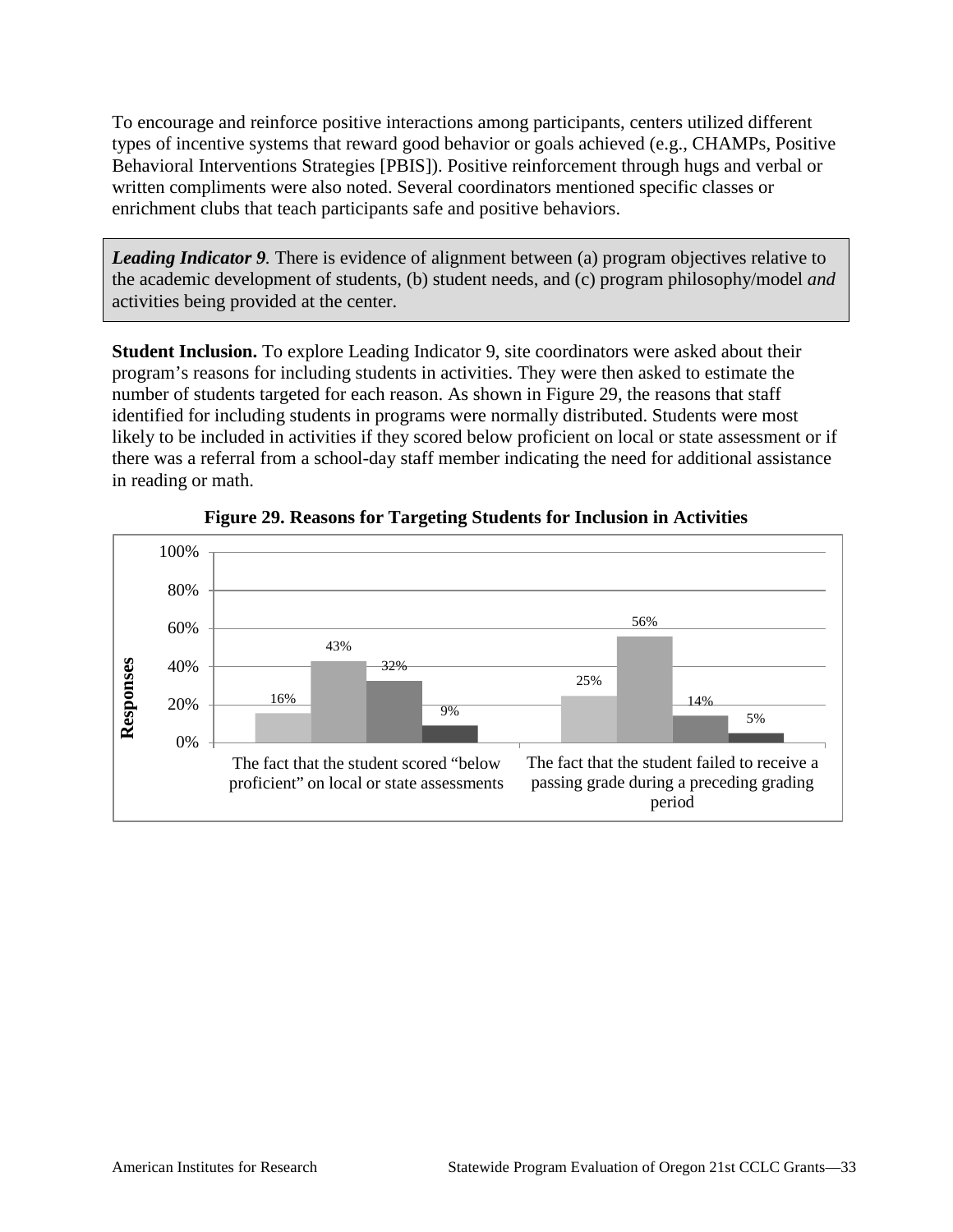

**Information Used in Planning**. To further investigate the extent of their program's alignment between student needs and the planning of activities, coordinators were asked about their staff's access to data and information about students, and the extent of the use of this information in planning activities. Figure 30 shows that most programs have access to the variety information sources listed. Although grades, attendance, and disciplinary data were readily accessible and most often used to inform programming, individualized education programs (IEPs) were the least accessible and least used source of data.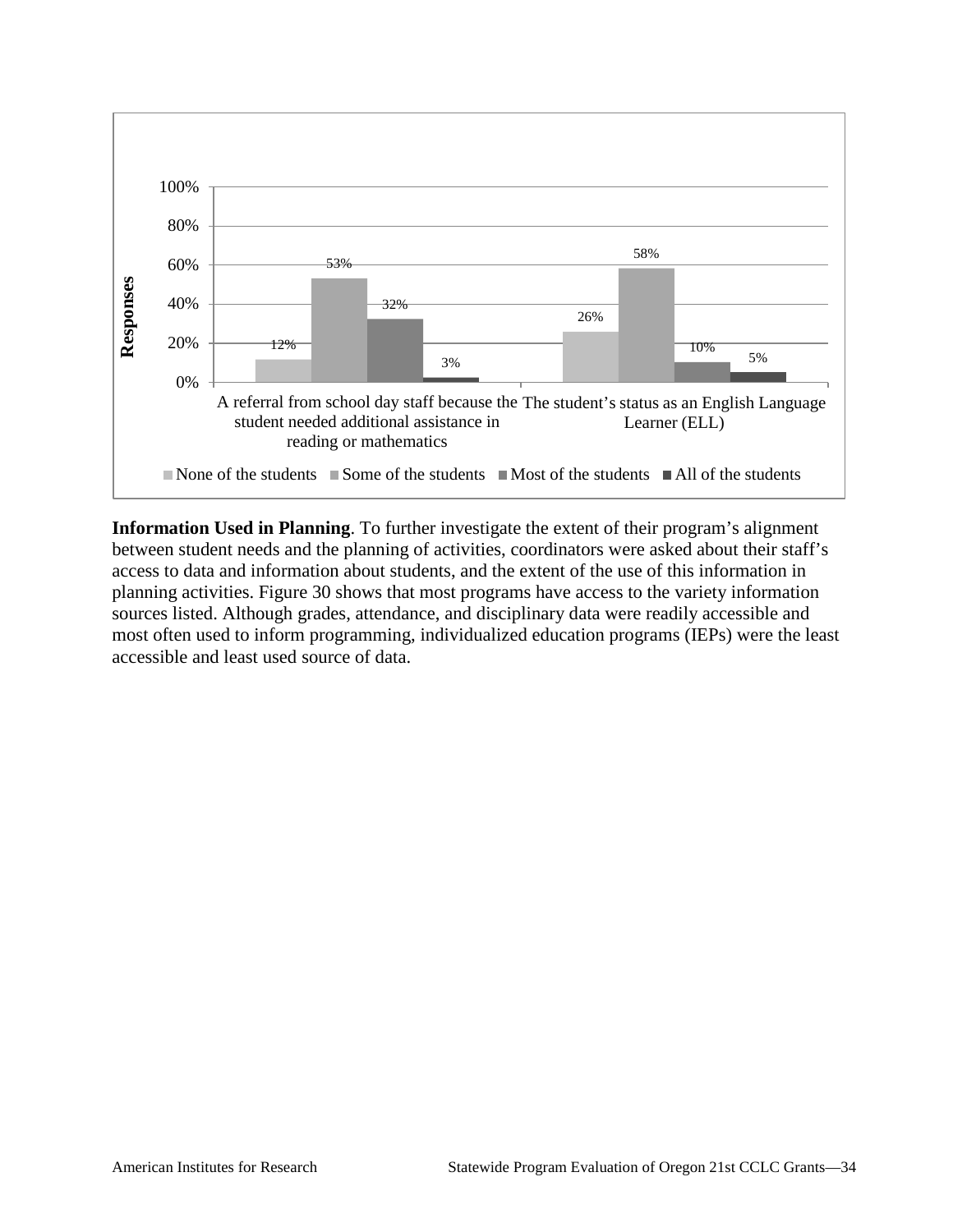

**Figure 30. Information Sources Used in Planning Activities**  $(N = 77)$ 

*"Based on data from individual teachers, test score sites, and report card and attendance sites, plus input from the students themselves, daily and long term instructional goals are discussed with each student."*

When site coordinators were asked how they used student data to inform programming, the majority reported using such data to inform the focus of academic strategies as well as behavioral supports that may be needed. Data also may be used to assess the effectiveness of an afterschool program in supporting its students.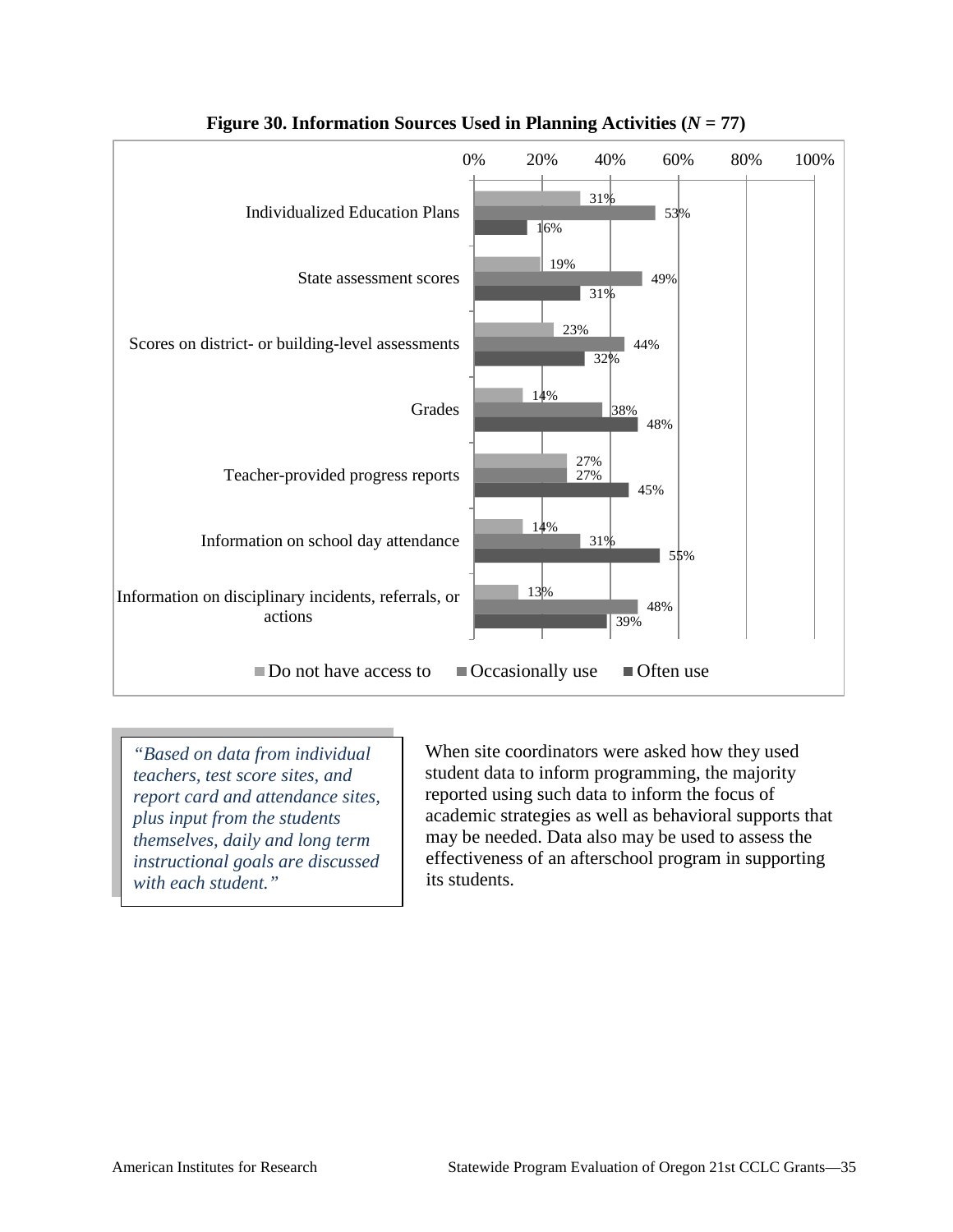**Academic Needs of Students.** Leading Indicator 9 describes the need for alignment of program objectives with the academic development and needs of students. Thus, site coordinators were also asked to describe how often specific subject areas were addressed during the provision of program activities (see Figure 31). The areas most frequently addressed were reading/literacy, mathematics, arts and music, and technology. Entrepreneurship and engineering were the least frequently addressed subject areas.



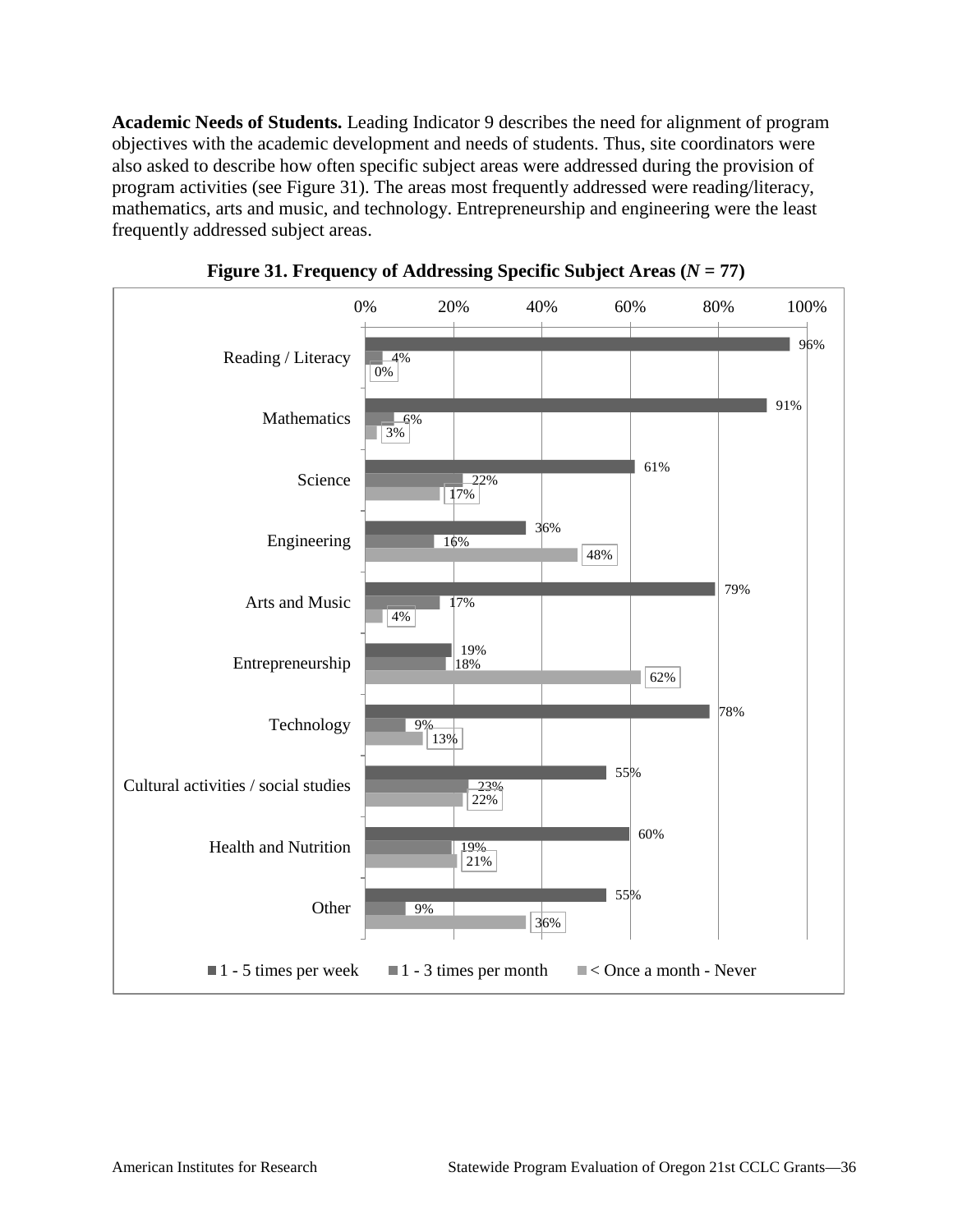To further gauge alignment of program objectives with the academic development and needs, site coordinators were asked to indicate the frequency with which their programs addressed the standards of the Oregon Assessment of Knowledge and Skills (OAKS). As seen in Figure 32, with the exception of reading/literacy and mathematics standards, the majority of programs addressed the OAKS standards either less than once a month or not at all. The least addressed OAKS standards relate to social sciences and science.



**Figure 32. Addressing OAKS State Assessment Standards (***N* **= 77)**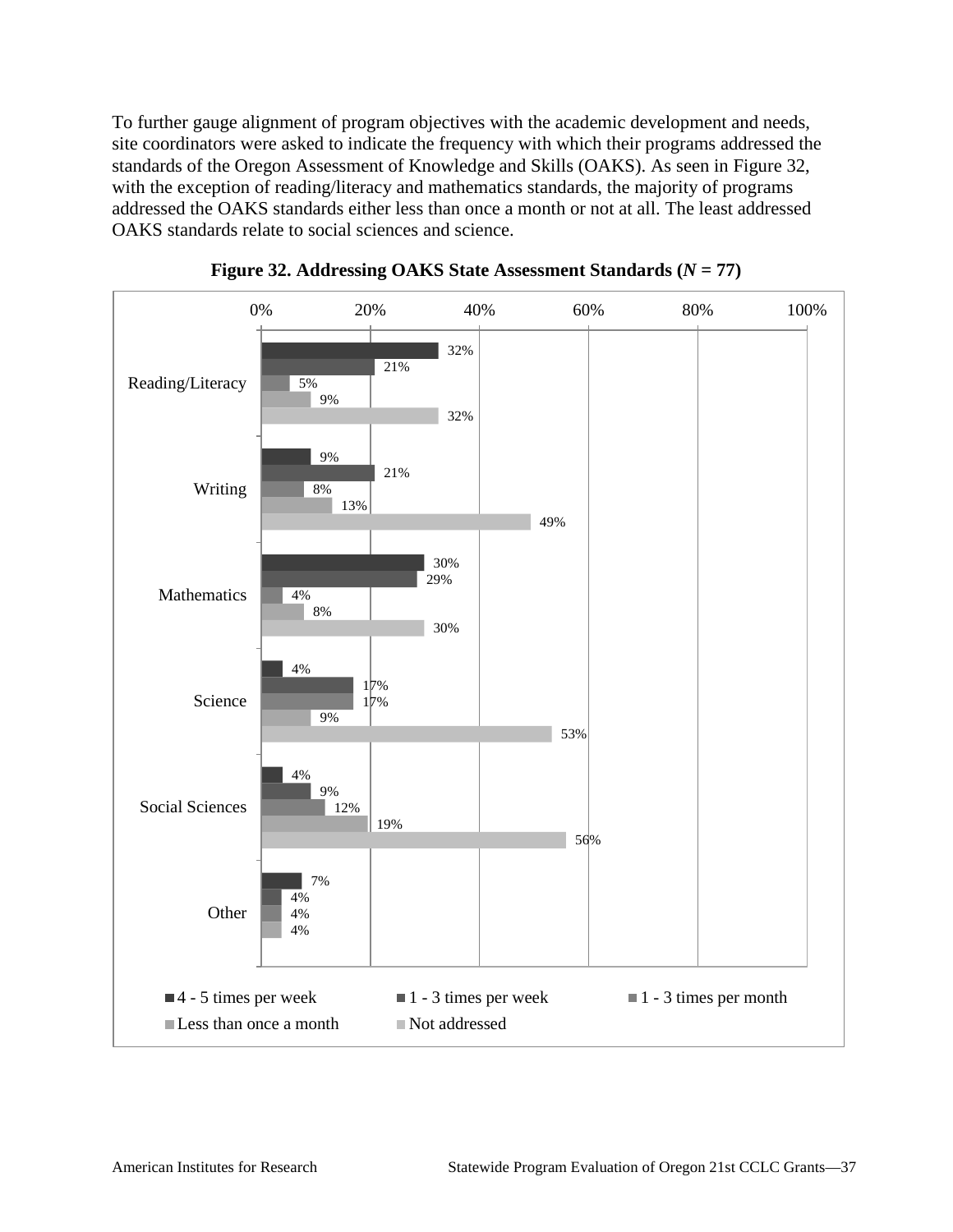Coordinators were then asked with what frequency they addressed each of several stateidentified Essential and Career Readiness Skills in their programs. Figure 33 shows that the skills most addressed were aligned with more traditional academic priorities (i.e., read and comprehend a variety of texts, write clearly and accurately, speaking, apply mathematics in a variety of settings, and scientific inquiry). Specific technical skills were addressed far less frequently.



**Figure 33. Addressing Essential and Career-Readiness Skills (***N* **= 77)**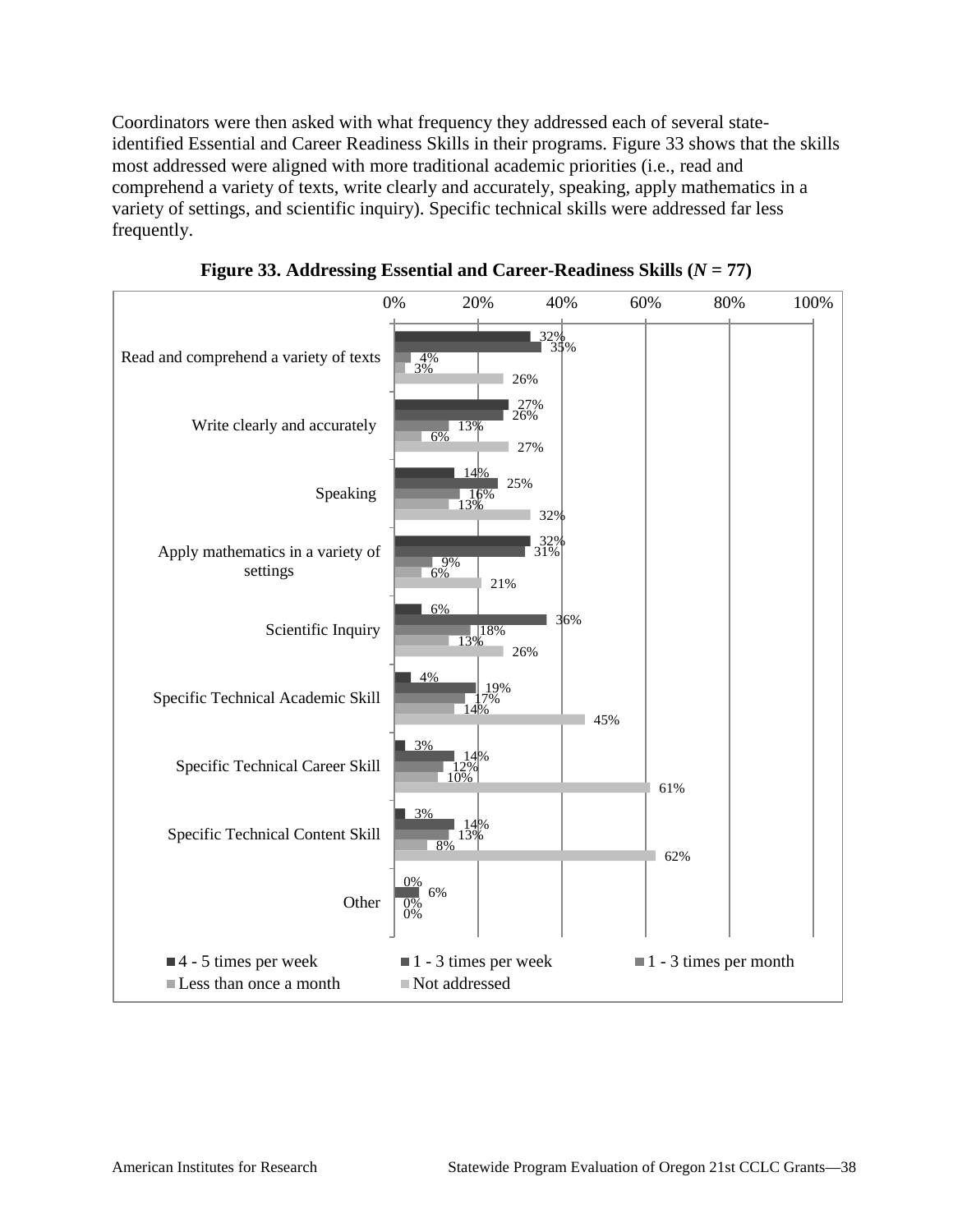Leading Indicator 10. There is intentionality in activity and session design among staff responsible for the delivery of activities meant to support student growth and development in mathematics and reading/language arts.

**Intentionality in Program Design.** There is a growing body of research suggesting that desired student achievement outcomes can be realized through afterschool programs by simply paying attention to *how* programming is delivered through the creation of developmentally appropriate settings consistent with core youth development principles (Birmingham et al., 2005; Durlak & Weissberg, 2007). The evaluation team hypothesized that these programs were more apt to accomplish this goal if certain practices were emphasized when planning the content of sessions (e.g., the intentional embedding of academic-related content into activities). This intentionality can include taking steps to carefully plan individual activities and sessions, the establishment of linkages to the school day, and the use of student data to inform programming.

When calibrating survey responses using Rasch methods, it was evident that staff were having some difficulty distinguishing between the *Sometimes* and *Frequently* response options, so steps were taken to merge these categories into one called *Sometimes/Frequently*. The majority of site coordinators (76 percent) indicated that they were sometimes/frequently intentional in designing and delivering reading and/or mathematics activities. Another 15 percent reported that they were always intentional.

## **Domain: Intentionality in Family Program Offerings**

*Leading Indicator 11.* Steps are taken by the center to reach out and communicate with parents and adult family members of participating students.

*Leading Indicator 12.* There is evidence of alignment between (a) program objectives relative to supporting family literacy and related development, (b) family needs, and(c) program philosophy/ model *and* activities being provided at the center.

**Family Communication and Engagement**. Yet another quality practice often referenced in literature on effective afterschool programs relates to engaging the parents and adult family members of participating youth, both to build the skills of adult participants and to facilitate greater involvement in supporting the educational development of participating youth.

When asked about the frequency of their communication with families, two thirds of responding site coordinators fell within the *Sometimes* range of the scale—meaning they typically communicated with parents and adult family members about the program once or twice a semester. Fifteen percent of respondents fell within the *Never* range, suggesting little to no communication with parents and families during the year, and 19 percent indicated communicating on a monthly to weekly basis (i.e., frequently). Site coordinators indicated that they most frequently had conversations with parents over the phone and least frequently sent information home about how students are progressing.

In a related question about parent or family involvement, about half of respondents (52 percent) reported that they frequently encouraged parents and family members to participate in center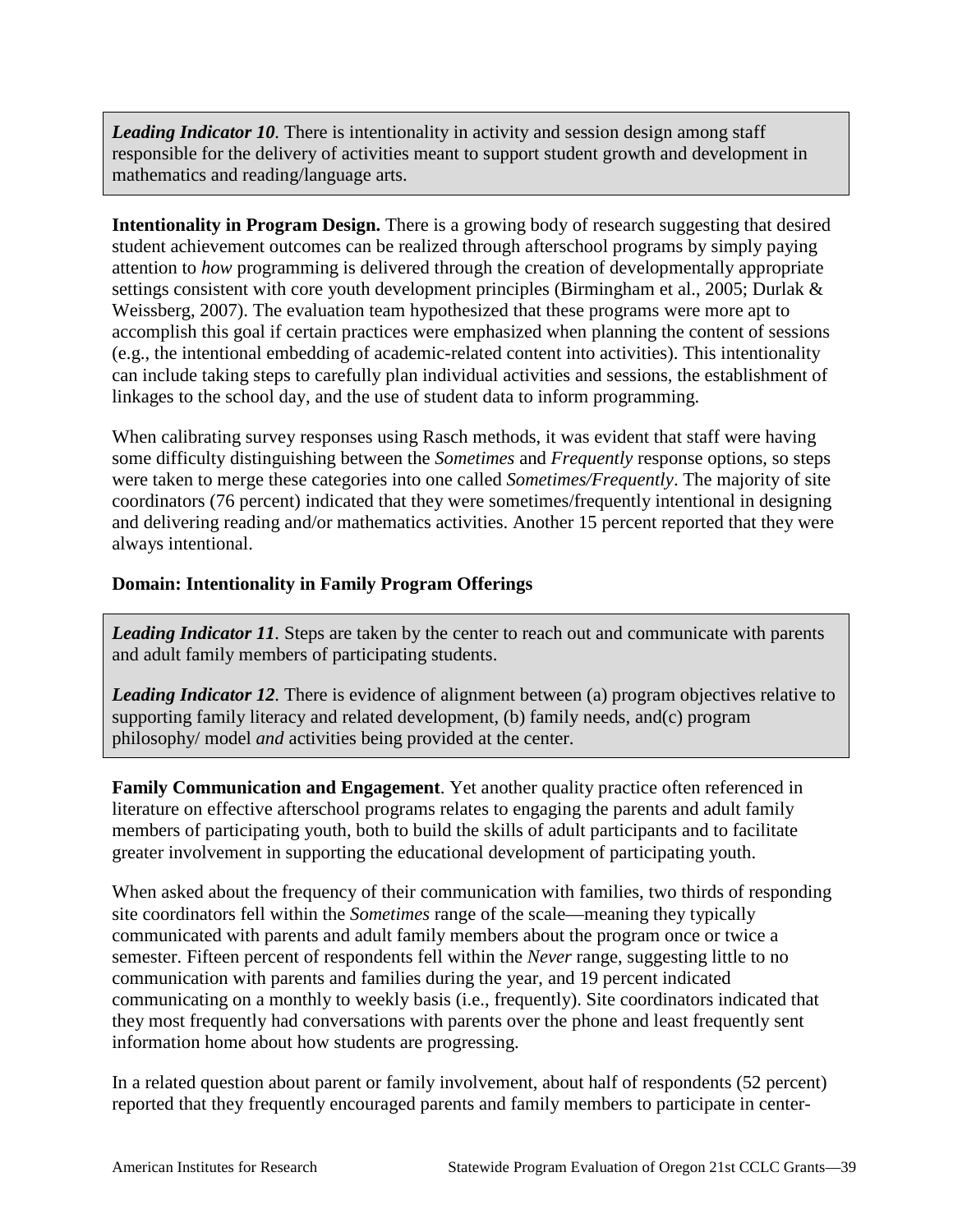provided programming meant to support their acquisition of knowledge or skills. About 4 out of 10 also encouraged parents or family members to participate in center-provided programming with their children. One fourth, however, indicated that they never invited parents to provide guidance or advocacy.

When site coordinators were asked to describe strategies employed to make the program welcoming and safe for all families of students, the most frequently cited approach was to communicate with parents in multiple formats: in person, through e-mail, or via a newsletter. Another common approach was to hold family events throughout the school year. For example, family fun nights or culmination events that showcase "student achievements and successes in the extended day to an audience of families.

*"I make it a point to tell parents often that we like having their child in our program and when possible tell specific instances where the child did something positive. (e.g., kind deed, worked hard, told a funny story, anything that is positive). In every newsletter we send home is an open invitation for parents to come and participate with their child in any of the activities. When there is a need to send a letter informing a parent of a problem, I also call them to tell them a letter is coming and invite conversation. It opens the door for better communication."*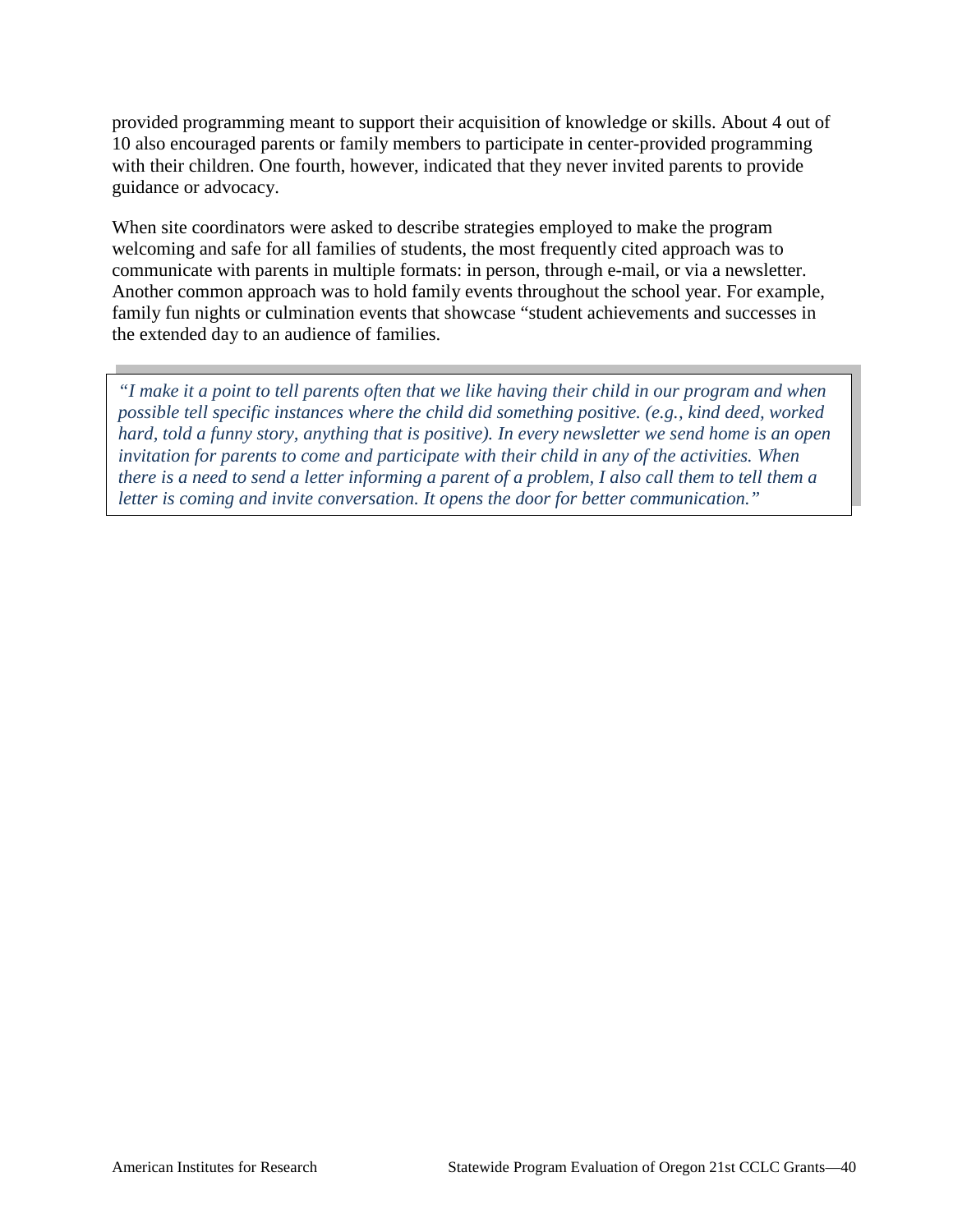# **VI. Point-of-Service Quality**

In consideration of the variables detailed in the previous chapters (i.e., context, participation, and organizational processes), point-of-service quality is a critical factor in shaping young people's academic and developmental outcomes. Sound organizational processes are crucial in supporting point of service quality in afterschool and expanded learning programs. This chapter describes point-of-service quality from a select sample of Oregon 21st CCLC programs.

## **Data Source**

Twelve afterschool programs in Oregon were visited by expert observers from our evaluation partner, Gibson Consulting Group Inc., using two primary measures of program quality: the Youth Program Quality Assessment (YPQA) and the Classroom Assessment Scoring System (CLASS). YPQA protocols were developed by the David P. Weikart Center and consist of research-based rubrics that concentrate on four key domains (Safe Environment, Supportive Environment, Interaction, and Engagement) to evaluate the quality of youth programs. The four domains are hierarchical, meaning: programs first need to offer a climate that fosters a safe and supportive environment in order for participants to have positive relationships amongst themselves and with their adult staff members, where these relationships flourish; staff may then provide meaningful opportunities that foster youth engagement. This hierarchical relationship is depicted in Figure 34.





The CLASS observation protocols, developed by the Center for Advanced Study of Teaching and Learning (CASTL) at the University of Virginia, measure classroom interactions considered key for successful learning environments and optimal learning. A total of 48 observations of program offerings were conducted at 12 program sites that were identified as having potentially high-quality practices in the results of the site coordinator survey. The 12 participating 21st CCLC programs operated in six regions throughout Oregon (Coastal, Eugene, Forest Grove, Portland, Redmond, and Salem)—with 75 percent of programs in the Eugene, Portland, and Redmond regions. Programs also operated in various settings, including six elementary schools, three middle schools, two high schools, and one community center. Across the observations, student attendance averaged 10.3 students (ranging from 2 to 25 students), and staff attendance averaged 1.6 staff members (ranging from one to four staff members).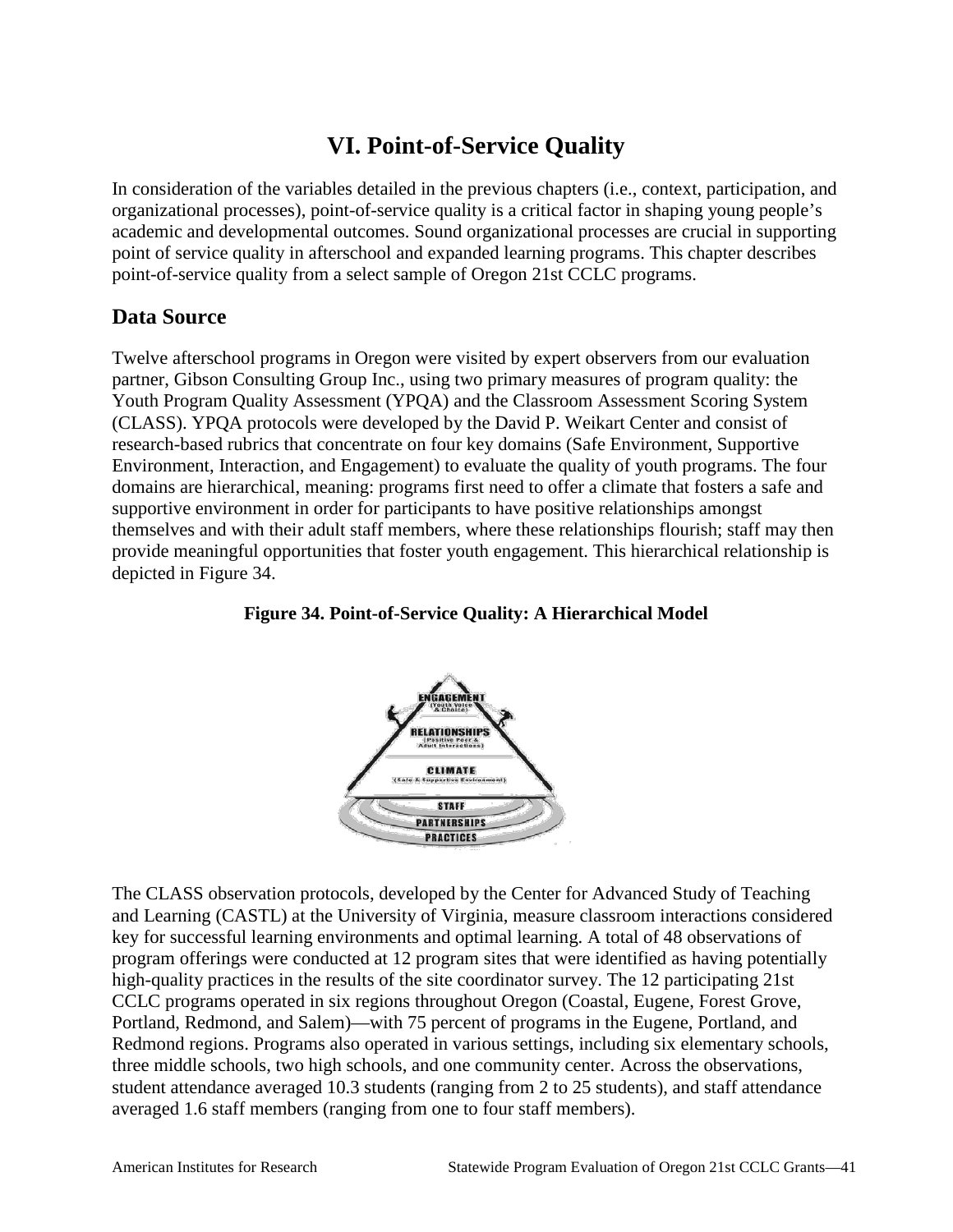At each site, a full program session was observed by trained and certified observers<sup>[1](#page-3-0)</sup> from Gibson Consulting Group Inc., using appropriate versions of the CLASS and the YPQA.<sup>[2](#page-45-0)</sup> That is, program sessions with school-age students were assessed with the School Age Program Quality Assessment (SAPQA), and program sessions serving middle and high school age students were assessed with the Youth Program Quality Assessment (YPQA). For the CLASS, program sessions serving children in Grades K–3 were assessed with the Lower Elementary CLASS; sessions serving children in Grades 4–6 were assessed with the Upper Elementary CLASS; and sessions serving children in Grades 7–12 were assessed with the Secondary CLASS.

<sup>&</sup>lt;sup>1</sup> All observers attended two-day training on the observation protocol and procedures. To ensure inter-rater reliability, all observers had to pass an online reliability test within three weeks of completing the training.

<span id="page-45-0"></span><sup>&</sup>lt;sup>2</sup> Assessment versions were determined by the grade level of students attending program sessions.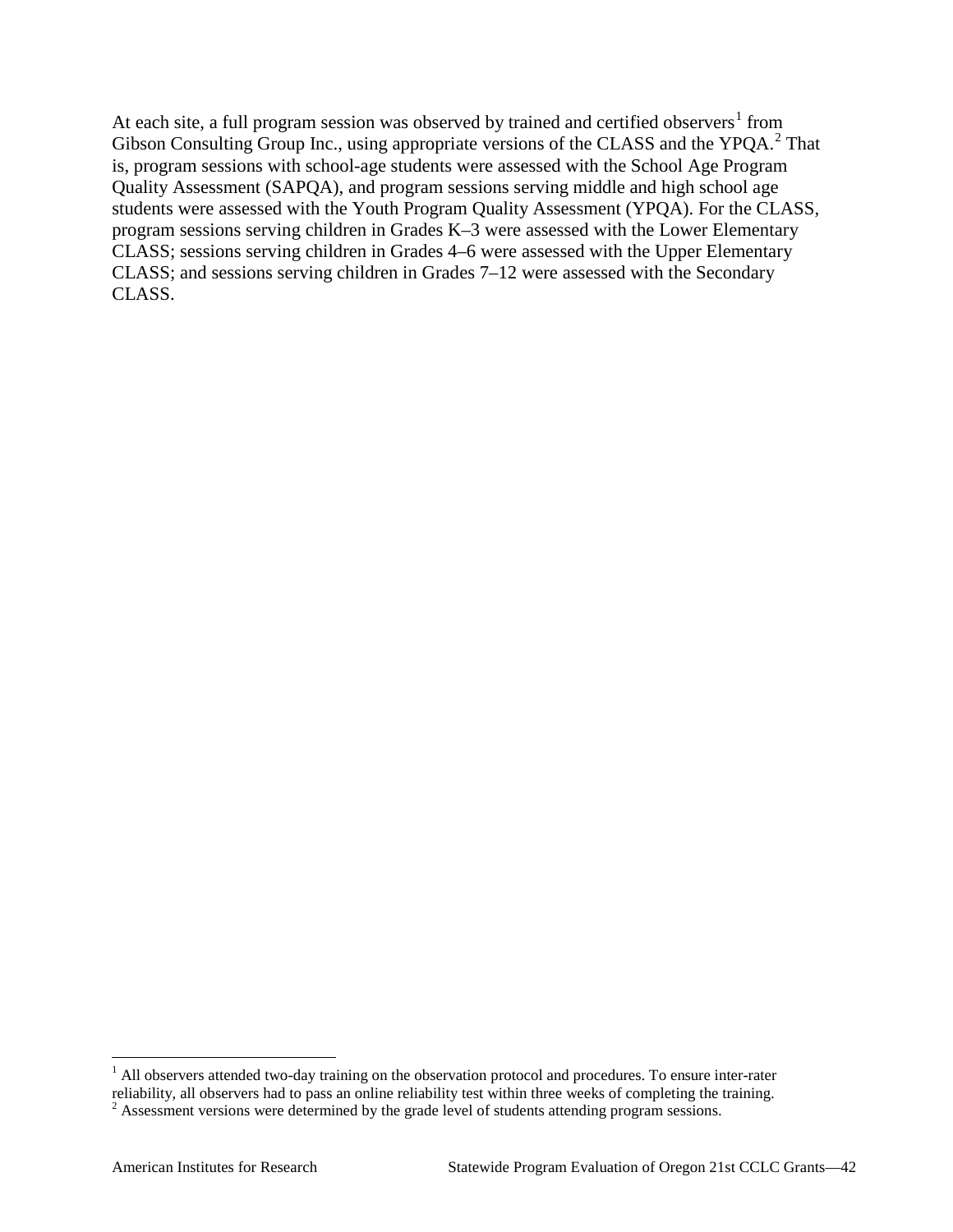## **Summary of Findings**

### **Supportive Environment Domain**

- Programs are well managed and provide a positive climate. Program staff provided a welcoming environment for students, and program sessions were well planned and paced for participants. Program staff also demonstrated mid- to high-range skills in behavioral management—mostly utilizing proactive, positive, and effective behavior management strategies. Where there were instances of a disruption to a session or participant misbehavior, the staff member successfully facilitated the situation.
- Program staff supported youth with positive encouragement; however, programs scored in the low to mid range on supporting participants content understanding and providing quality feedback to scaffold expanded learning.
- Program activities occasionally promoted active engagement. Program sessions scored between the low and mid range on supporting active student engagement. This includes instructional learning formats, such as staff use of facilitation strategies and reorienting statements to encourage or maintain student engagement as well as the availability of a variety of modalities and learning materials to encourage or maintain engagement.

### **Interaction Domain**

- Staff and participants engaged in positive interactions. Program sessions scored in the mid- to high-quality range for staff engaging with children in positive ways and providing youth with opportunities to partner with adults. In addition, a majority of observed sessions scored in the mid to high range for positive climate, with low scores on negative climate.
- Staff sensitivity and student sense of belonging was moderate. Students' sense of belonging scored in the mid range, indicating that participants neither strongly identified with nor disliked program offerings and activities. Staff sensitivity scores were largely in the mid range, indicating that program staff were sometimes aware of and responsive to participants' needs/problems, and at other times they were unaware of or dismissive of participants' needs/problems.
- Program sessions offered limited opportunity for participants-led activities. Program sessions scored in the mid range on regard for student perspective, with a portion of program sessions scoring in the low range (largely K–3 program sessions). Program sessions were occasionally directed and led by participants; however, program staff also controlled portions of program offerings/activities and offered limited opportunities for youth to act as group facilitators/mentors or practice leadership skills.

### **Engagement Domain**

Global ratings of engagement were satisfactory. Global ratings of youth engagement were in the mid to upper range. However, more specific ratings of opportunities for participants to set goals and make plans as well as opportunities for student reflection were considerably lower.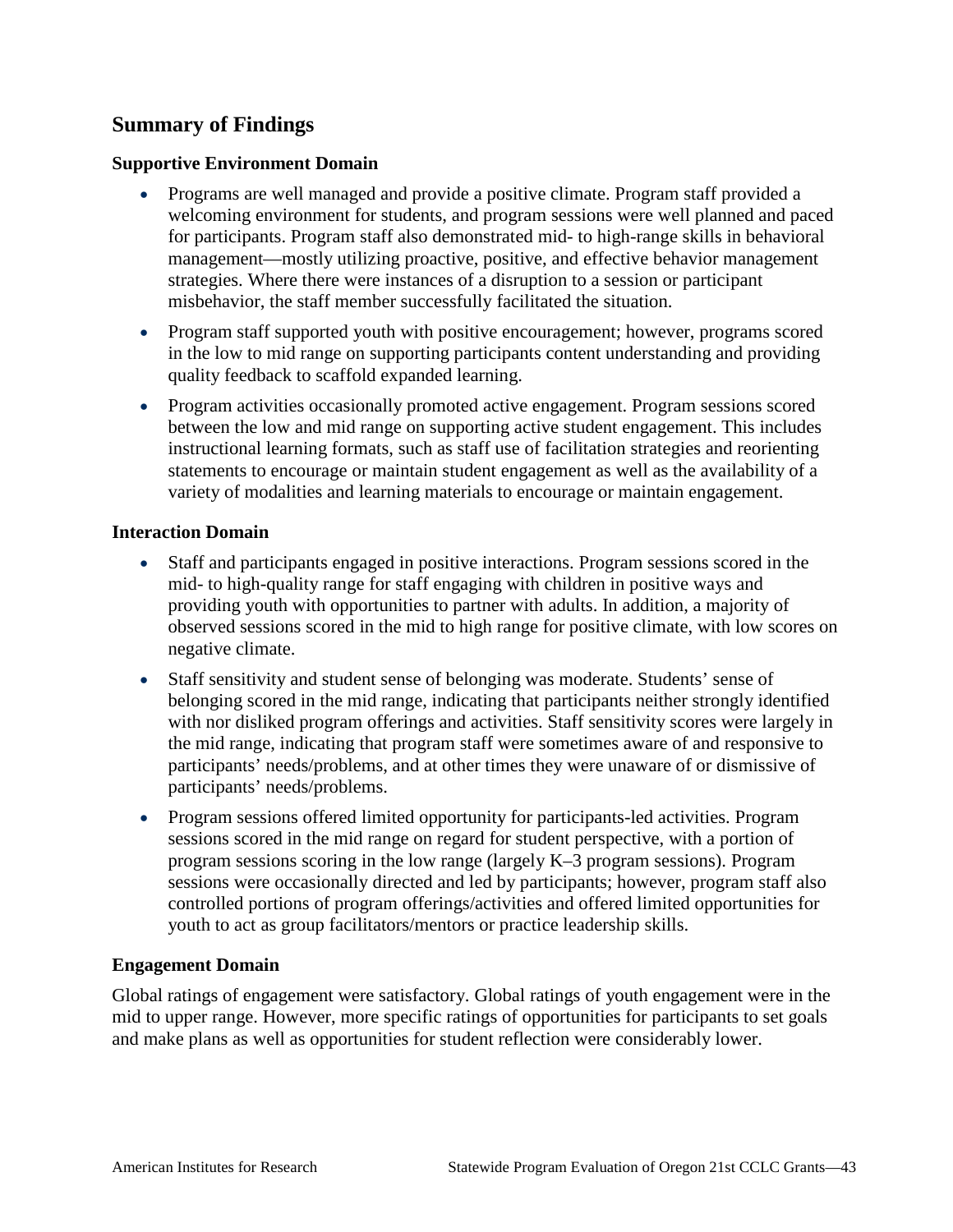## **Detailed Analysis**

### **Type of Program Offerings**

Across the 48 observations, different types of program offerings were observed. A majority of program observations (63 percent) focused on academic enrichment through tutoring, homework help, or academically oriented activities/lessons. The remaining types of program offerings were either nonacademic (19 percent) or focused on sports-recreation activities (19 percent). Examples of non-academic program offerings included: art club, chess club, piano lessons, etc. Examples of sports-recreation program offerings included yoga, soccer, fitness force, and others.

### **Supportive Environment Domain**

Quality indicators for the supportive environment domain across the YPQA, SAPQA, and CLASS are summarized in Table 6. Results for program quality in the domain of supportive environment, according to the assessment version used, also are presented.

### **Table 6. Indicators for Supportive Environment**

### **SUPPORTIVE ENVIRONMENT INDICATORS**

### **Youth Program Quality Assessment (YPQA) and School Age Program Quality Assessment (SAPQA)**

*Rated on a scale of 1–5* 

- Staff provide a welcoming atmosphere.
- Session flow is planned, presented, and paced for youth.
- Activities support active engagement.
- Staff support children/youth in building new skills.
- Staff support children/youth with encouragement.

### **Classroom Assessment Scoring System (CLASS)**

*Rated on a scale of 1–7 (Categorized as low [1–2], mid [3–5], and high [6–7] range scores)*

- Behavioral Management
- Instructional Learning Formats
- Content Understanding
- Quality of Feedback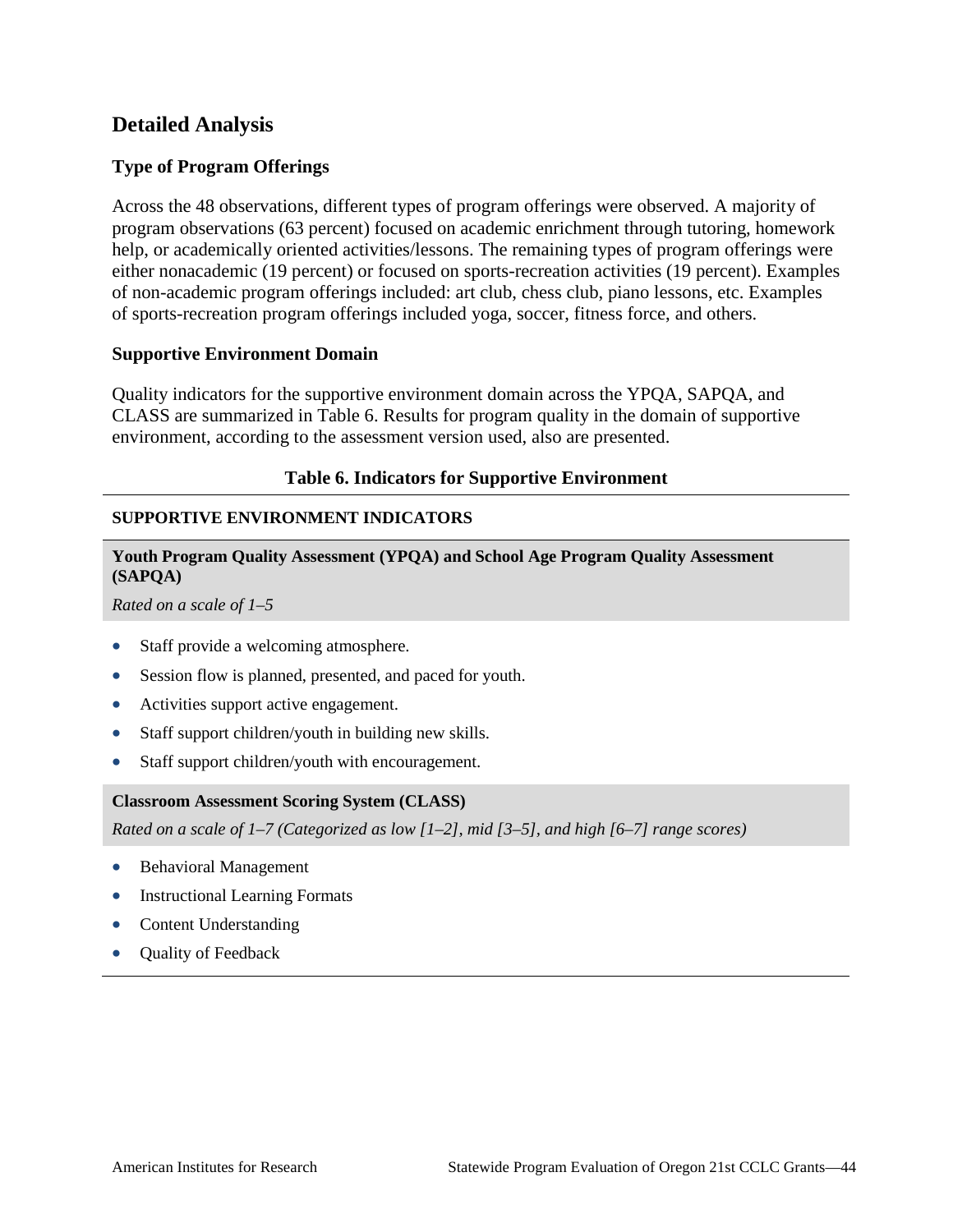**SAPQA and YPQA***.* Overall, the average score for the domain of supportive environment on the SAPQA and YPQA was  $3.31$  (SD = 0.71) and  $3.88$  (SD = 0.71), respectively. These scores indicate that observed program sessions were somewhat inconsistent in implementing best practices related to providing a supportive environment (See Figure 36). Higher scoring indicators of supportive environment included: program staff providing a welcoming environment ( $M = 4.33$  for SAPQA,  $M = 4.46$  for YPQA) and program sessions that are well planned, presented, and paced for youth/children  $(M = 4.47$  for SAPQA,  $M = 4.4$  for YPQA). Lower scoring indicators of supportive environment include program activities/lessons that support active student engagement ( $M = 2.15$  for SAPQA,  $M = 3.15$  for YPQA).



### **Figure 36. Supportive Environment Indicators**

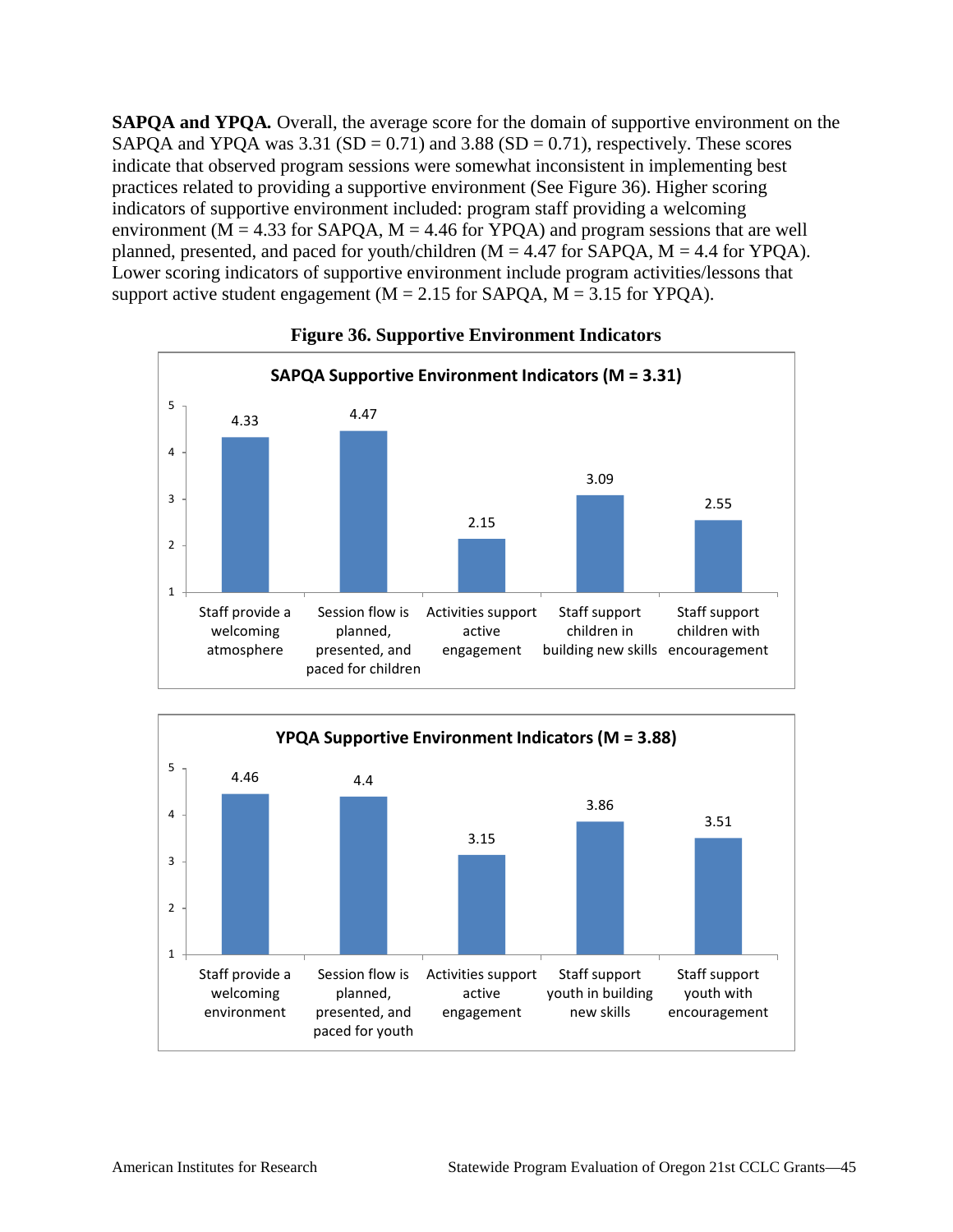**CLASS.** CLASS indicators of supportive environment include behavioral management, instructional learning formats, content understanding, and quality of feedback. Table 7 summarizes the percentage of program sessions with average scores in the low  $(1-2.9)$ , medium (3–5.9), and high (6–7) ranges. Results are organized as the aggregate of all CLASS observations (Column 2), the Lower Elementary (LE) CLASS (Column 3), the Upper Elementary (UE) CLASS (Column 4), and the Secondary (S) CLASS (Column 5) protocol.

| Range                                 | <b>Percentage of Sessions in Range</b> |                              |                              |                              |  |  |  |  |
|---------------------------------------|----------------------------------------|------------------------------|------------------------------|------------------------------|--|--|--|--|
|                                       | <b>All CLASS</b><br>$(N = 24)$         | <b>LE CLASS</b><br>$(N = 6)$ | <b>UE CLASS</b><br>$(N = 5)$ | <b>S CLASS</b><br>$(N = 13)$ |  |  |  |  |
| <b>Behavioral Management</b>          |                                        |                              |                              |                              |  |  |  |  |
| Low Range                             | $\overline{0}$                         | $\overline{0}$               | $\overline{0}$               | $\overline{0}$               |  |  |  |  |
| Mid Range                             | 75                                     | 100                          | 60                           | 69.2                         |  |  |  |  |
| <b>High Range</b>                     | 25                                     | $\boldsymbol{0}$             | 40                           | 30.8                         |  |  |  |  |
| Mean                                  | 5.30                                   | 5.04                         | 5.45                         | 5.37                         |  |  |  |  |
| <b>Instructional Learning Formats</b> |                                        |                              |                              |                              |  |  |  |  |
| Low Range                             | 20.8                                   | 50                           | $\overline{0}$               | 15.4                         |  |  |  |  |
| Mid Range                             | 75                                     | 50                           | 100                          | 76.9                         |  |  |  |  |
| <b>High Range</b>                     | 4.2                                    | $\overline{0}$               | $\overline{0}$               | 7.7                          |  |  |  |  |
| Mean                                  | 3.74                                   | 2.17                         | 4.60                         | 4.13                         |  |  |  |  |
| <b>Content Understanding</b>          |                                        |                              |                              |                              |  |  |  |  |
| Low Range                             | <b>NA</b>                              | 100                          | 80                           | 69.2                         |  |  |  |  |
| Mid Range                             | NA                                     | $\overline{0}$               | 20                           | 30.8                         |  |  |  |  |
| <b>High Range</b>                     | NA                                     | $\overline{0}$               | $\overline{0}$               | $\overline{0}$               |  |  |  |  |
| Mean                                  | <b>NA</b>                              | 1.17                         | 2.60                         | 2.21                         |  |  |  |  |
| Quality of Feedback                   |                                        |                              |                              |                              |  |  |  |  |
| Low Range                             | <b>NA</b>                              | 100                          | 40                           | 53.8                         |  |  |  |  |
| Mid Range                             | NA                                     | $\boldsymbol{0}$             | 60                           | 46.2                         |  |  |  |  |
| <b>High Range</b>                     | NA                                     | $\overline{0}$               | $\overline{0}$               | $\overline{0}$               |  |  |  |  |
| Mean                                  | NA                                     | 1.42                         | 3.15                         | 2.71                         |  |  |  |  |

| Table 7. Distribution of CLASS Scores: Indicators for Supportive Environment Domain |  |  |  |
|-------------------------------------------------------------------------------------|--|--|--|
|                                                                                     |  |  |  |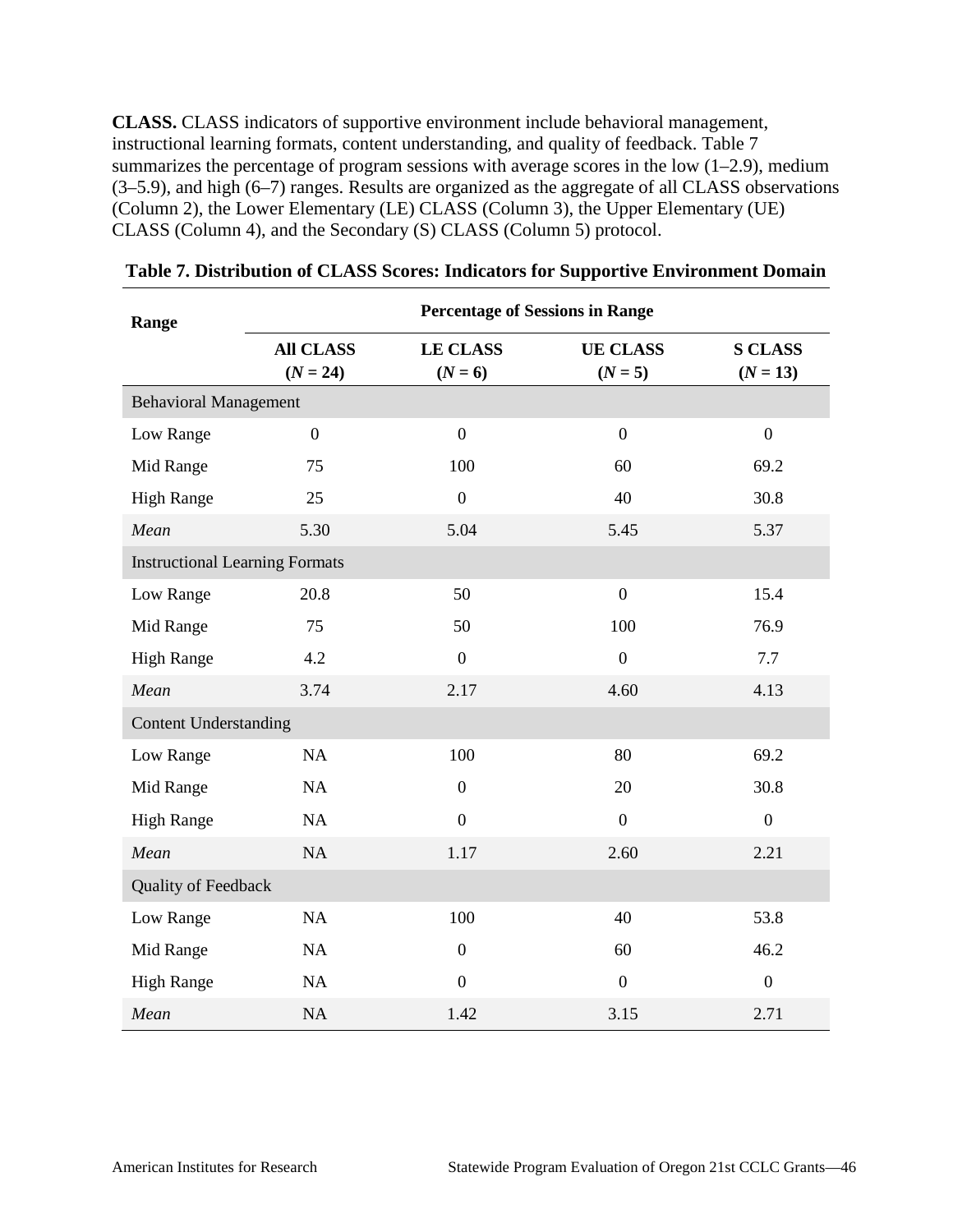**Behavioral Management.** Across all three CLASS protocols, a majority (75 percent) of program sessions scored in the mid range for behavioral management. This suggests that program staff in most program sessions clearly stated behavioral expectations yet inconsistently enforced behavioral expectations, using a mix of proactive and reactive strategies for managing student behavior. Program sessions scoring in the mid range on behavioral management are also characterized by periodic instances of disruption in program activities/lessons due to behavioral issues.

**Instructional Learning Formats.** Although a majority (75 percent) of program sessions scored in the mid range for instructional learning formats, about one out of five program sessions (21 percent) scored in the low range, and very few (4 percent) scored in the high range. Mid-range scores for instructional learning formats indicate that program staff inconsistently facilitates program activities and lessons in a manner that encourages student engagement and involvement, with examples of staff merely providing activities/lessons to students without facilitating student interest/engagement. Mid-range scores also reflect inconsistent use of a variety of modalities to gain student interest and failure to use reorienting statements to gain/maintain student interest. Low-range scores for instructional learning formats are characterized by staff failing to facilitate student engagement in activities and lessons and a general lack of student interest and/or engagement in program activities and lessons.

**Content Understanding***.* Items assessed for content understanding vary across the CLASS protocols, thus preventing an aggregate CLASS score for content understanding. However, looking across the three CLASS protocols, a majority (69 percent to 100 percent) of program observations scored in the low range for content understanding. Content understanding assesses staff use of instructional discussions and activities to promote student's higher-order thinking skills and build their conceptual understanding of topics rather than focusing on rote learning and instruction. Across the three CLASS protocols, low scores are indicative of a general lack of staff discussions and scaffolding to promote deeper analysis, reasoning, and problem solving.

**Quality of Feedback**. Similar to content understanding, the items assessed on quality of feedback vary across the CLASS protocols, preventing an aggregate score. For the LE CLASS protocol, all observed program sessions scored in the low range for quality of feedback. Quality of feedback assesses the degree of program staff's feedback that expands on participant thought processes, encourages continued learning and participation, and scaffolds participant learning toward a higher level of understanding. Low scores on this indicator represent program sessions with staff rarely scaffolding student learning, providing only obligatory feedback to participants, and rarely asking probing questions to enhance student learning/understanding. For the UE and S CLASS protocols, scores were somewhat evenly split between low (40 percent for UE, 54 percent for S) and mid (60 percent for UE, 46 percent for S) range scores.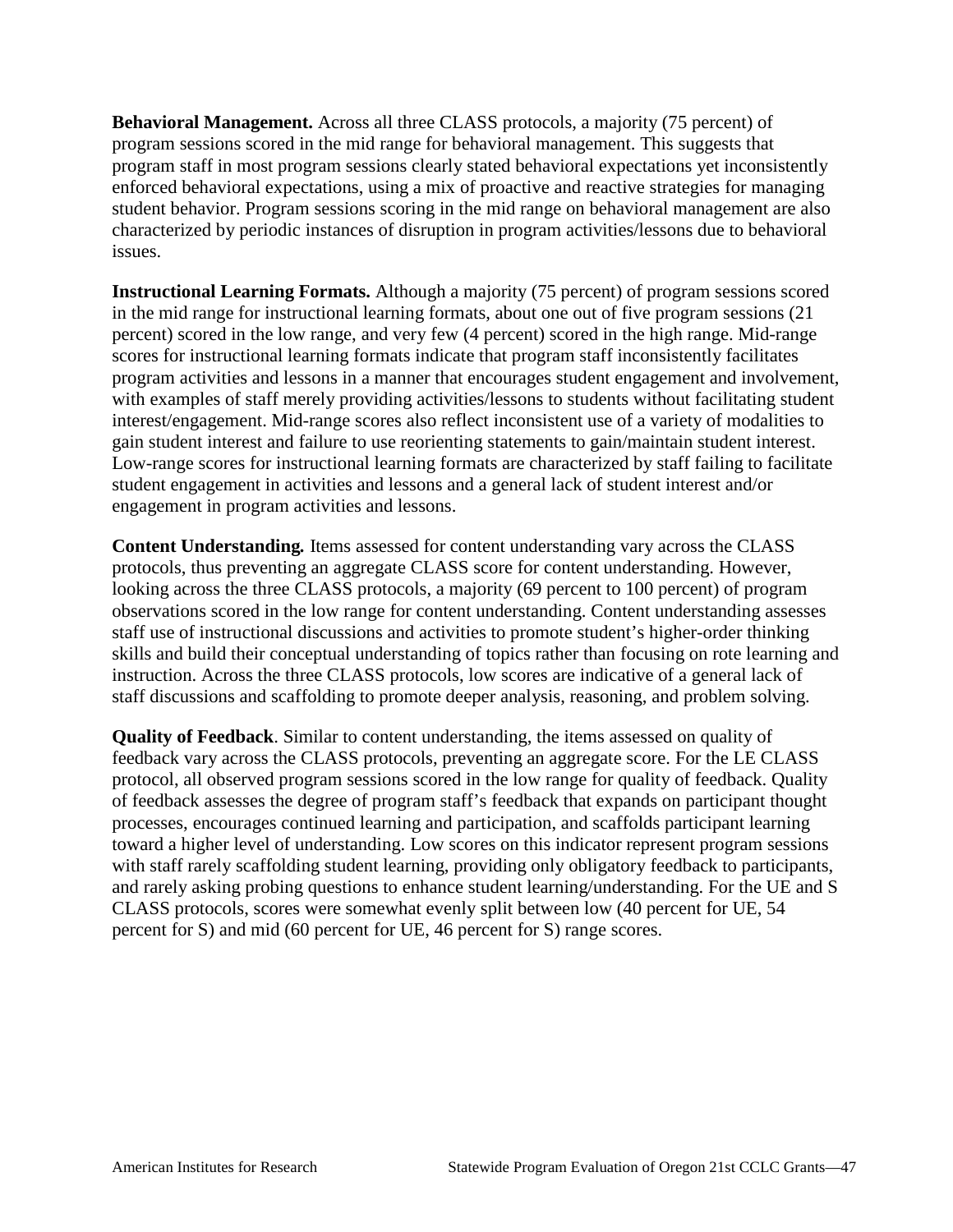### **Interaction Domain**

Quality indicators for the interaction domain across the YPQA, SAPQA, and CLASS are summarized in Table 8. Results for program quality in this domain, according to the assessment version used, are presented below.

### **Table 8. Indicators for Interaction**

### **INTERACTION INDICATORS**

## **Youth Program Quality Assessment (YPQA) and School Age Program Quality Assessment (SAPQA)**

*Rated on a scale of 1–5*

- Youth/children have an opportunity to develop a sense of belonging.
- Youth have opportunities to collaborate.
- Youth have opportunities to act as group facilitators/Children have opportunities to practice leadership skills.
- Staff engages with children in positive ways.
- Youth have opportunities to partner with adults.

**Classroom Assessment Scoring System (CLASS)** *Rated on a scale of 1–7* 

- Positive Climate
- Negative Climate
- Teacher Sensitivity
- Regard for Student Perspective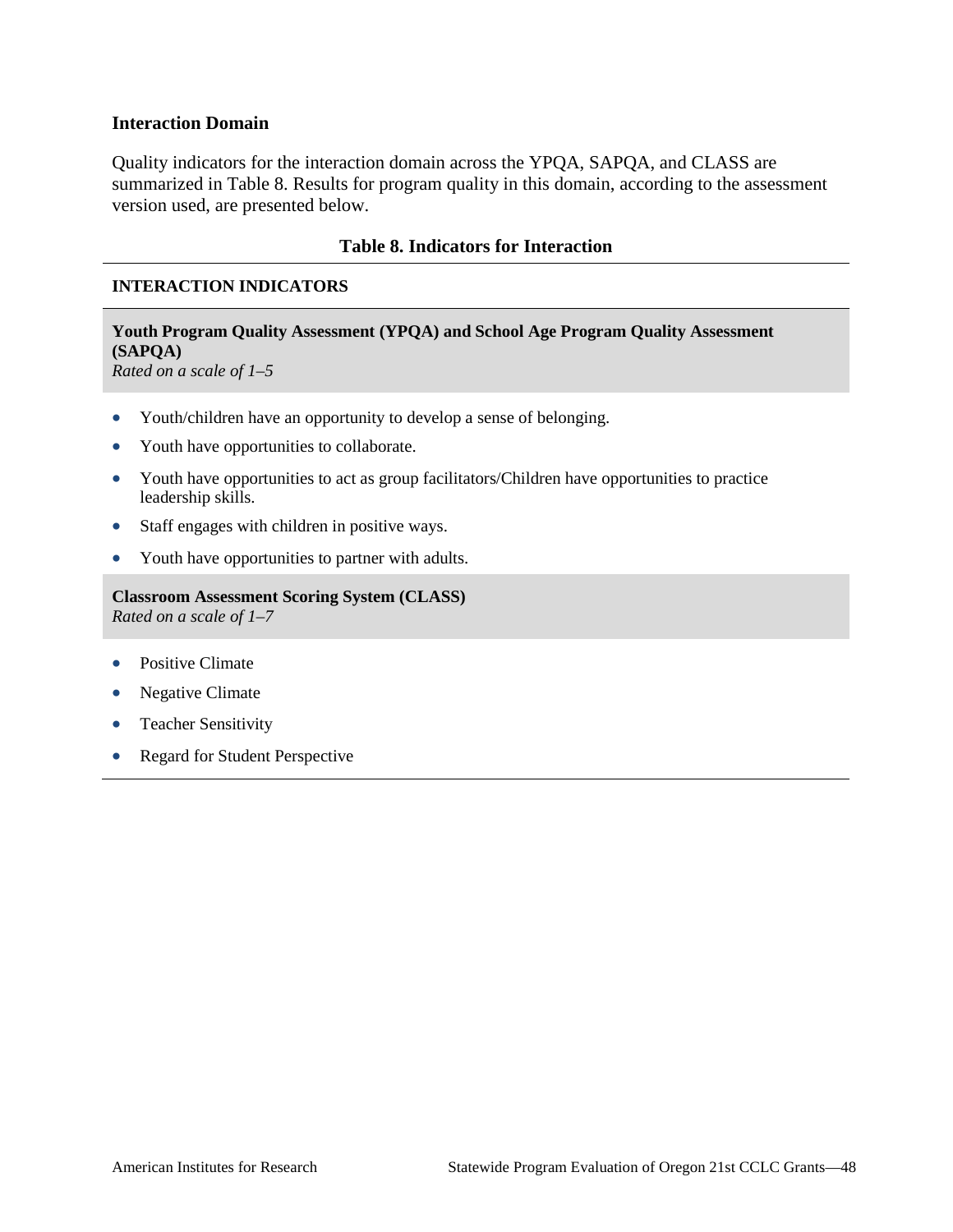**SAPQA and YPQA***.* The average score for the interaction domain on the SAPQA and YPQA was  $3.00$  (SD = 0.62), and  $2.44$  (SD = 0.50), respectively. Both scores are in the mid-quality range. Across the indicators, scores were highest for youth/children's positive interactions with adults (see Figure 37). Scores were in the mid-quality range for youth/children's opportunities to develop a sense of belonging (M = 3.0 for SAPQA and YPQA). Scores were considerably lower for youth opportunities to collaborate with one another  $(M = 1.92$  for YPQA), act as group facilitators and mentors ( $M = 1.23$  for YPQA), and practice leadership skills ( $M = 1.81$  for SAPQA)



**Figure 37. Interaction Indicators**

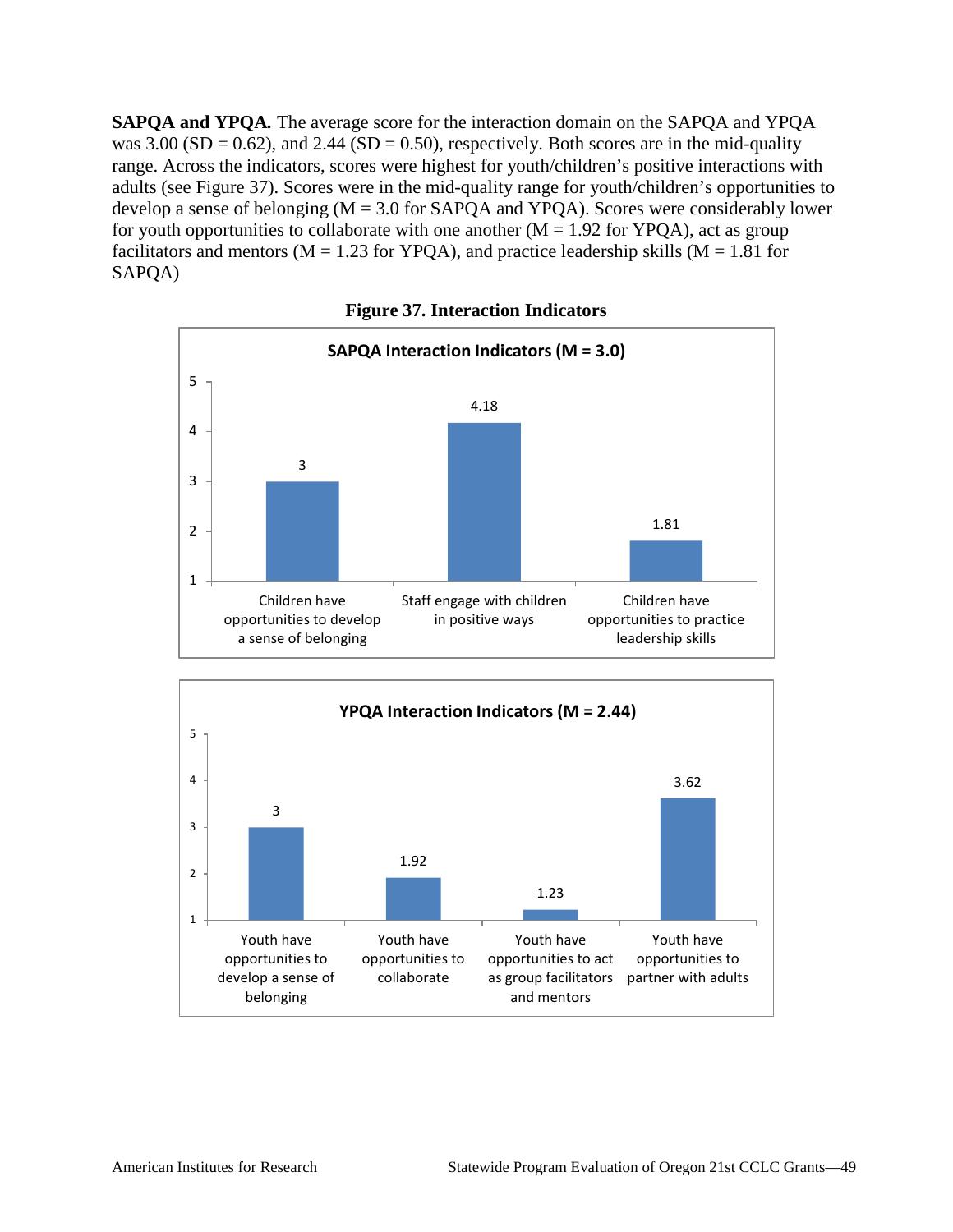**CLASS***.* Quality indicators in the interaction domain from the CLASS include: positive climate, negative climate, teacher sensitivity, and regard for student perspective. Table 9 summarizes the percentage of sessions, according to CLASS protocol, with average scores in the low (1–2.9), medium  $(3-5.9)$ , and high  $(6-7)$  ranges.

| Range                    | <b>Percentage of Sessions in Range</b>                         |                |                              |                              |  |  |  |  |
|--------------------------|----------------------------------------------------------------|----------------|------------------------------|------------------------------|--|--|--|--|
|                          | <b>All CLASS</b><br><b>LE CLASS</b><br>$(N = 24)$<br>$(N = 6)$ |                | <b>UE CLASS</b><br>$(N = 5)$ | <b>S</b> Class<br>$(N = 13)$ |  |  |  |  |
| <b>Positive Climate</b>  |                                                                |                |                              |                              |  |  |  |  |
| Low Range                | $\mathbf{0}$                                                   | $\overline{0}$ | $\overline{0}$               | $\overline{0}$               |  |  |  |  |
| Mid Range                | 54.2                                                           | 66.7           | 40                           | 53.8                         |  |  |  |  |
| <b>High Range</b>        | 45.8                                                           | 33.3           | 60                           | 46.2                         |  |  |  |  |
| Mean                     | 5.77                                                           | 5.67           | 5.85                         | 5.79                         |  |  |  |  |
| <b>Negative Climate</b>  |                                                                |                |                              |                              |  |  |  |  |
| Low Range                | 100                                                            | 100            | 100                          | 100                          |  |  |  |  |
| Mid Range                | $\boldsymbol{0}$                                               | $\overline{0}$ | $\boldsymbol{0}$             | $\mathbf{0}$                 |  |  |  |  |
| <b>High Range</b>        | $\mathbf{0}$                                                   | $\overline{0}$ | $\overline{0}$               | $\overline{0}$               |  |  |  |  |
| Mean                     | 1.14                                                           | 1.17           | 1.05                         | 1.15                         |  |  |  |  |
| <b>Staff Sensitivity</b> |                                                                |                |                              |                              |  |  |  |  |
| Low Range                | 4.2                                                            | $\overline{0}$ | $\overline{0}$               | 7.7                          |  |  |  |  |
| Mid Range                | 70.8                                                           | 83.3           | 80                           | 61.5                         |  |  |  |  |
| <b>High Range</b>        | 25                                                             | 16.7           | 20                           | 30.8                         |  |  |  |  |
| Mean                     | 5.10                                                           | 5.00           | 5.35                         | 5.06                         |  |  |  |  |
|                          | <b>Regard for Student Perspective</b>                          |                |                              |                              |  |  |  |  |
| Low Range                | 12.5                                                           | 33.3           | 20                           | $\theta$                     |  |  |  |  |
| Mid Range                | 79.2                                                           | 66.7           | 60                           | 92.3                         |  |  |  |  |
| <b>High Range</b>        | 8.3                                                            | $\mathbf{0}$   | 20                           | 7.7                          |  |  |  |  |
| Mean                     | 4.15                                                           | 3.75           | 4.20                         | 4.31                         |  |  |  |  |

**Table 9. Distribution of CLASS Scores: Indicators for Interaction Domain**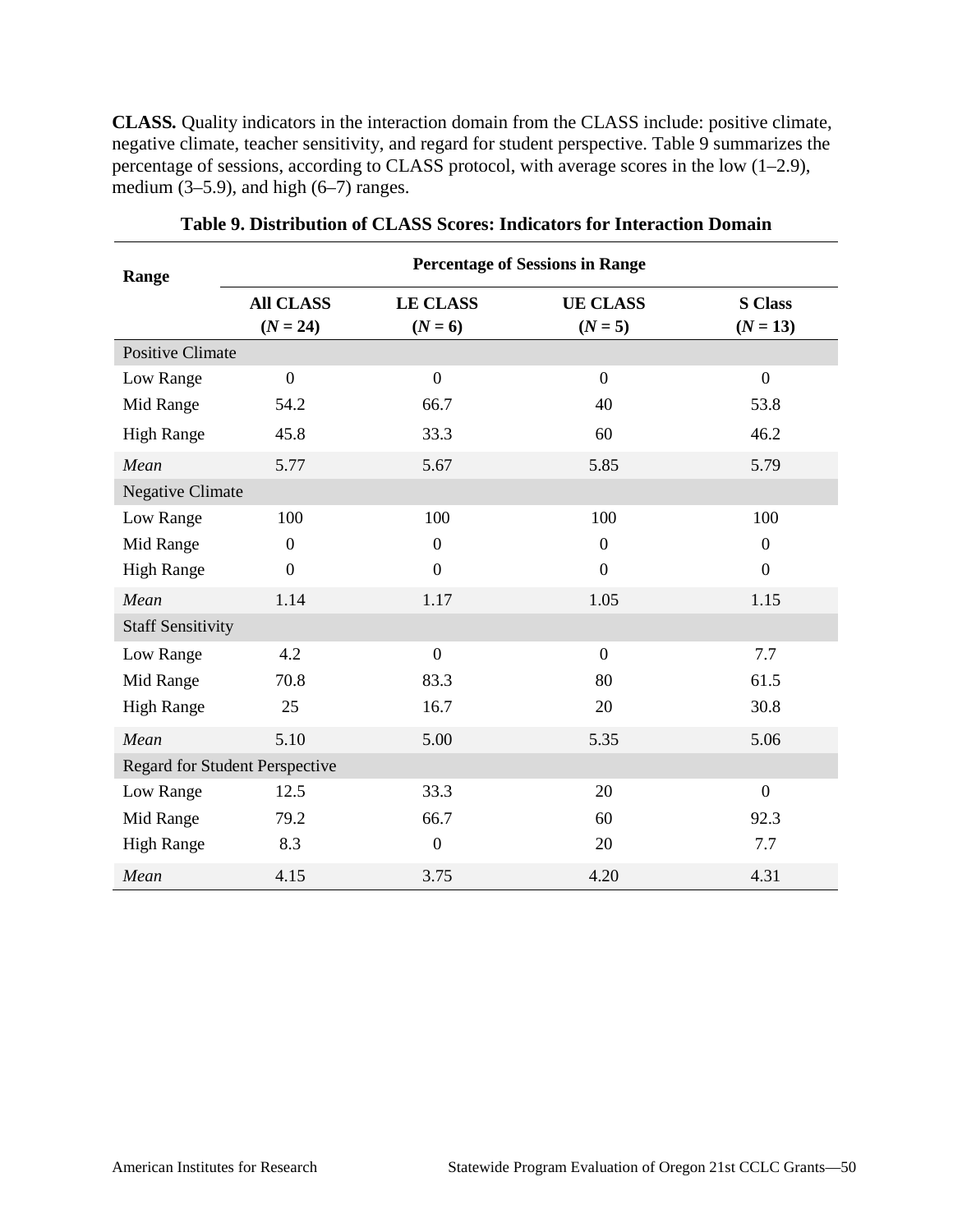**Positive Climate.** Program sessions were split between mid (54 percent) and high (46 percent) range scores for positive climate. Mid-range scores reflect moderate levels of positive participant-staff relationships with occasional displays of positive affect and respect between participants and staff; high-range scores represent program sessions with high levels of positive participant -staff relationships, frequent displays of positive affect, and consistent respect between participants and staff.

**Negative Climate.** All observed program sessions scored in the low range for negative climate, signifying little to no instances of negativity, sarcasm, or disrespect between program staff and participants. In conjunction with the results for positive climate, these results suggest that program sessions were generally characterized by positive climates and positive interactions among staff and participants.

**Staff Sensitivity.** A majority (71 percent) of program sessions scored in the mid range for staff sensitivity, with one fourth scoring in the high range. Mid-range scores for staff sensitivity are characterized by staff sometimes being responsive to participant needs and attention while at other times being dismissive or unresponsive to participant comments, interests, problems, or abilities. Mid-range staff-sensitivity scores are also representative of staff efforts that are sometimes effective for responding to participant needs but at other times minimize participant needs or fail to attend to all students. In addition, participants in program sessions with midrange staff-sensitivity scores sometimes appear comfortable sharing their ideas and responding to staff questions but are also hesitant to share ideas/respond when unsure of the accuracy of their responses and answers.

**Regard for Student Perspective.** The large majority (79 percent) of observed program sessions scored in the mid range for regard for student perspective, with a small portion (13 percent) scoring in the low range. Similar to other CLASS indicators, mid-range scores describe program staff as occasionally supporting autonomy and leadership while at other times being more controlling of program activities. Mid-range scores on regard for student perspective are also indicative of staff exhibiting some flexibility to follow students' lead and allowing sufficient student talk/peer interaction while also occasionally dominating program discussions and directing student activities and discussion.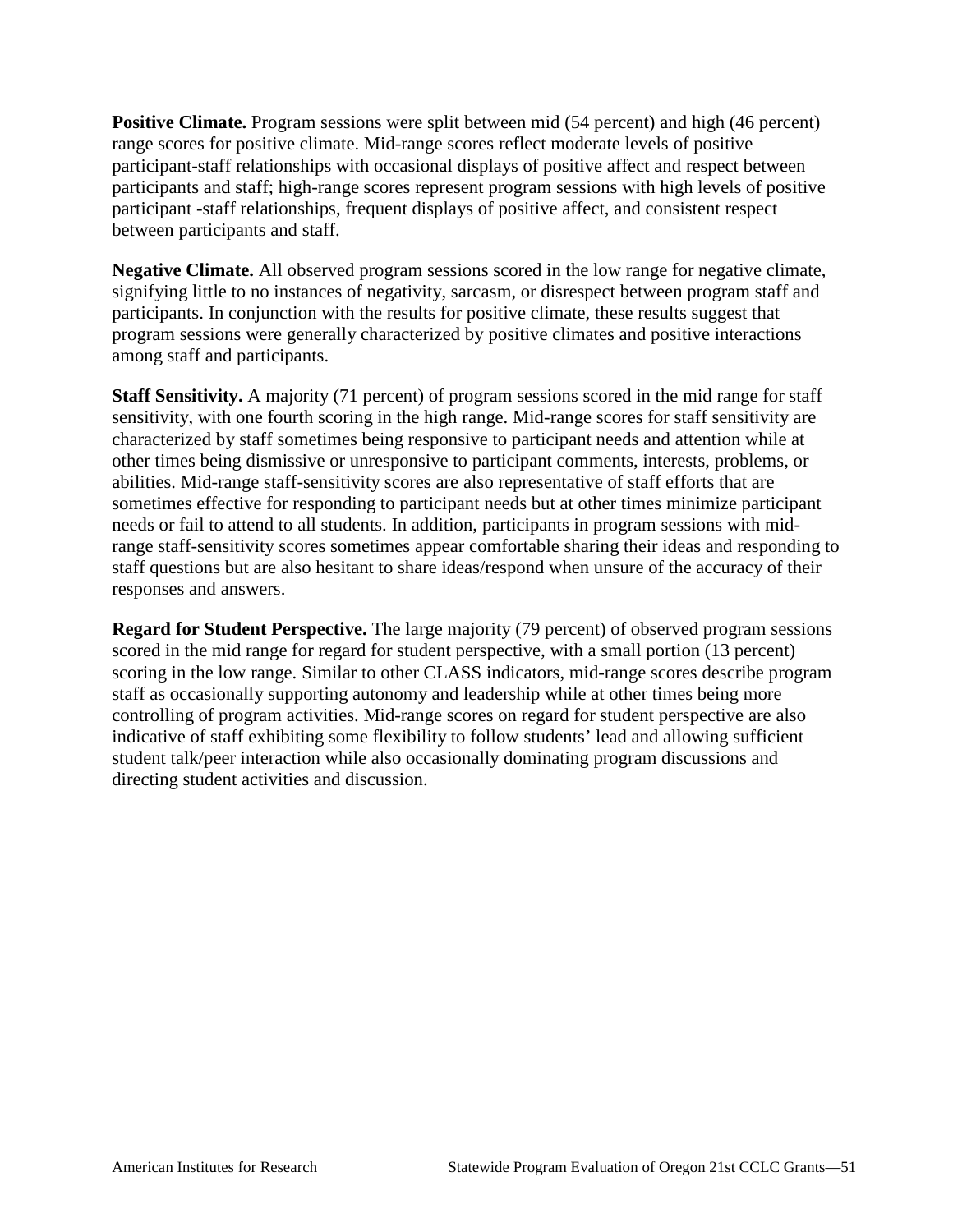### **Engagement Domain**

Quality indicators for the engagement domain across the YPQA, SAPQA, and CLASS are summarized in Table 10. Results for program quality in this domain, according to the assessment version used, also are presented.

### **Table 10. Indicators for Engagement**

### **ENGAGEMENT INDICATORS**

### **Youth Program Quality Assessment (YPQA) and School Age Program Quality Assessment (SAPQA)**

*Rated on a scale of 1–5*

- Youth/children have opportunities to set goals and make plans.
- Youth/children have opportunities to make choices based on their interests.
- Children are encouraged to take on responsibilities (SAPQA only).
- Youth/children have opportunities to reflect.

**Classroom Assessment Scoring System (CLASS)**

*Rated on a scale of 1–7* 

• Student engagement (Upper Elementary and Secondary CLASS protocols only)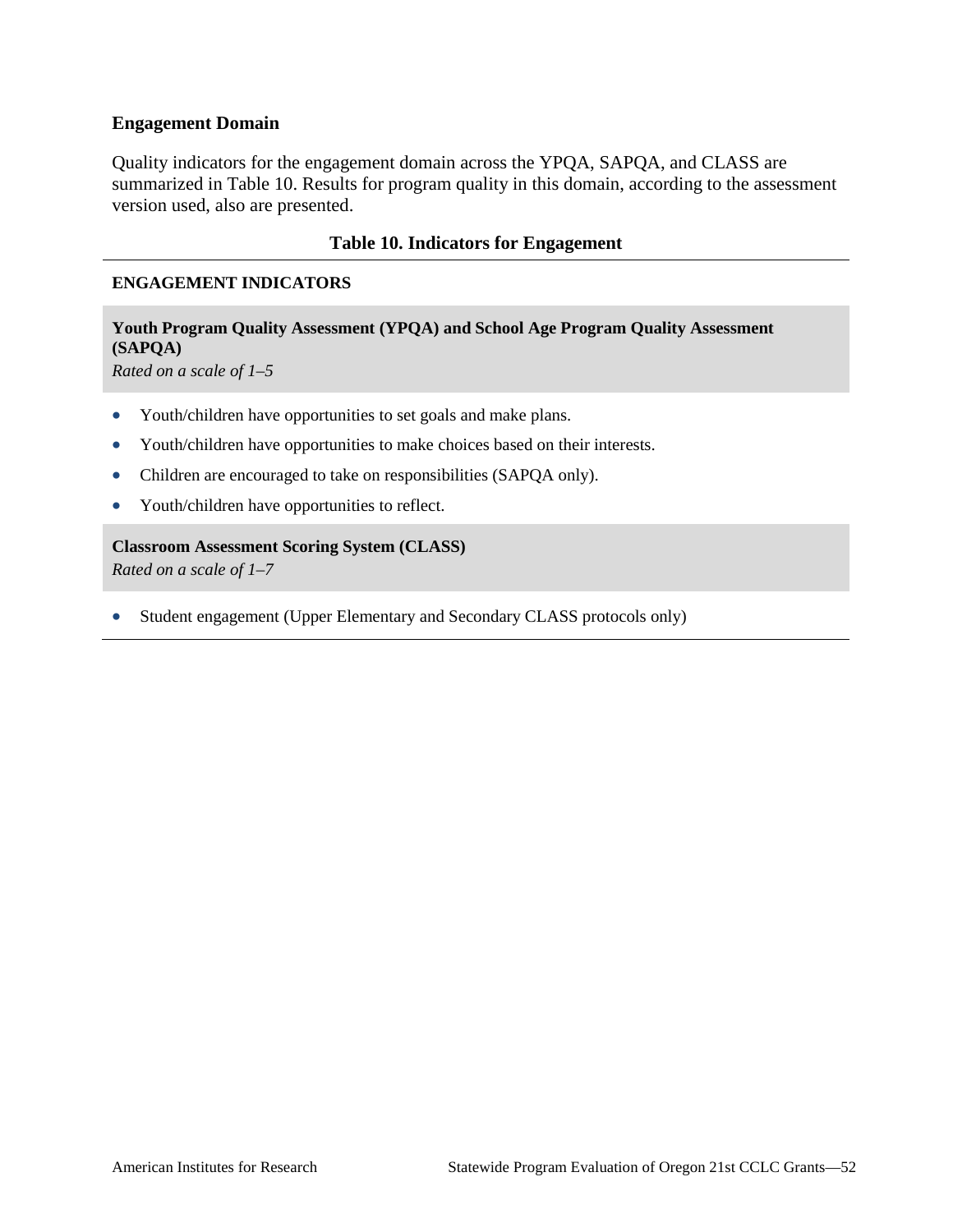**SAPQA and YPQA.** The average score for the engagement domain on the SAPQA and YPQA was 2.22 (SD = 0.86) and 2.55 (SD = 0.52), respectively; both are between the low- and midquality range. Across the SAPQA and YPQA, scores for quality indicators of engagement were highest—in the mid range—for encouraging children to take on responsibilities ( $M = 3.27$  for SAPQA) and opportunities for youth to make choices based on their interests ( $M = 3.72$  for YPQA) (see Figure 38).



**Figure 38. Engagement Indicators**

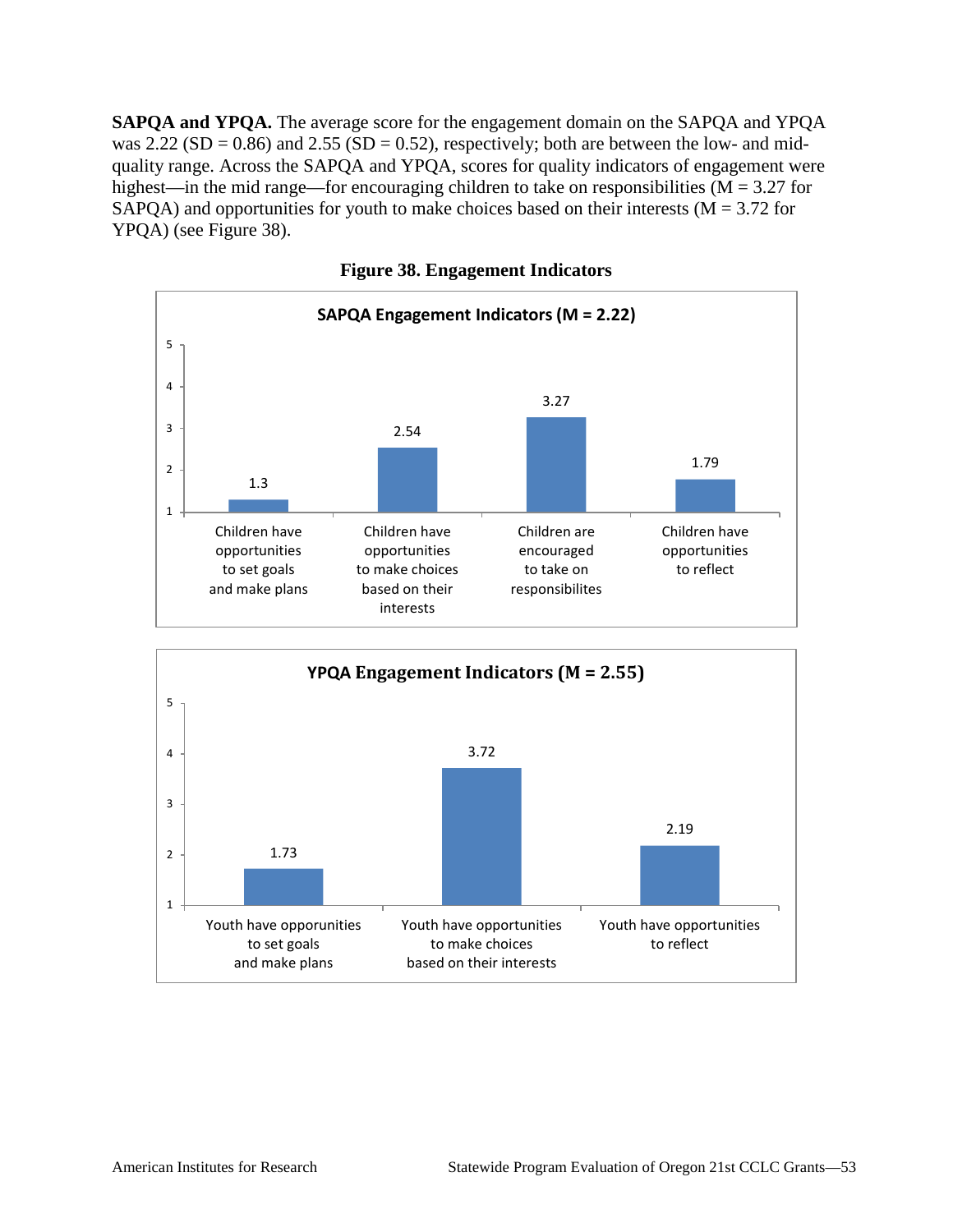**CLASS.** The Upper Elementary and Secondary CLASS protocols include global measures of student engagement. For the upper elementary protocol, engagement assesses participants' active engagement; the secondary protocol assesses participants' active *and* sustained engagement. Engagement scores for the CLASS are summarized in Table 11, according to protocol. Overall, programs scored in the mid range for engagement─reflective of occasional participant interest and engagement in program activities.

| <b>Percentage of Sessions in Range</b> |                                            |                                      |  |  |  |  |  |  |
|----------------------------------------|--------------------------------------------|--------------------------------------|--|--|--|--|--|--|
| Range                                  | <b>Upper Elementary CLASS</b><br>$(N = 5)$ | <b>Secondary Class</b><br>$(N = 13)$ |  |  |  |  |  |  |
| Engagement                             |                                            |                                      |  |  |  |  |  |  |
| Low Range                              | $\boldsymbol{0}$                           | $\overline{0}$                       |  |  |  |  |  |  |
| Mid Range                              | 80                                         | 76.9                                 |  |  |  |  |  |  |
| <b>High Range</b>                      | 20                                         | 23.1                                 |  |  |  |  |  |  |
| Mean                                   | 5.30                                       | 5.04                                 |  |  |  |  |  |  |

| Table 11. Distribution of CLASS Scores: Indicators for Engagement Domain |  |  |
|--------------------------------------------------------------------------|--|--|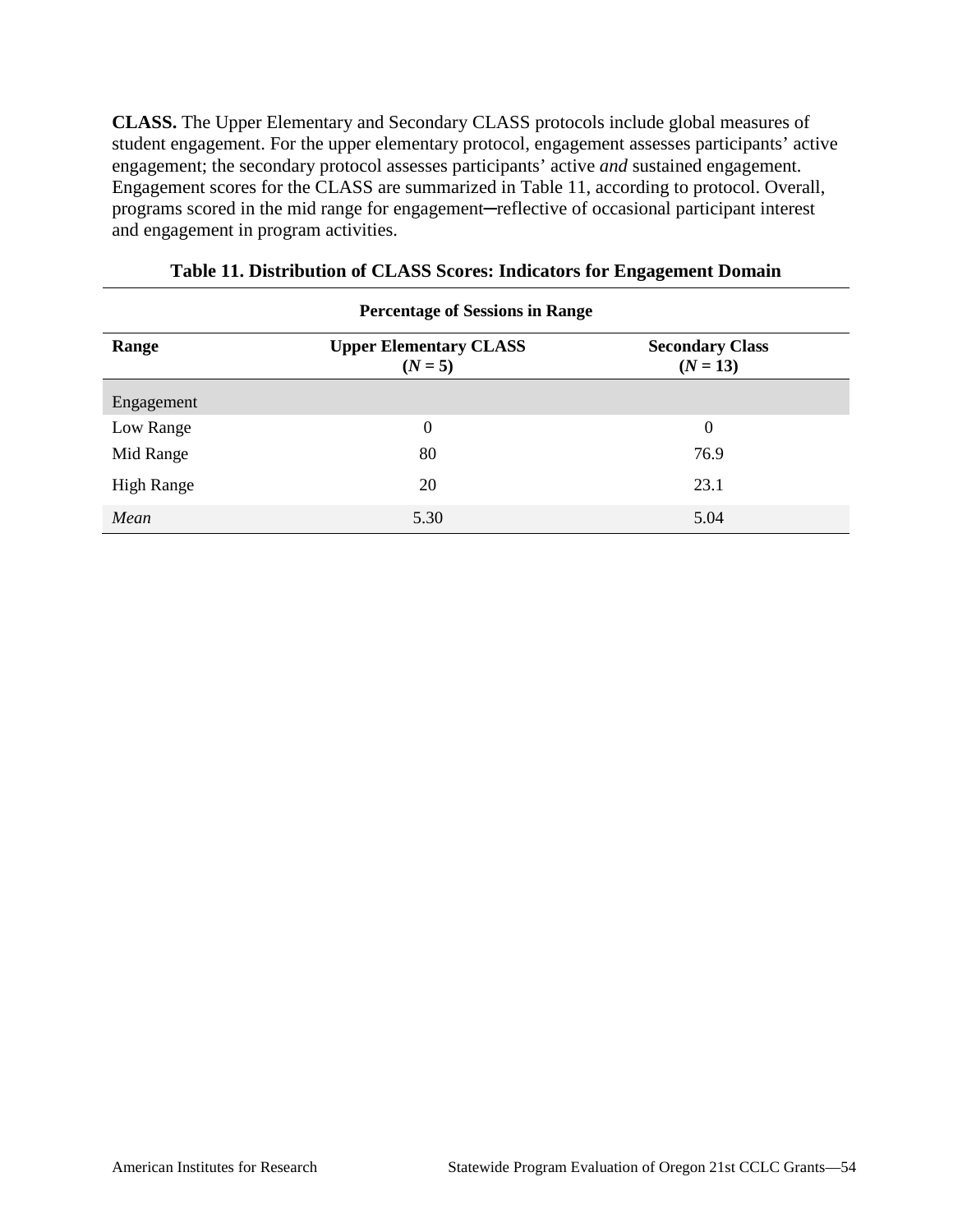# **VII. Youth Outcomes**

In the hierarchical model of program quality and the theory of change framing this evaluation, the pinnacle of high-quality programming is youth engagement that ultimately results in positive outcomes for youth. Accordingly, the evaluation set out to conduct an analysis of whether Oregon's 21st CCLC programming impacts youth outcomes. In the absence of randomly assigning students to 21st CCLC participant or nonparticipant, this analysis was specifically designed to permit an inference of causality. Propensity scores (a set of statistical analyses to calculate the probability of student participation in 21st CCLC programming) were used to create a nonparticipant comparison group of students, allowing the inference that observed differences in academic (state mathematics and reading scores) and behavioral (disciplinary incidents, disciplinary days, and school absences) outcomes between 21st CCLC participants and comparison nonparticipant students can be attributed to 21st CCLC programming rather than other external factors (e.g., inherent differences between participant and nonparticipant students in background and demographics). This section summarizes the results of comparisons between 21st CCLC participants (with varying rates of participation) and nonparticipant comparison students using rigorous statistical analyses that also account for differences in school factors that potentially impact youth outcomes.

## **Data Sources**

### **State Assessment Results**

Data on participant outcomes for regular attendees relied on changes in state mathematics and reading assessment scores and data on disciplinary days and incidents from 2010 to 2011 (as provided directly by ODE). AIR took steps to construct a unique data collection module for Oregon integrated with PPICS that allowed for the collection of student-identifiable information. AIR used this information to perform a series of merges against state data warehouses to obtain Oregon Assessment of Knowledge and Skills (OAKS) reading and mathematics scores, as well as additional demographic information about the students in question from the ODE data warehouse. ODE also identified students not participating in 21st CCLC programming who attended the same schools as 21st CCLC participants and provided the same OAKS scores and demographic information for these students. These data were used to conduct the impact analyses comparing 21st CCLC participants' scores with nonparticipants' reading and mathematics outcomes, as well as nonacademic measures, including the number of disciplinary incidents, number of days associated with disciplinary action, and number of days absent.

## **Summary of Findings**

### **Academic Outcomes:**

An impact analysis comparing 21st CCLC participants to nonparticipants found a significant positive impact of 30+ days of program participation on mathematics achievement, with participants attending 30+ days achieving an average of 0.567 points higher on state mathematics exams relative to nonparticipant comparison students. While this is a significant positive finding, the effect was very small.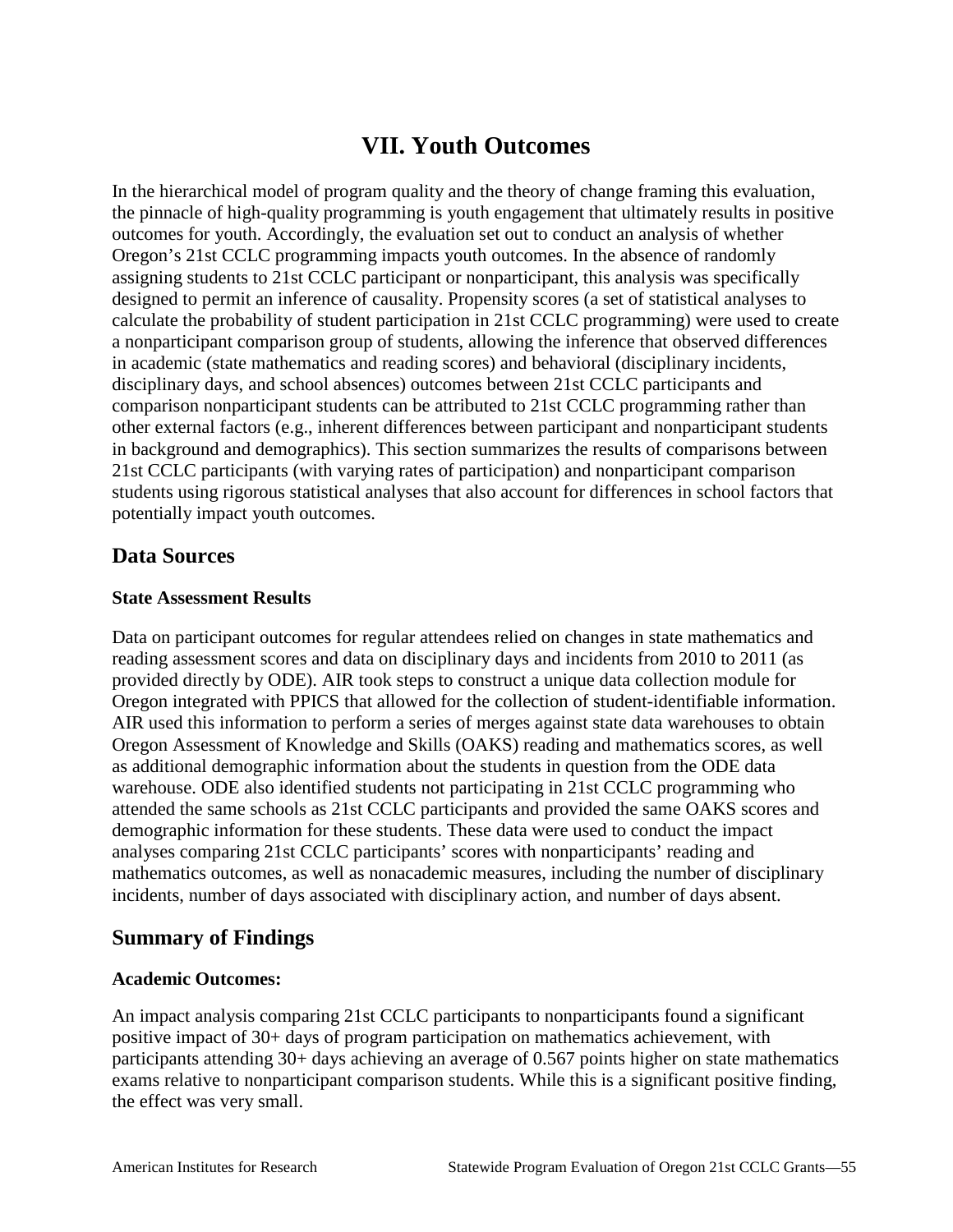For participants attending 60+ days, there is a significant positive impact on Grade 9 mathematics scores, with participants scoring an average of 3.9 points higher than nonparticipant comparison students on state mathematics exams—a small effect size.

There was not a significant effect of 21st CCLC participation on reading achievement (at the .05 significance level).

## **Behavioral Outcomes:**

For 21st CCLC participants attending programming for 60+ days, there was a statistically significant impact on the number of disciplinary incidents and number of disciplinary days. Participants attending 60+ days had a 5 percent decrease in disciplinary incidents; however, they also had a 6 percent increase in the number of disciplinary days relative to nonparticipant comparison students—a small effect. The discrepancy in these findings is not clear and should be explored in future work.

Analysis of the impacts on 21st CCLC participation across individual grade levels found a significant positive impact of 30+ days of participation on the number of disciplinary days for participants in Grades 8 and 11 and on days absent for participants in Grade 11. These findings translate into a decrease of 12 percent in disciplinary days for 30+ day participants in Grade 8 and an approximate 3 percent decrease in disciplinary days for 30+ day participants in Grade 11 (relative to nonparticipant comparison students), although the magnitudes of these effects are small. In Grade 11, 30+ day participants in had an approximate 4 percent decrease in days absent, a significant finding. There was also a significant positive impact of 60+ days of participation on disciplinary incidents for students in Grade 9, with a 5 percent decrease in disciplinary days for these participants (relative to nonparticipant comparison students). Again, the magnitudes of these effects are small.

For 30+ day participants in Grades 4 and 10, there was a significant negative impact on the number of days absent, with a 2.4 percent and 5.8 percent increase in days absent for Grades 4 and 10, respectively. The magnitudes of these effects are small. Additionally, significant negative impacts were found on the number of disciplinary days for 30+ day participants in Grade 7, with an approximate 11 percent increase in disciplinary days for these participants—a small negative effect. For 60+ day participants in Grades 4, 7, and 8 there was a negative impact on number of disciplinary days, with 22 percent, 7.3 percent, and 6.3 percent increases in disciplinary days for participants in Grades 4, 7, and 8, respectively. The magnitude of these negative effects range from small to moderate. There was also a negative impact for 60+ day participants in Grades 4 and 6 for number of days absent, with 15 percent and 6.7 percent increases in days absent for participants in Grades 4 and 6, respectively—small to moderate negative effects.

## **Detailed Impact Analysis**

Table 12 shows the effect of 21st CCLC participation on measures of academic achievement (reading and mathematics) and three behavioral outcomes, pooled across grade levels. The coefficient listed in column 2 represents the average difference in measures between the two participation rates (30+ and 60+ days of program participation) and a propensity-matched nonparticipant comparison group. It is important to note that the comparison groups for the 30+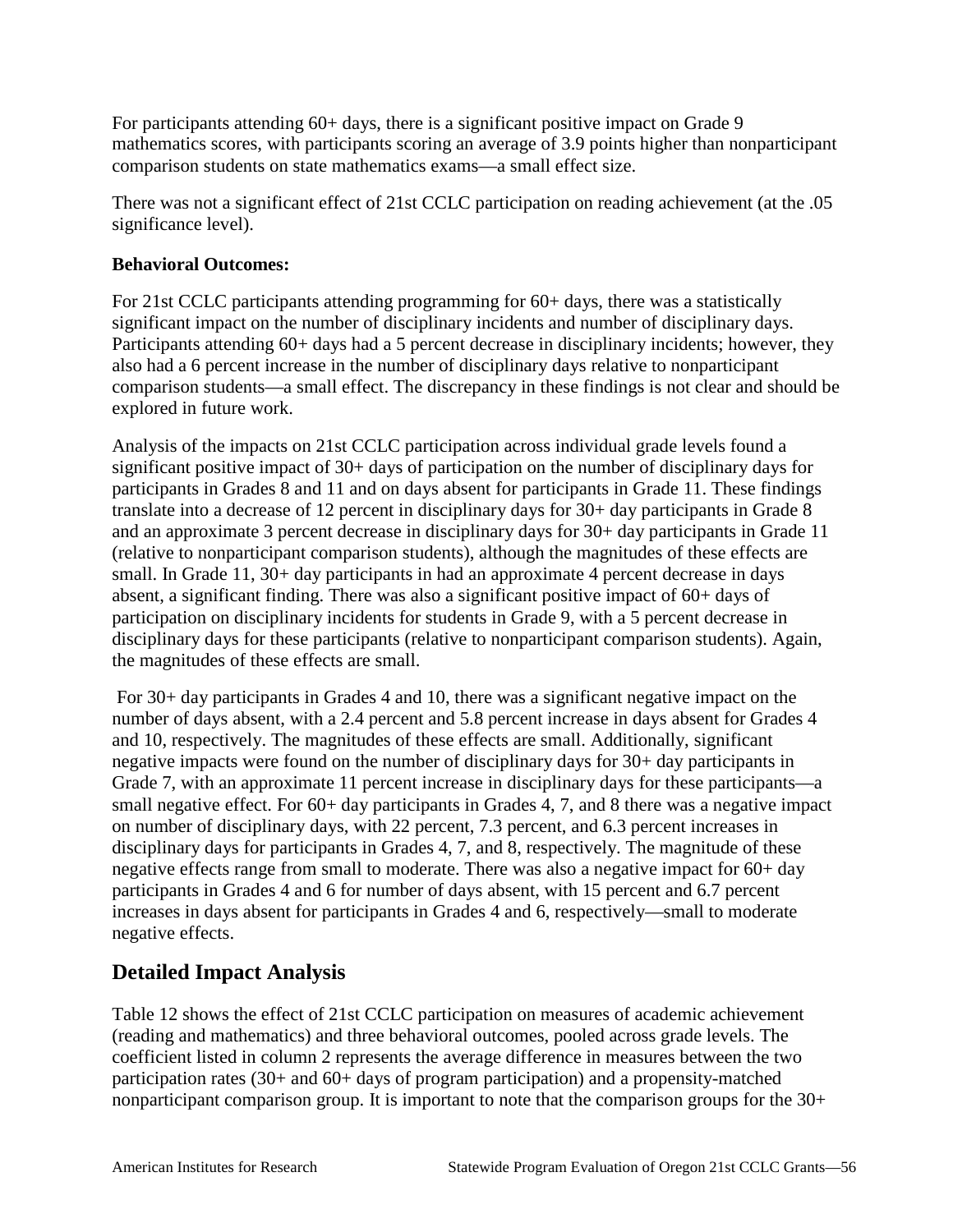day and 60+ day participation groups are different. Separate propensity models were run to create comparison groups for the 30+ day and 60+ day participation groups, as it is reasonable to think that students who attend 60 or more days are different from those who attend only 30 days.

For mathematics, there was a significant positive impact of 30+ days of program participation on mathematics achievement, with participants attending 30+ days achieving an average of 0.567 points higher on state mathematics exams relative to nonparticipant comparison students. While this is a significant positive finding, the effect was very small (Cohen, 1988). However, a similar impact for mathematics achievement was not found for participants attending 60 or more days of programming, except for those in the 9th grade. There was not a statistically significant impact (at the .05 significance level) of 21st CCLC participation for reading achievement.

For behavioral outcomes, there was a statistically significant impact for participants attending programming for 60+ days on the number of disciplinary incidents and number of disciplinary days. The significant findings indicate that students attending programming for 60 or more days had a lower average number of disciplinary incidents, however; they also had a higher average number of assigned disciplinary days relative to nonparticipant comparison students. Participants attending for 60+ days had a 5 percent decrease in disciplinary incidents but a 6 percent increase in number of disciplinary days relative to nonparticipant comparison students—a small effect. The implications of this finding are not clear in light of the inconsistencies in findings.

| <b>Subject</b>         | <b>Treatment</b> | Coef.    | S.E.  | $\boldsymbol{p}$ | <b>Effect Size</b>                        |
|------------------------|------------------|----------|-------|------------------|-------------------------------------------|
| Reading                | $30+ days$       | 0.319    | 0.263 | 0.224            | 0.02                                      |
|                        | $60+$ days       | 0.093    | 0.446 | 0.835            | $-0.00$                                   |
| <b>Mathematics</b>     | $30+ days$       | 0.567    | 0.277 | 0.04             | 0.03                                      |
|                        | $60+ days$       | 0.464    | 0.483 | 0.337            | 0.02                                      |
|                        |                  |          |       |                  | <b>Event Ratio</b><br>(Treatment/Control) |
| Number of Disciplinary | $30+ days$       | $-0.039$ | 0.032 | 0.217            | $-9.8%$                                   |
| <b>Incidents</b>       | $60+$ days       | $-0.139$ | 0.071 | 0.049            | $-4.8\%$                                  |
| Number of Disciplinary | $30+ days$       | $-0.018$ | 0.025 | 0.454            | $-9.7\%$                                  |
| Days                   | $60+$ days       | 0.221    | 0.045 | < .0001          | 5.6%                                      |
| Number of Absent       | $30+ days$       | 0.022    | 0.091 | 0.81             | 11%                                       |
| Days                   | $60+$ days       | 0.042    | 0.186 | 0.823            | 5.7%                                      |

| Table 12. Standardized Impact of 21st CCLC on Achievement and |
|---------------------------------------------------------------|
| <b>Behavioral Outcomes Pooled Across Grades</b>               |

Notes: Grades 5 and 7 were excluded from analysis for 60+ days for Number of Disciplinary Incidents because the data were not converged. Grade 5 was excluded from analysis for 60+ days for Number of Disciplinary Days because the data did not converge. Positive significant findings are shaded in blue, negative significant findings are shaded in red.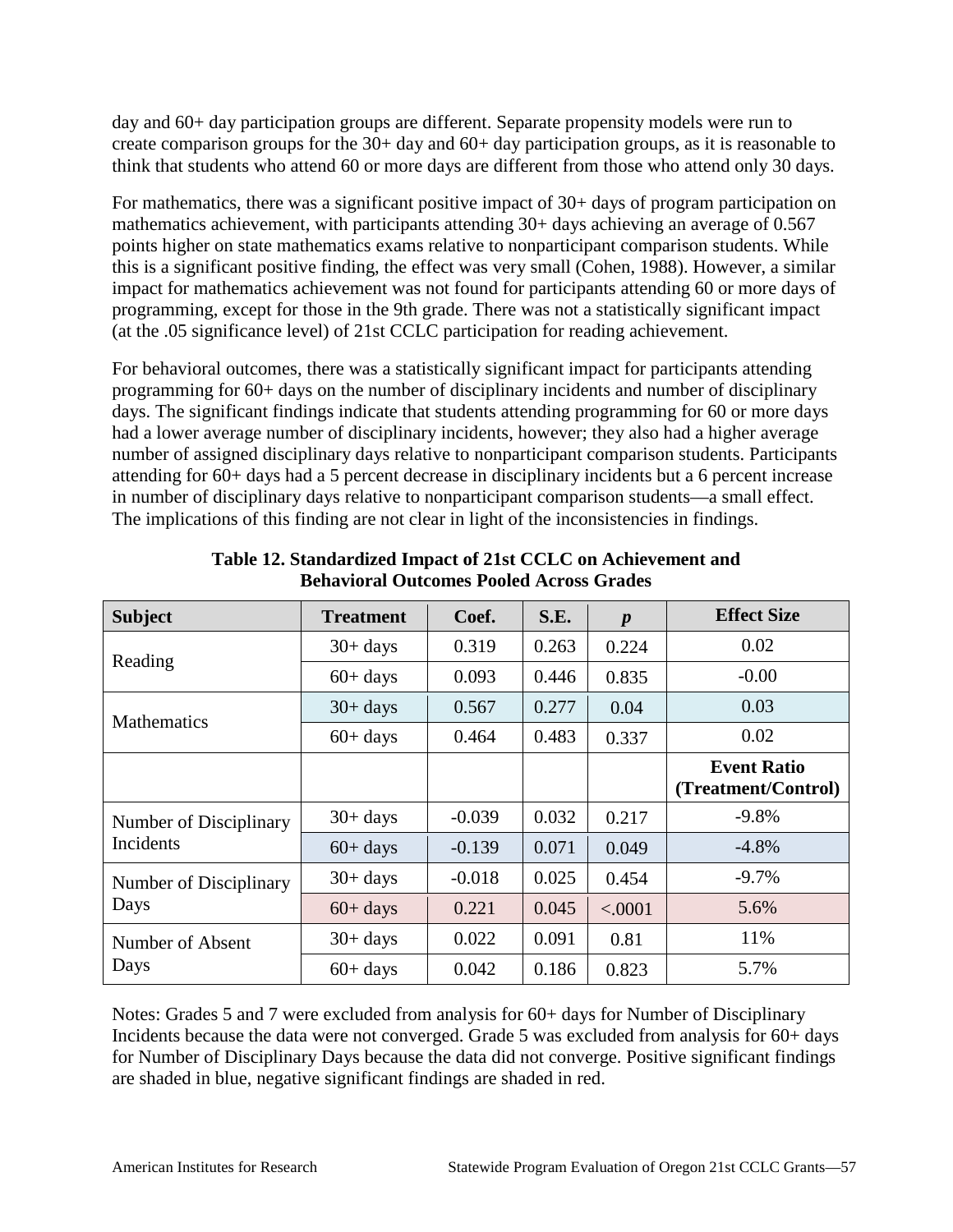Tables 13–15 show the impact of 30+ days of participation on academic and behavioral outcomes within particular grades. For 30+ days of participation, the models found no significant impact on reading and mathematics achievement at a single grade level. Analysis of the impacts on 21st CCLC participation across individual grade levels did find a significant positive impact of 30+ days of participation on the number of disciplinary days for participants in Grades 8 and 11 and on days absent for participants in Grade 11. These findings translate into a decrease of 12 percent in disciplinary days for 30+ day participants in Grade 8 and an approximate 3 percent decrease in disciplinary days for 30+ day participants in Grade 11 (relative to nonparticipant comparison students). The magnitude of this effect is small. In regard to the significant finding on days absent in Grade 11, 30+ day participants had an approximate 4 percent decrease in days absent, a very small effect.

For 30+ day participants in Grades 4 and 10, there was a significant negative impact on the number of days absent, with 2.4 percent and 5.8 percent increases in days absent for participants in Grades 4 and 10, respectively. The magnitudes of these negative effects are very small. Additionally, significant negative impacts were found on the number of disciplinary days for 30+ day participants in Grade 7, with an approximate 11 percent increase in disciplinary days for these participants—a small negative effect.

|                | <b>Disciplinary Incidents</b> |       |                  | <b>Disciplinary Days</b>       |          |       |                  |                                |
|----------------|-------------------------------|-------|------------------|--------------------------------|----------|-------|------------------|--------------------------------|
| Grade          | Coef.                         | S.E.  | $\boldsymbol{P}$ | Event<br><b>Ratio</b><br>(T/C) | Coef.    | S.E   | $\boldsymbol{p}$ | Event<br><b>Ratio</b><br>(T/C) |
| $\overline{4}$ | $-0.120$                      | 0.140 | 0.393            | $-25.2%$                       | 0.158    | 0.139 | 0.256            | 31%                            |
| 5              | $-0.079$                      | 0.106 | 0.457            | $-19%$                         | $-0.108$ | 0.087 | 0.215            | $-21.4%$                       |
| 6              | $-0.102$                      | 0.080 | 0.203            | $-13.8%$                       | $-0.079$ | 0.067 | 0.234            | $-12.4%$                       |
| 7              | $-0.022$                      | 0.074 | 0.761            | $-12%$                         | 0.098    | 0.053 | 0.065            | 10.9%                          |
| 8              | 0.014                         | 0.069 | 0.841            | 10.8%                          | $-0.099$ | 0.043 | 0.022            | $-12.4%$                       |
| 9              | $-0.075$                      | 0.087 | 0.387            | $-6.1\%$                       | 0.072    | 0.074 | 0.333            | 6.3%                           |
| 10             | $-0.120$                      | 0.118 | 0.312            | $-4.8%$                        | 0.175    | 0.095 | 0.065            | 5.5%                           |
| 11             | 0.111                         | 0.106 | 0.293            | 7%                             | $-0.285$ | 0.117 | 0.015            | $-3.4%$                        |

**Table 13. Impact of 21st CCLC on Achievement, 30+ Days of Participation**

Note: Positive significant findings are shaded in blue, negative significant findings are shaded in red.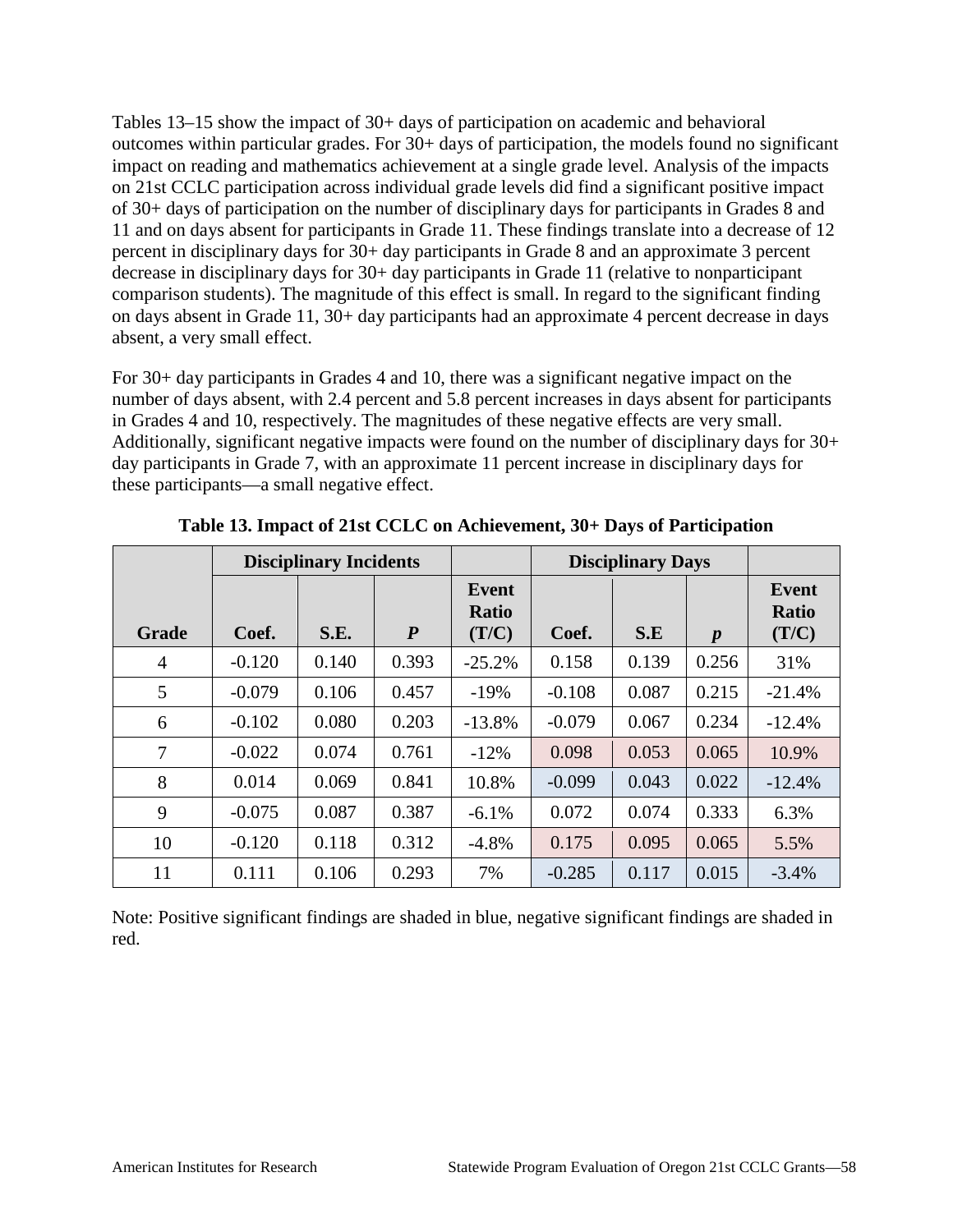| <b>Days Absent</b> |          |       |                  |                          |  |  |  |  |  |
|--------------------|----------|-------|------------------|--------------------------|--|--|--|--|--|
| <b>Grade</b>       | Coef.    | S.E.  | $\boldsymbol{p}$ | <b>Event Ratio (T/C)</b> |  |  |  |  |  |
| $\overline{4}$     | 0.032    | 0.016 | 0.046            | 24.1%                    |  |  |  |  |  |
| 5                  | $-0.019$ | 0.016 | 0.249            | $-17%$                   |  |  |  |  |  |
| 6                  | $-0.007$ | 0.016 | 0.662            | $-14%$                   |  |  |  |  |  |
| 7                  | 0.010    | 0.017 | 0.550            | 11.5%                    |  |  |  |  |  |
| 8                  | 0.019    | 0.018 | 0.294            | 8.1%                     |  |  |  |  |  |
| 9                  | $-0.038$ | 0.026 | 0.151            | $-4.3%$                  |  |  |  |  |  |
| 10                 | 0.072    | 0.026 | 0.006            | 5.8%                     |  |  |  |  |  |
| 11                 | $-0.073$ | 0.023 | 0.002            | $-6.3%$                  |  |  |  |  |  |

**Table 14. Impact of 21st CCLC on Disciplinary Incidents and Days, 30+ Days of Participation**

Note: Positive significant findings are shaded in blue, negative significant findings are shaded in red.

| <b>Days Absent</b> |          |       |                  |                          |  |  |  |  |  |
|--------------------|----------|-------|------------------|--------------------------|--|--|--|--|--|
| <b>Grade</b>       | Coef.    | S.E.  | $\boldsymbol{p}$ | <b>Event Ratio (T/C)</b> |  |  |  |  |  |
| $\overline{4}$     | 0.032    | 0.016 | 0.046            | 24.1%                    |  |  |  |  |  |
| 5                  | $-0.019$ | 0.016 | 0.249            | $-17%$                   |  |  |  |  |  |
| 6                  | $-0.007$ | 0.016 | 0.662            | $-14%$                   |  |  |  |  |  |
| 7                  | 0.010    | 0.017 | 0.550            | 11.5%                    |  |  |  |  |  |
| 8                  | 0.019    | 0.018 | 0.294            | 8.1%                     |  |  |  |  |  |
| 9                  | $-0.038$ | 0.026 | 0.151            | $-4.3%$                  |  |  |  |  |  |
| 10                 | 0.072    | 0.026 | 0.006            | 5.8%                     |  |  |  |  |  |
| 11                 | $-0.073$ | 0.023 | 0.002            | $-6.3%$                  |  |  |  |  |  |

**Table 15. Impact of 21st CCLC on Days Absent, 30+ Days of Participation**

Note: Positive significant findings are shaded in blue, negative significant findings are shaded in red.

Tables 16–18 are similar to Tables 13–15; however, they illustrate the impact of 60+ days of participation on academic and behavioral outcomes in specific grades. There is a significant positive impact on Grade 9 mathematics scores, with 60+ day participants in Grade 9 scoring an average of 3.9 points higher than nonparticipant comparison students on state mathematics exams—a small effect size. There was also a significant positive impact of 60+ days of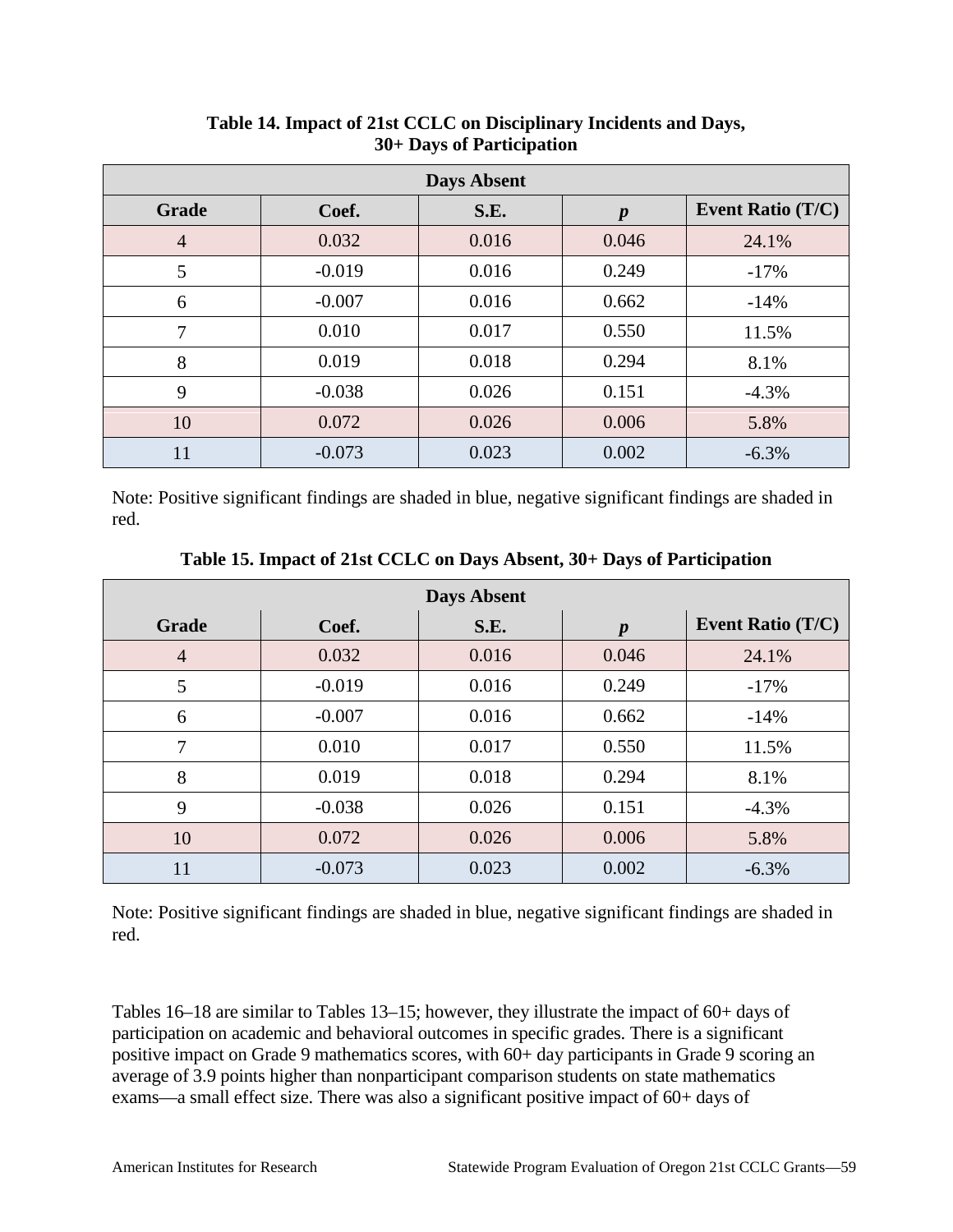participation on disciplinary incidents for students in Grade 9, with a 5 percent decrease in disciplinary days for these participants (relative to nonparticipant comparison students)—a small effect.

For 60+ day participants in Grades 4, 7, and 8 there was a negative impact on the number of disciplinary days, with increases of 22 percent, 7.3 percent, and 6.3 percent in disciplinary days for participants in Grades 4, 7, and 8, respectively. The magnitudes of these negative effects range from small to moderate. There was also a negative impact for 60+ day participants in Grades 4 and 6 for the number of days absent, with 15 percent and 6.7 percent increases in days absent for participants in Grades 4 and 6, respectively—small to moderate negative effects.

|       | <b>Reading</b> |       |                  |                              | <b>Mathematics</b> |       |                  |                              |
|-------|----------------|-------|------------------|------------------------------|--------------------|-------|------------------|------------------------------|
| Grade | Coef.          | S.E.  | $\boldsymbol{P}$ | <b>Effect</b><br><b>Size</b> | Coef.              | S.E.  | $\boldsymbol{p}$ | <b>Effect</b><br><b>Size</b> |
| 4     | 0.380          | 0.880 | 0.666            | 0.02                         | 0.571              | 0.918 | 0.534            | 0.02                         |
| 5     | $-0.417$       | 1.051 | 0.692            | $-0.01$                      | $-0.338$           | 1.145 | 0.768            | $-0.01$                      |
| 6     | $-0.409$       | 0.973 | 0.674            | $-0.01$                      | $-1.136$           | 1.062 | 0.285            | $-0.04$                      |
| 7     | $-0.664$       | 1.113 | 0.551            | $-0.02$                      | 1.251              | 1.149 | 0.276            | 0.04                         |
| 8     | $-0.165$       | 1.851 | 0.929            | $-0.004$                     | $-0.714$           | 1.964 | 0.716            | $-0.01$                      |
| 9     | 2.849          | 1.734 | 0.102            | 0.2                          | 3.968              | 1.921 | 0.040            | 0.2                          |
| 10    | 1.567          | 1.874 | 0.403            | $-0.07$                      | $-0.294$           | 3.568 | 0.934            | $-0.01$                      |
| 11    | $-0.331$       | 3.788 | 0.930            | $-0.01$                      | $-0.653$           | 3.671 | 0.859            | $-0.01$                      |

**Table 16. Impact of 21st CCLC on Achievement, 60+ Days of Participation**

Note: Positive significant findings are shaded in blue, negative significant findings are shaded in red.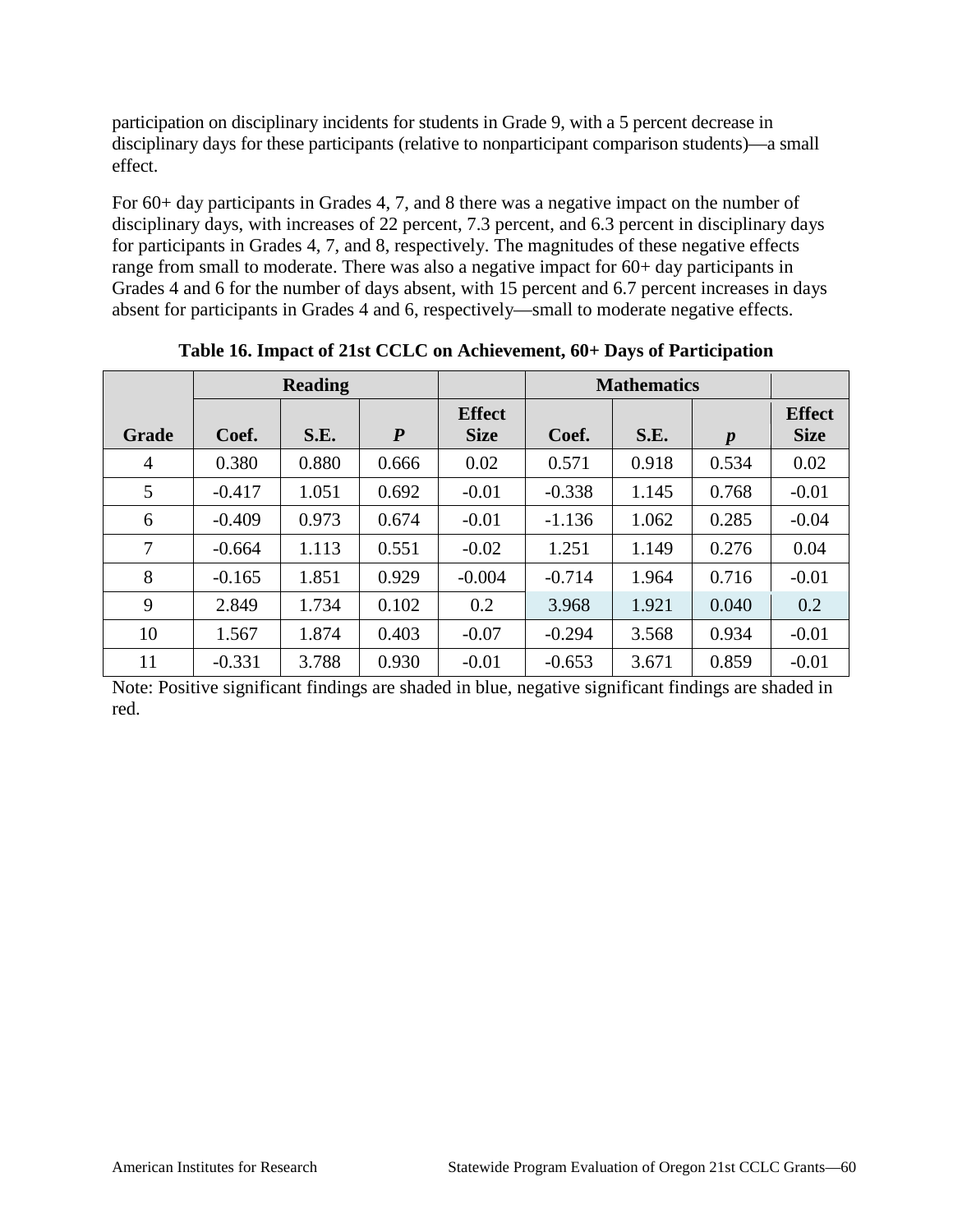|                | <b>Disciplinary Incidents</b> |       |                  |                                       | <b>Disciplinary Days</b> |               |                  |                                       |
|----------------|-------------------------------|-------|------------------|---------------------------------------|--------------------------|---------------|------------------|---------------------------------------|
| Grade          | Coef.                         | S.E.  | $\boldsymbol{p}$ | <b>Event</b><br><b>Ratio</b><br>(T/C) | Coef.                    | S.E           | $\boldsymbol{p}$ | <b>Event</b><br><b>Ratio</b><br>(T/C) |
| $\overline{4}$ | 0.021                         | 0.181 | 0.907            | 16.4%                                 | 0.389                    | 0.174         | 0.026            | 22.3%                                 |
| 5              | Not converged                 |       |                  |                                       |                          | Not converged |                  |                                       |
| 6              | $-0.022$                      | 0.127 | 0.861            | $-6.4\%$                              | 0.168                    | 0.109         | 0.126            | 7%                                    |
| 7              | Not converged                 |       |                  |                                       | 0.241                    | 0.046         | 0.004            | 7.3%                                  |
| 8              | $-0.306$                      | 0.180 | 0.089            | $-3%$                                 | 0.404                    | 0.084         | < .0001          | 6.3%                                  |
| 9              | $-0.317$                      | 0.147 | 0.031            | $-4.9%$                               | $-0.108$                 | 0.137         | 0.432            | $-4%$                                 |
| 10             | $-0.515$                      | 0.358 | 0.150            | $-1.2%$                               | $-0.037$                 | 0.272         | 0.891            | $-1.7\%$                              |
| 11             | 0.049                         | 0.212 | 0.818            | 2.3%                                  | $-0.179$                 | 0.211         | 0.398            | $-1.9\%$                              |

## **Table 17. Impact of 21st CCLC on Disciplinary Incidents and Days, 60+ Days of Participation**

Note: Positive significant findings are shaded in blue, negative significant findings are shaded in red.

| Table 18. Impact of 21st CCLC on Days Absent, 60+ Days of Participation |  |  |
|-------------------------------------------------------------------------|--|--|
|                                                                         |  |  |

| <b>Days Absent</b> |          |       |                  |                             |  |  |
|--------------------|----------|-------|------------------|-----------------------------|--|--|
| <b>Grade</b>       | Coef.    | S.E.  | $\boldsymbol{p}$ | <b>Event Ratio</b><br>(T/C) |  |  |
| $\overline{4}$     | 0.050    | 0.021 | 0.020            | 14.5%                       |  |  |
| 5                  | 0.101    | 0.023 | 0.164            | 12.2%                       |  |  |
| 6                  | 0.067    | 0.026 | 0.010            | 6.7%                        |  |  |
| 7                  | $-0.056$ | 0.073 | 0.084            | 3.7%                        |  |  |
| 8                  | $-0.039$ | 0.042 | 0.353            | 3%                          |  |  |
| 9                  | $-0.072$ | 0.048 | 0.137            | 3%                          |  |  |
| 10                 | $-0.014$ | 0.067 | 0.838            | 1.8%                        |  |  |
| 11                 | $-0.043$ | 0.048 | 0.372            | 1.9%                        |  |  |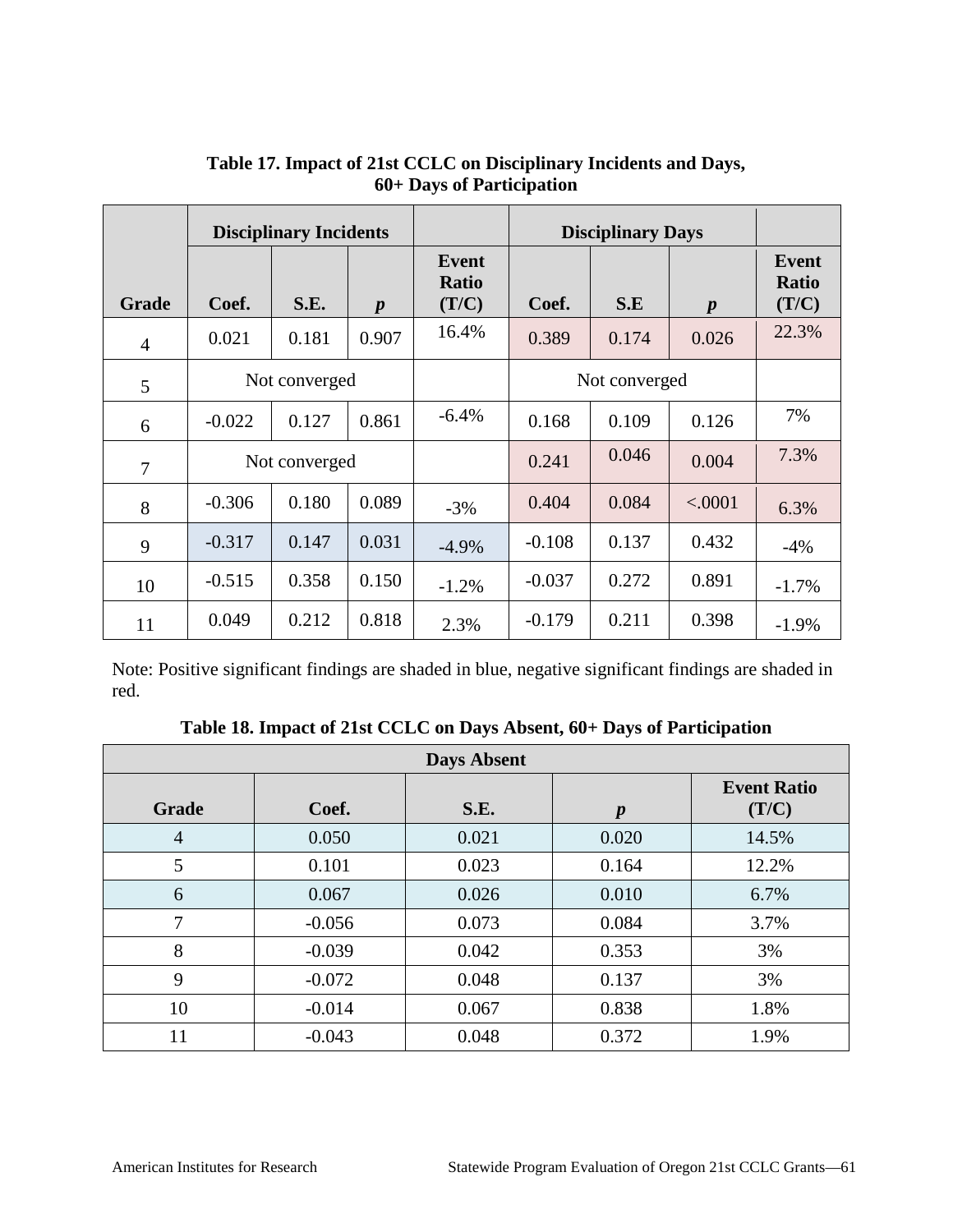### **Limitations of Results**

The propensity score stratification approach employed here seeks to minimize the effect of selection bias on the estimates of program impact. However, it is an untestable assumption that such models can fully account for selection bias. To the extent that other variables exist (not available for this analysis) that predict student achievement and are also related to student attendance or other nonacademic outcomes (behavior and attendance), these analyses may be limited. To that end, these analyses provide initial evidence about the impact of 21st CCLC on academic achievement and nonacademic aspects, but should not necessarily be considered equivalent to experimental studies that have strong internal validity.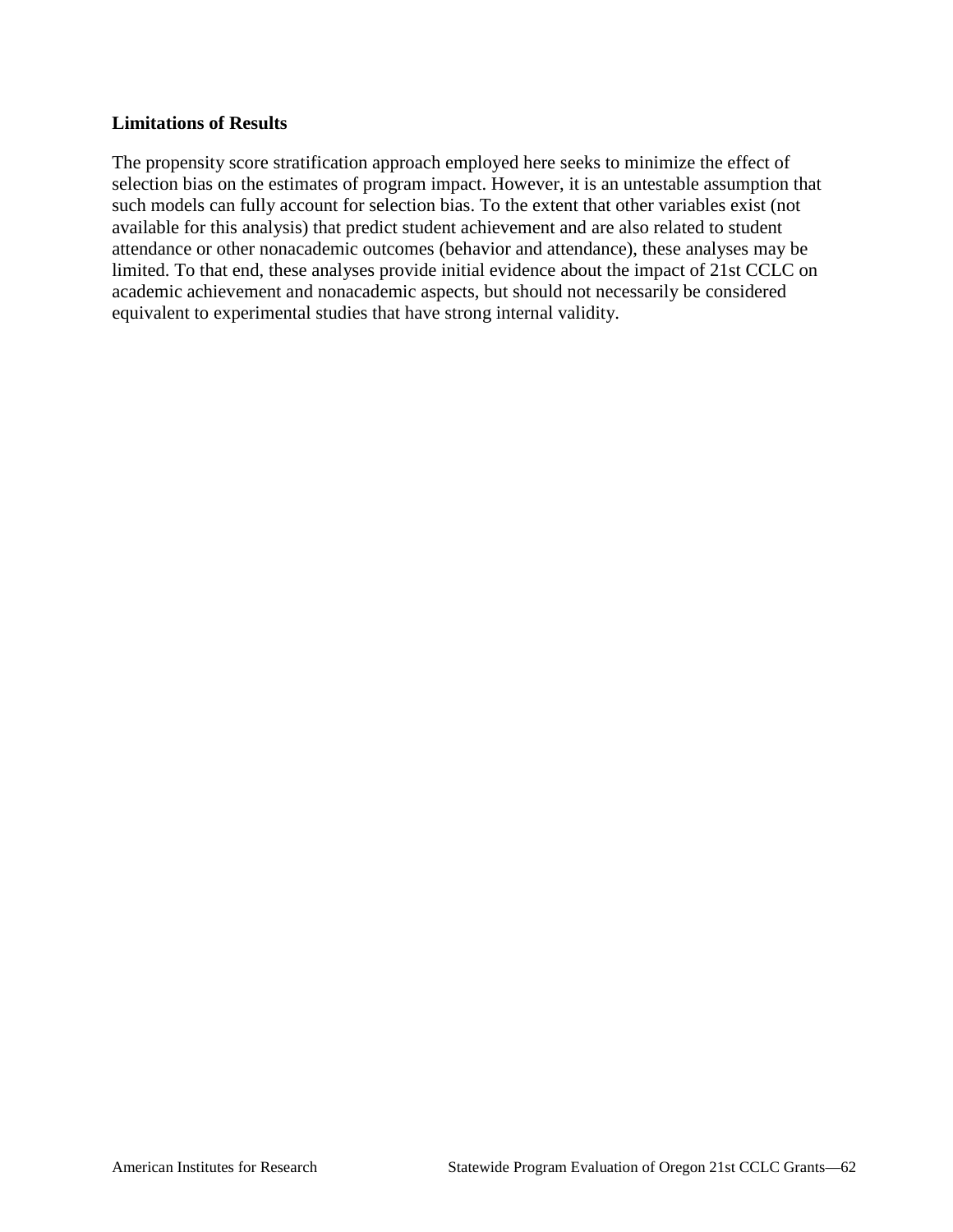# **VIII. Evaluation Summary and Recommendations**

This report presented the findings of a one year evaluation of the Oregon 21st CCLC programs. The report was organized around the guiding quality framework that depicts how participants experience and potentially benefit from their participation afterschool programs (Durlak et al., 2010). The interrelated factors that promote academic and youth development in afterschool settings are: program characteristics and context; youth characteristics and participation; and program quality, related to sound organizational practices as represented in the Leading Indicators and point-of- service quality. Of these factors, quality is the one component that the field has can influence and is important to discuss as the impetus for promoting positive youth outcomes in afterschool and expanded learning settings. Finally, this evaluation report detailed the findings from rigorous quasi-experimental impact analysis of participant outcomes. A summary of key evaluation findings organized by these categories is provided below.

### **Program Characteristics and Context**

A total of 44 active 21st CCLC grantees, across 128 centers, were in operation during the 2010– 11 Annual Reporting Period. A majority of grantees were between their first and last year of funding and were school-based organizations (e.g., school districts, charter schools, private schools). Oregon 21st CCLC offered school-year programming, with approximately half of centers offering summer programming. Oregon 21st CCLC most commonly served elementary school students and employed a mix of school day teachers, other school staff, and college students in afterschool programs. The program characteristics are consistent with 21st CCLC program nationwide and promising settings for high quality program offerings.

## **Youth Characteristics and Participation**

Of the 26,719 students attending Oregon 21st CCLC programs for at least one day, 41 percent attended programming for at least 30 days (regular attendees). Each center served an average of 209 students (with an average of 85 attending for at least 30 days). Oregon centers served mostly Caucasian and Hispanic students: 50 percent of students attending 30 days or more were classified as Caucasian, and 35 percent were classified as Hispanic. Approximately 26 percent of regular attendees were limited English proficient, 73 percent qualified for free-or-reduced-price lunch, and 14 percent were identified as students with special needs. The general decline in regular participation of students who are English Learners and students with an IEP may be worth exploring both in data quality and in practice.

### **Organizational Processes**

Some program administrators reported formal collaborations with partners to plan for program sustainability and/or expansion. Internal communication among staff was primarily informal in nature with isolated opportunities for formal communication (i.e., two times a year). Programs partnered with the school by offering structured homework times and alignment of afterschool programming with the school day curriculum and standards. Site coordinators indicated that program staff was largely capable of designing and delivering activities that aligned with center goals and objectives, although they did not typically engage in formal methods of monitoring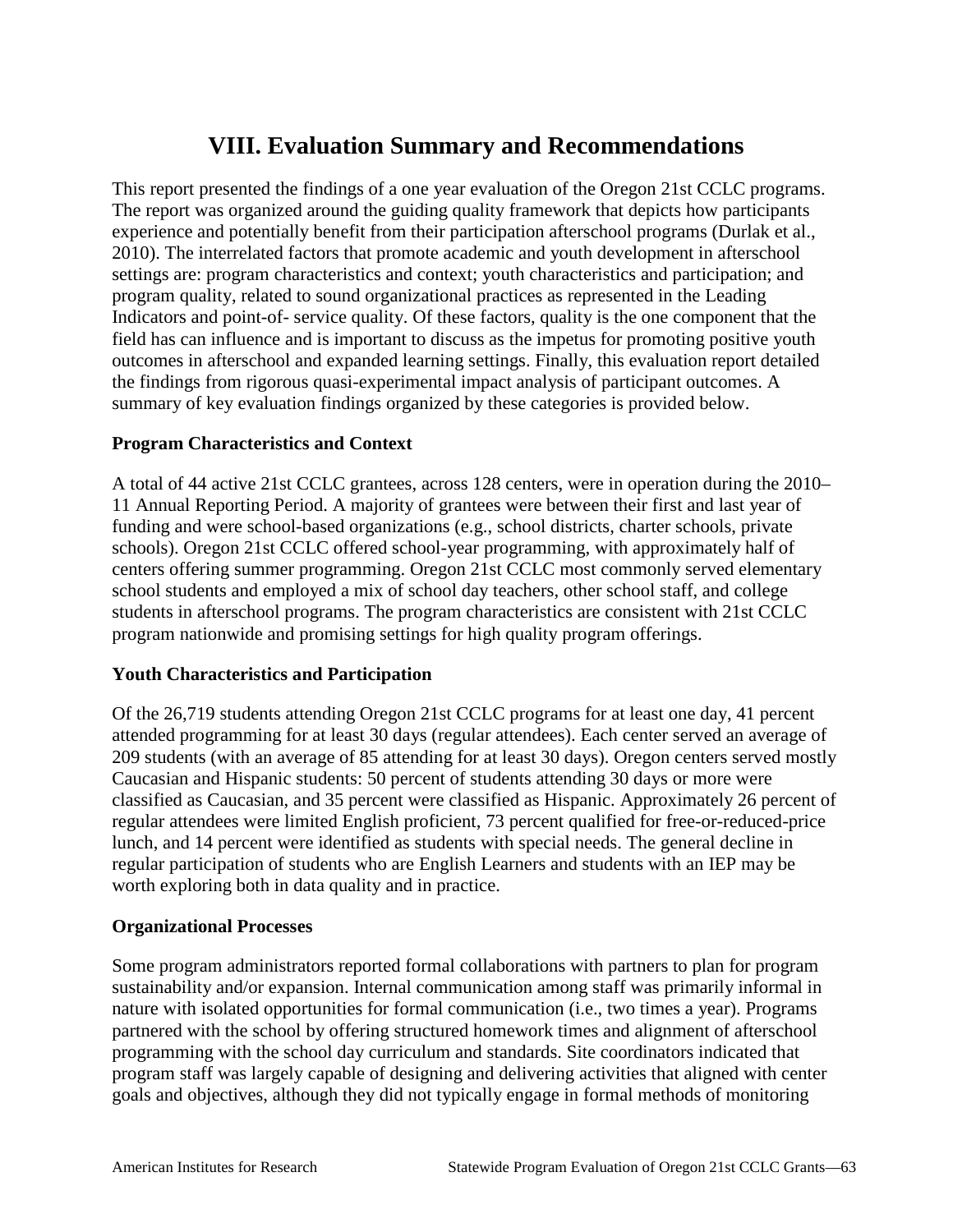staff performance. A majority of surveyed site coordinators reported using some form of program self-assessment to identify areas in need of improvement (for the staff and program levels).

Site coordinators reported engaging in activities (e.g., action planning, developing program logic models) to ensure intentionality in student program offerings. A common program goal was to support and improve the academic achievement of program participants, which was achieved by offering activities and enrichment opportunities that aligned with the Oregon Assessment of Knowledge and Skills standards—especially in reading and mathematics. Program communication (generally by the phone) with parents and adult family members typically occurred only once or twice a semester despite program attempts to invite family members to center programming (e.g., family fun nights). As would be expected, some of the less activitycentered aspects of 21st CCLC (i.e., family engagement) and time consuming activities (i.e., staff assessment) were less consistently rated as a regular practice.

## **Program Quality and Activities**

Oregon 21st CCLC typically offered activities categorized as enrichment, homework help, or recreation. Targeted subject areas included reading, mathematics, and arts/music. A majority of centers reported targeting students who were not performing at grade level.

Observations in a sample of Oregon 21st CCLC programs indicated that programs are well managed and provide a welcoming and productive environment. Program staff generally engaged in positive interactions with participants, although program quality in terms of staff responsiveness to individual participant needs and sense of belonging were slightly lower. While program staff supported general skill building through encouragement, they were less likely to scaffold participants' expanded learning in content areas by using strategies to enhance conceptual understanding. The observed program sessions offered only limited opportunities for participants to lead activities. In the sample observed, program staff members were inconsistent in their use of strategies to promote active participant engagement (e.g., reorienting statements, a variety of learning modalities); however, global ratings of participant engagement were satisfactory (in the mid- to upper-quality range). This snapshot of programs in Oregon are typical of afterschool and expanded learning settings where the lower level domains of climate and interactions are positive and the higher order facilitation of engagement and youth leadership are more moderate. This finding suggests that with professional development and other organizational supports (e.g., opportunities for reflective practice), program staff in these sites may continue to improve programs toward the ultimate goal of promoting youth engagement in their own success.

## **Youth Outcomes**

In the impact analysis, regular attendees' mathematics state assessment scores were, on average, 0.567 points higher than nonparticipants in a propensity score matched comparison group. Regular attendees did not demonstrate higher reading achievement relative to nonparticipants in a propensity score matched comparison group. Students attending Oregon's 21st CCLC for 60 days or more had lower average disciplinary incidents than non-participants in a propensity score matched comparison group. These findings are consistent with other statewide evaluations of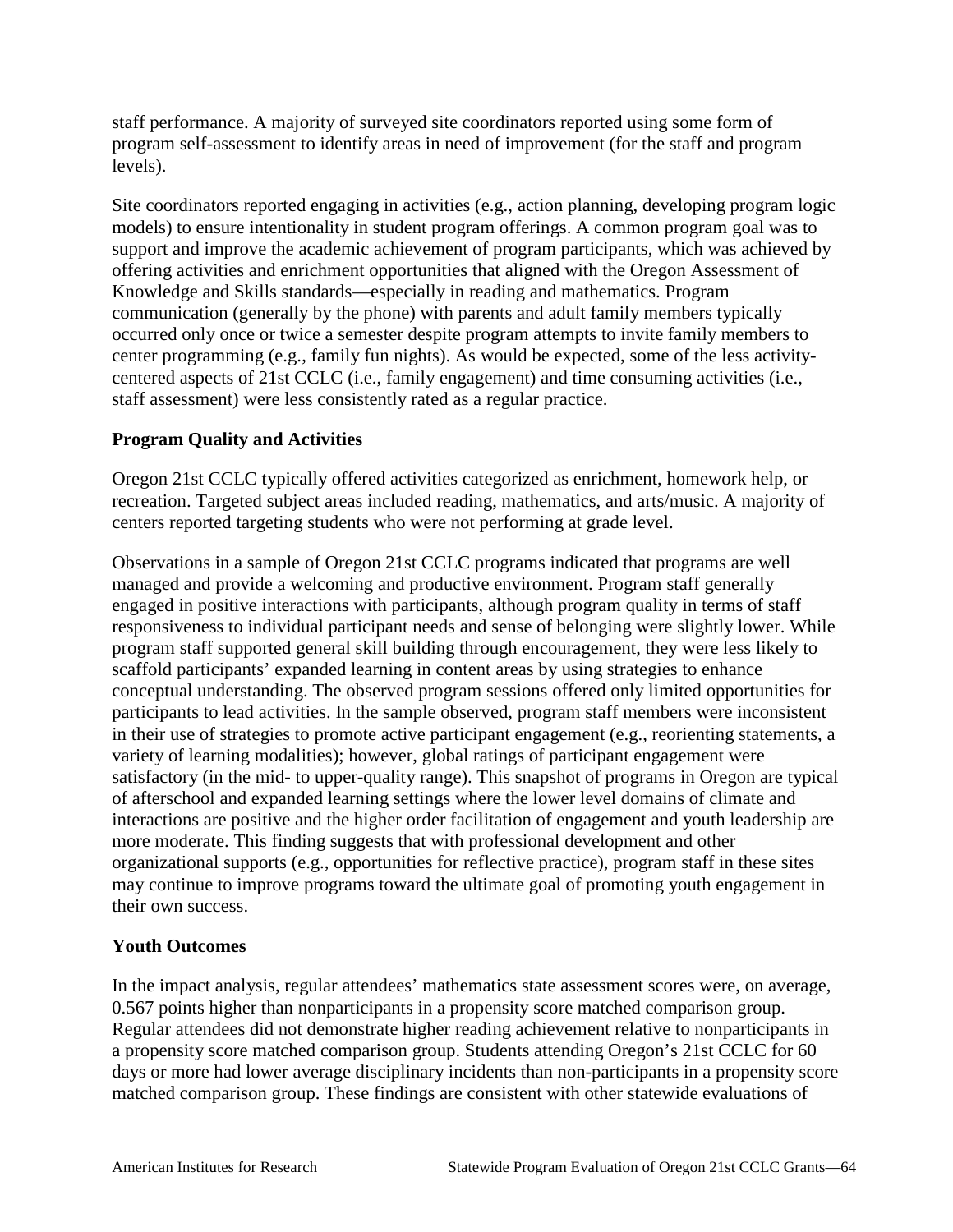21st CCLC programs where we see small, but significant effects in student mathematics achievement but not in reading (American Institutes for Research, 2012). This finding suggests that, in consideration of the other variables presented in this report, 21st CCLC programs may prove to support academic growth and achievement in Math with consistent and ongoing organizational processes to support staff in facilitating intentional practices to for enrichment activities in Math (e.g., STEM). Oregon 21st CCLC programs are on their way toward achieving the ultimate goal of promoting academic and positive youth development—as demonstrated in positive impacts on mathematics achievement—however, the inconsistent findings on other youth outcomes (e.g., disciplinary incidents) demonstrate a need to ensure that programs are aware of and have the opportunity to align with the Leading Indicators for program quality and related professional development and other supports at the organizational level. It should be noted that this first year evaluation and subsequent years of data collection, from multiple sources, would serve to provide a more comprehensive and robust description of 21st CCLC programs in Oregon.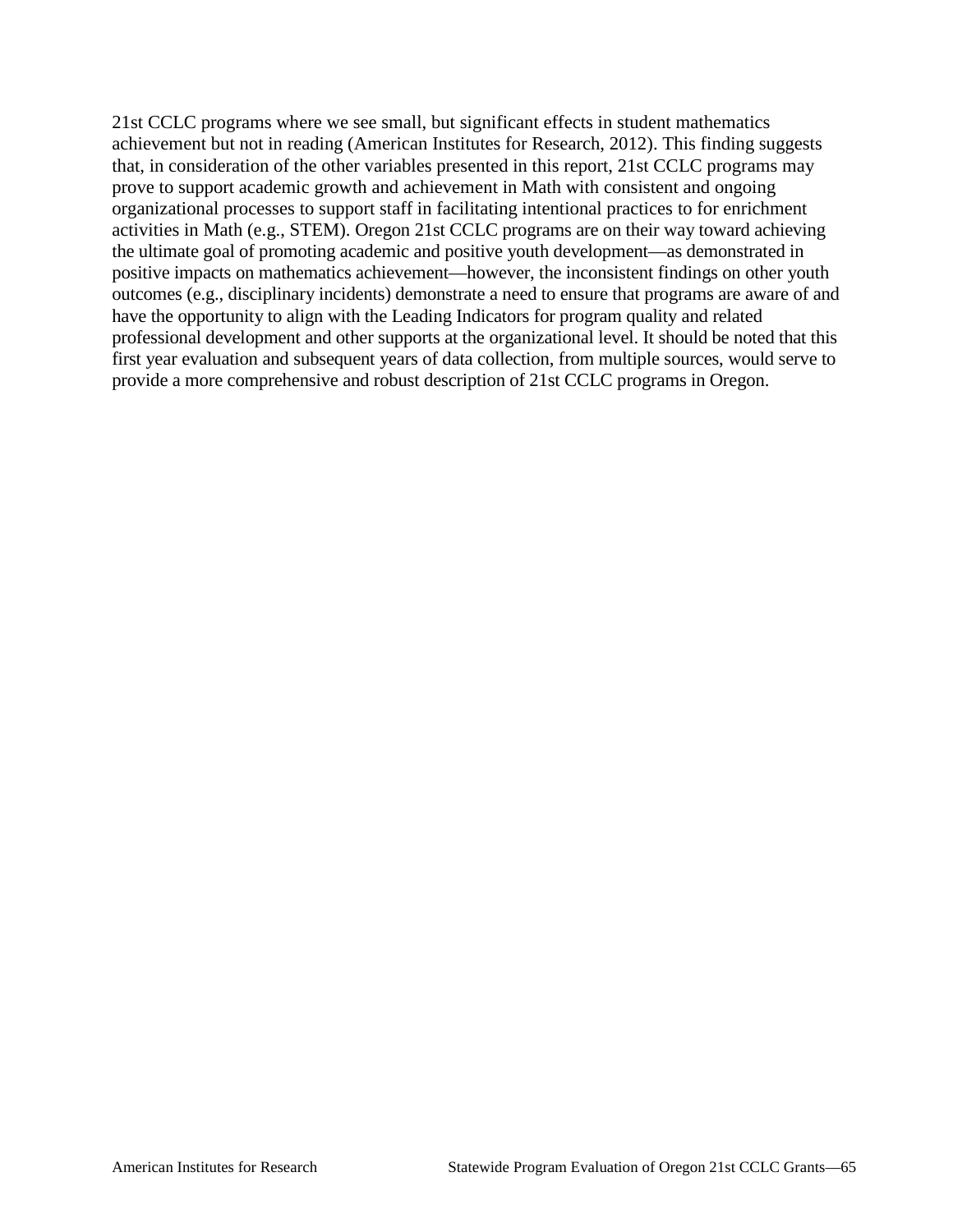## **References**

- American Institutes for Research (2012). *Protected statewide evaluation findings from three reports*. Washington, DC: AIR.
- Birmingham, J., Pechman, E. M., Russell, C. A., & Mielke, M. (2005). *Shared features of highperforming after-school programs: A follow-up to the TASC evaluation.* Washington DC: Policy Studies Associates, Inc.
- Cohen, Jacob (1988) *Statistical Power Analysis for the Behavioral Sciences* 2nd edition. Hillsdale, NJ: Lawrence Erlbaum.
- Durlak, J. A., & DuPre, E. P. (2008). Implementation Matters: A Review of Research on the Influence of Implementation on Program Outcomes and the Factors Affecting Implementation. *American Journal of Community Psychology*, *41*(3-4), 327–350. doi:10.1007/s10464-008-9165-0
- Durlak, J., Mahoney, J., Bohnert, A., & Parente, M. (2010). Developing and improving afterschool programs to enhance youth's personal growth and adjustment: A special issue of AJCP. *American Journal of Community Psychology*, *45*(3), 285–293.
- Durlak, J. A., & Weissberg R. P. (2007). *The impact of after-school programs that promote personal and social skills*. Chicago: Collaborative for Academic, Social, and Emotional Learning.
- Glisson, C. (2007). Assessing and changing organizational culture and climate for effective services. *Research on Social Work Practice, 17*.
- Granger, R. (2008). After-school programs and academics: Implications for policy, practice, and research. *Social Policy Report, 22*(2), 3–19. Retrieved from <http://www.srcd.org/documents/publications/spr/spr22-2.pdf>
- Granger, R. C., Durlak, J. A., Yohalem, N., & Reisner, E. (2007). *Improving after-school program quality.* New York: William T. Grant Foundation.
- Lauer, P. A., Akiba, M., Wilkerson, S. B., Apthorp, H. A., Snow, D., & Martin-Glenn, M. (2006). Out-of-school-time programs: A meta-analysis of effects for at-risk students. *Review of Educational Research, 76*(2), 275–313.
- Little, P. (2007*). The quality of school-age child care in after-school settings* (Research to Policy Connections, No. 7). New York: National Center for Children in Poverty, Columbia University Mailman School of Public Health.
- Naftzger, N., Bonney, C., Donague, T., Hutchinson, C., Margolin, J., & Vinson, M. (2007). *21st Century Community Learning Centers (21st CCLC) analytic support for evaluation and*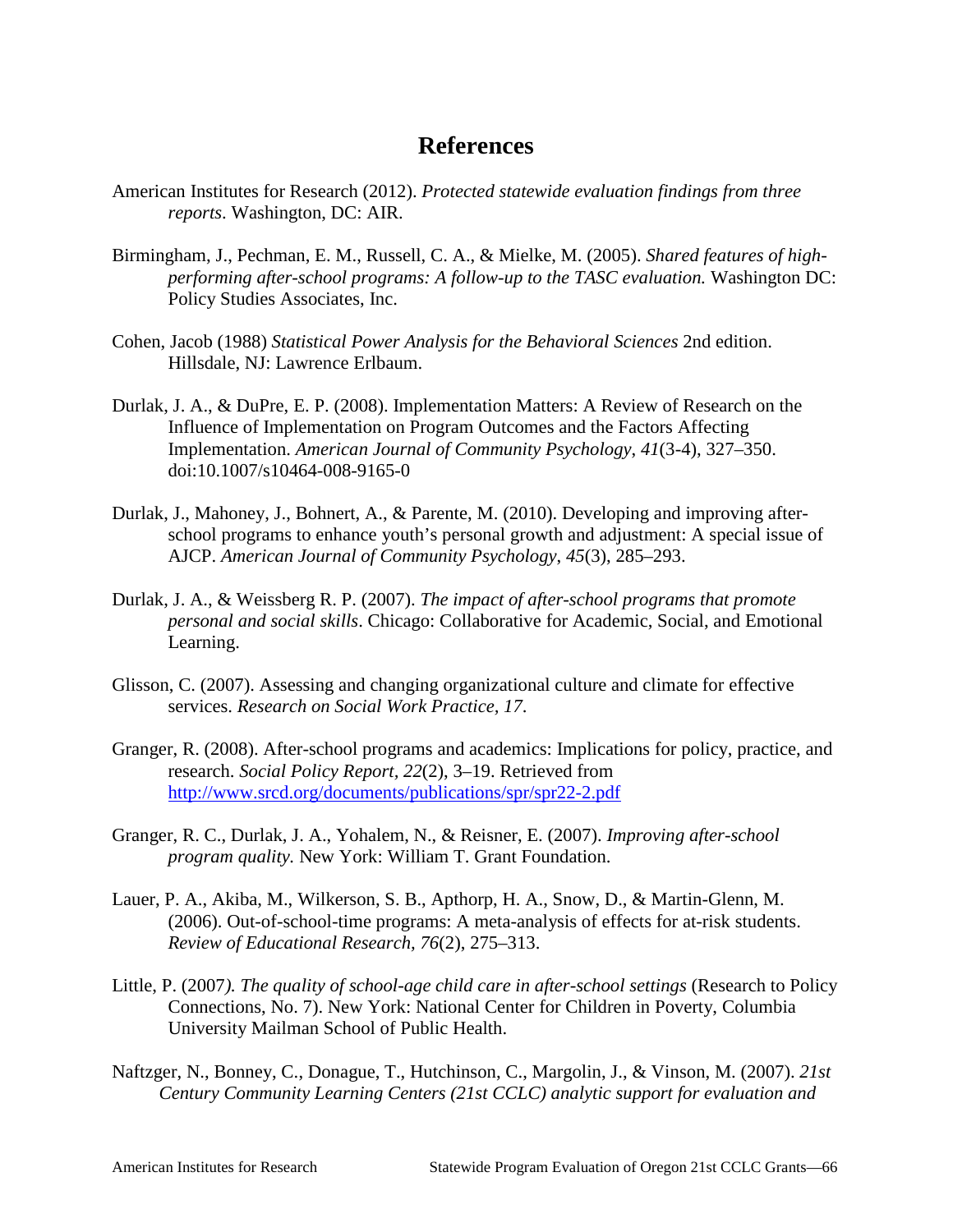*program monitoring: An overview of the 21st CCLC performance data: 2005–06.* Naperville, IL: Learning Point and Associates.

- Noam, G. G. (2008). *A new day for youth: Creating sustainable quality in Out-of School Time.*  New York: Wallace Foundation.
- Smith, C. (2007, March). *Predictors of quality at the point of service provision: Empirical and methodological background for the YPQA field trial*. Presented at the biennial meeting of the Society for Research in Child Development, Boston, MA.
- Smith, C., Peck, S., Denault, A., Blazevski, J., & Akiva, T. (2010). Quality at the point of service: Profiles of practice in after-school settings. *American Journal of Community Psychology, 45*(3), 358–369.
- Vandell, D. L., Reisner, E. R., Brown, B. B., Dadisman, K., Pierce, K. M., Lee, D., et al. (2005). *The study of promising after-school programs: Examination of intermediate outcomes in year 2*. Madison, WI: Wisconsin Center for Education Research. Retrieved from [http://childcare.wceruw.org/pdf/pp/year2\\_executive\\_summary\\_and\\_brief\\_report.pdf](http://childcare.wceruw.org/pdf/pp/year2_executive_summary_and_brief_report.pdf)
- Wilson-Ahlstrom, A., & Yohalem, N. (with Pittman, K.). (2007). *Building quality improvement systems: Lessons from three emerging efforts in the youth-serving sector*. Washington, DC: Forum for Youth Investment, Impact Strategies.
- Yohalem, N., Wilson-Ahlstrom, A., Fischer, S., & Shinn, M. (2009). *Measuring youth program quality: A guide to assessment tools* (2nd ed.). Washington, DC: Forum for Youth **Investment**
- Zief, S. G., Lauver, S., & Maynard, R. A. (2006). Impacts of after-school programs on student outcomes. *Campbell Systematic Reviews, 3,* 1–52. Retrieved from <http://www.campbellcollaboration.org/lib/download/58/>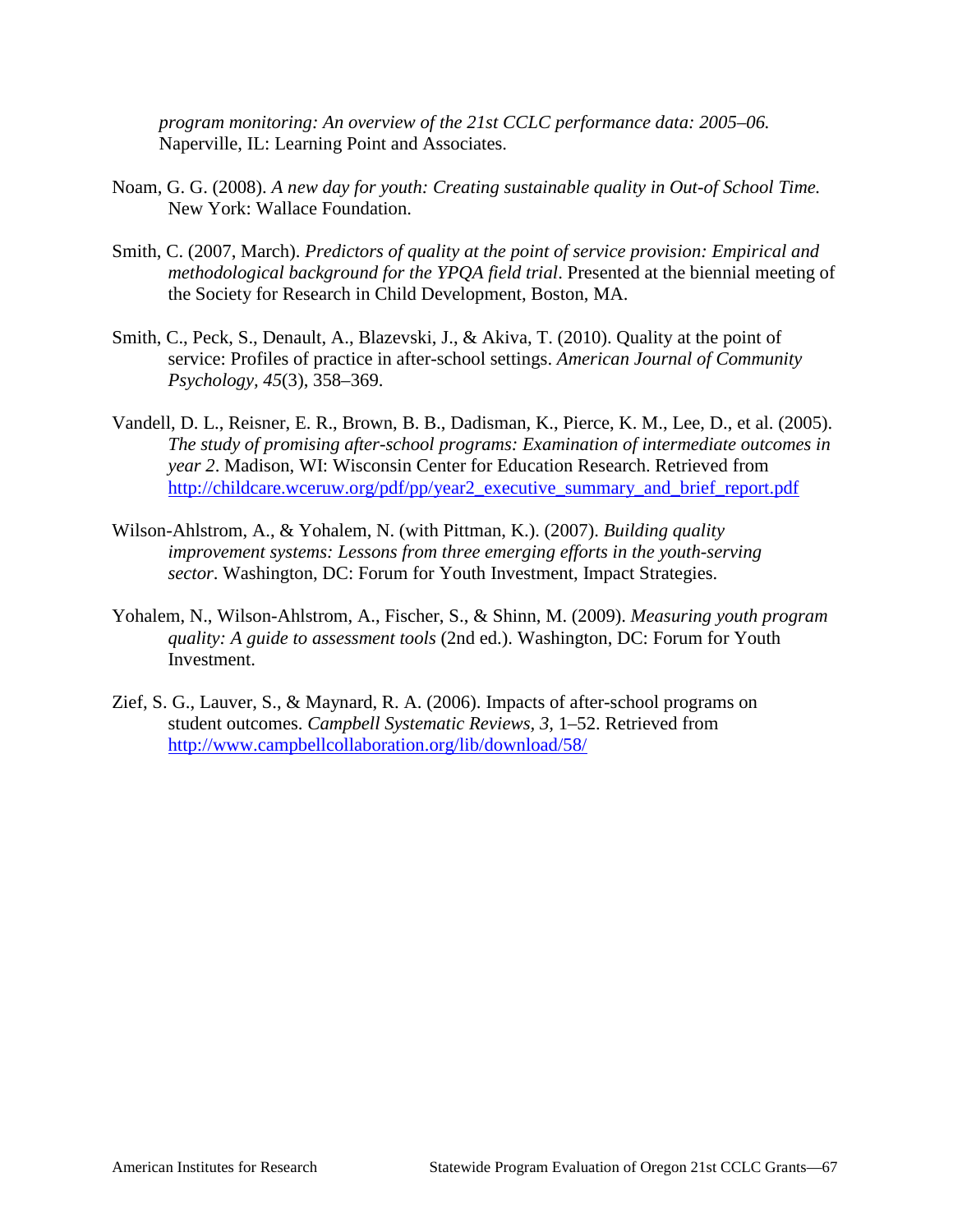#### ABOUT AMERICAN INSTITUTES FOR RESEARCH

Established in 1946, with headquarters in Washington, D.C., American Institutes for Research (AIR) is an independent, nonpartisan, not-for-profit organization that conducts behavioral and social science research and delivers technical assistance both domestically and internationally. As one of the largest behavioral and social science research organizations in the world, AIR is committed to empowering communities and institutions with innovative solutions to the most critical challenges in education, health, workforce, and international development.

### LOCATIONS

#### Domestic

Washington, D.C. Atlanta, GA Baltimore, MD Chapel Hill, NC Chicago, IL Columbus, OH Frederick, MD Honolulu, HI Indianapolis, IN Naperville, IL New York, NY Portland, OR Sacramento, CA San Mateo, CA Silver Spring, MD Waltham, MA

#### INTERNATIONAL

Côte d'Ivoire Egypt Honduras Kenya Liberia Malawi Pakistan South Africa Zambia